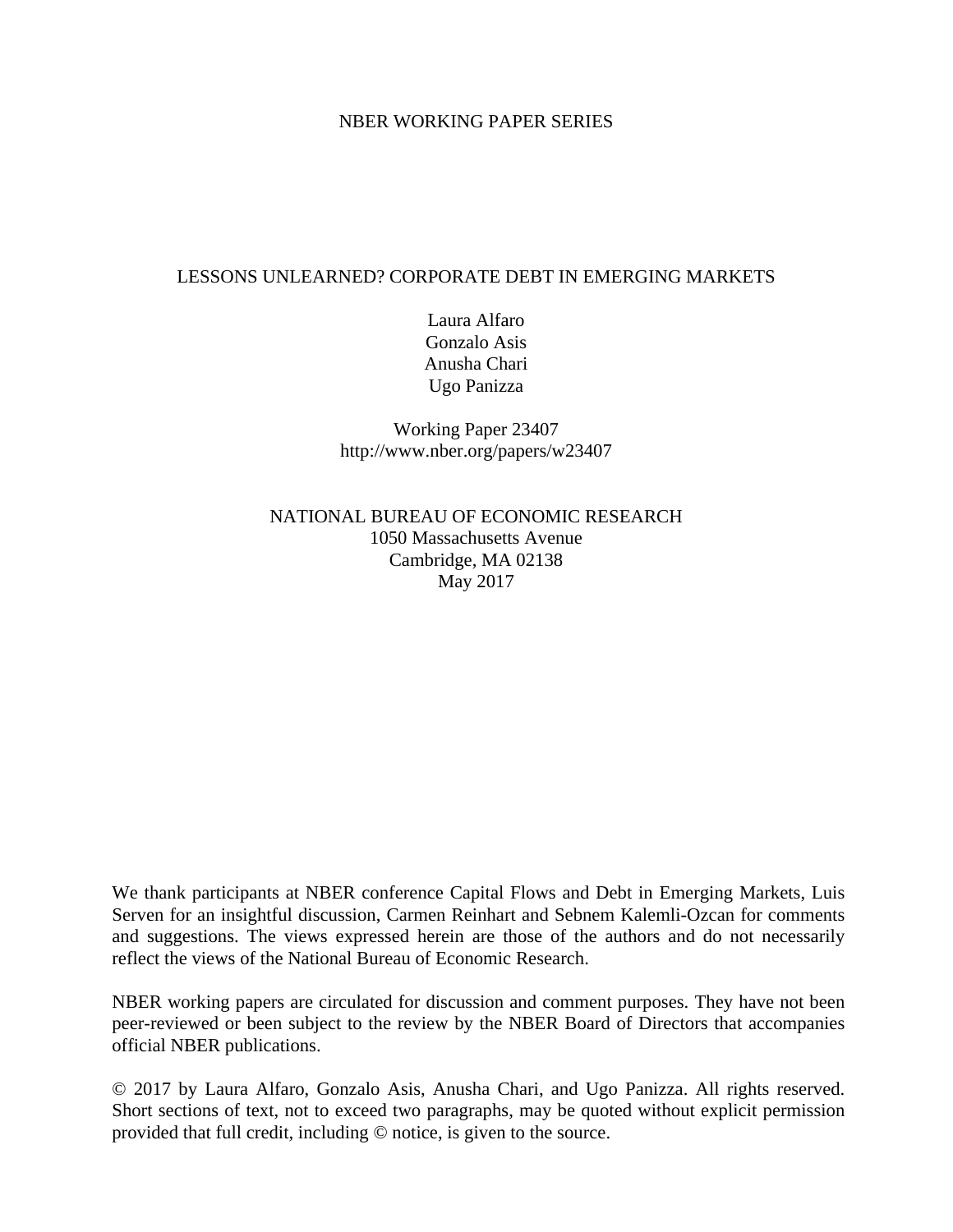Lessons Unlearned? Corporate Debt in Emerging Markets Laura Alfaro, Gonzalo Asis, Anusha Chari, and Ugo Panizza NBER Working Paper No. 23407 May 2017 JEL No. F34,G01,G15,G32

#### **ABSTRACT**

This paper documents a set of stylized facts about leverage and financial fragility in the nonfinancial corporate sector in emerging markets since the Global Financial Crisis (GFC). Corporate debt vulnerability indicators prior to the Asian Financial Crisis (AFC) attributed to corporate financial roots provide a benchmark for comparison. The firm-level data suggest that emerging markets post-GFC have lower leverage ratios than the five Asian crisis countries (Asian Five) in the run-up to the AFC. However, a broader set of emerging market countries show weaker liquidity, solvency, and profitability indicators. More countries are also in the Altman Zscore's "grey zone", that is, at risk for corporate distress. Regression estimates confirm that leading up to the AFC and in the aftermath of the GFC, firms with higher leverage have Z-scores that are closer to the financial distress range. The data also corroborate two macro-related hypotheses: first, that leverage interacted with currency depreciation had a statistically significant adverse impact on Z-scores in pre-AFC; and second, that in countries with higher GDP growth leverage is correlated with less corporate financial fragility. Consistent with Gabaix (2011) the paper finds a granularity effect in that large firms are systemically important—idiosyncratic shocks to large firms significantly correlate with GDP growth in our emerging markets sample. Also, the more-levered large firms are more vulnerable to exchange rate shocks than smaller firms with comparable levels of leverage. While this result holds for the average country in our sample, there is substantial cross-country heterogeneity.

Laura Alfaro Harvard Business School Morgan Hall 263 Soldiers Field Boston, MA 02163 and NBER lalfaro@hbs.edu

Gonzalo Asis University of North Carolina at Chapel Hill gasis@live.unc.edu

Anusha Chari 301 Gardner Hall CB#3305, Department of Economics University of North Carolina at Chapel Hill Chapel Hill, NC 27599 and NBER achari@unc.edu

Ugo Panizza The Graduate Institute, Geneva Department of International Economics PO Box 36, 1211 Geneva 21 Switzerland ugo.panizza@graduateinstitute.ch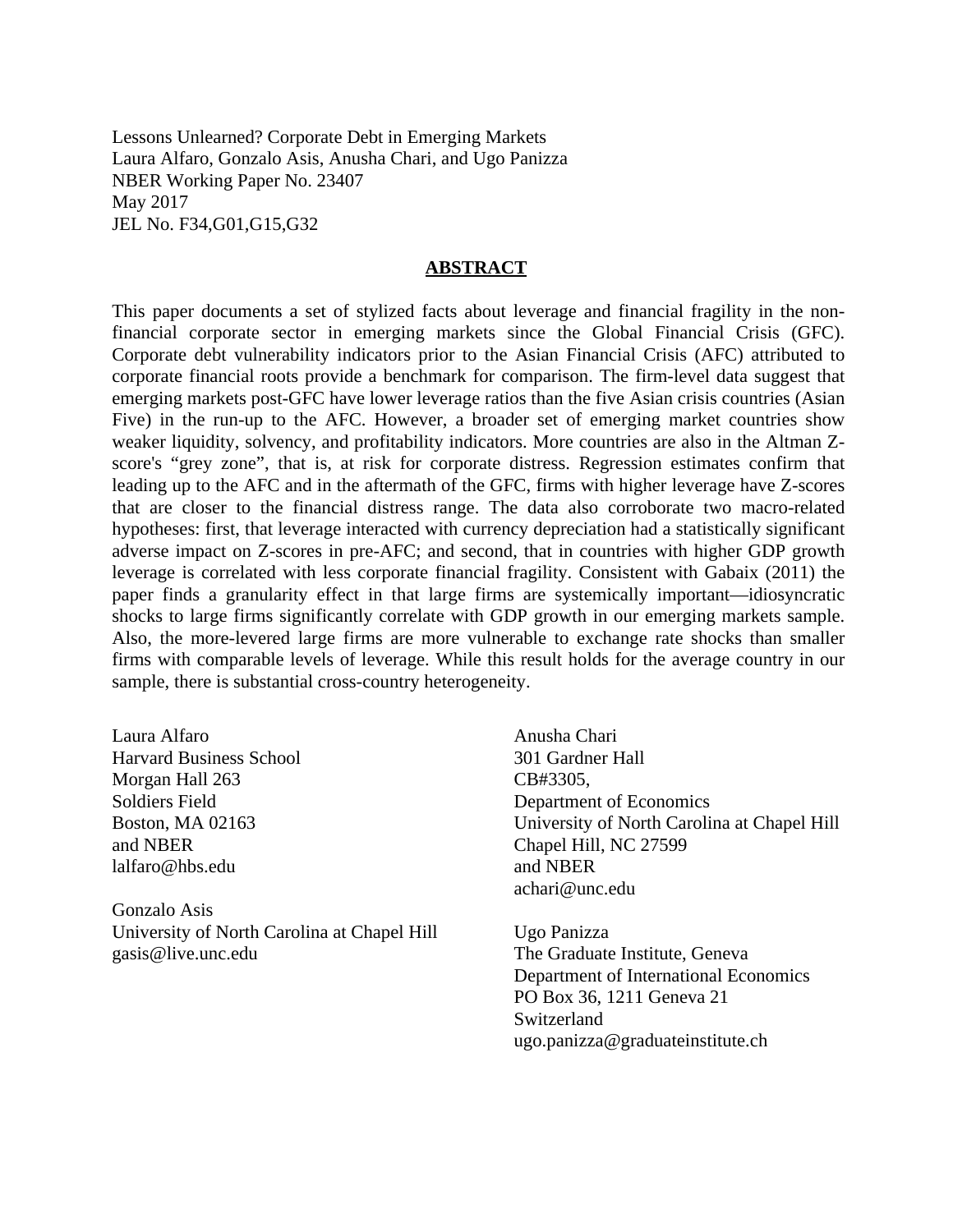#### **1. Introduction**

There was a rapid credit expansion in emerging-market countries in the aftermath of the Global Financial Crisis (GFC). A surge in foreign borrowing and deterioration in net external debt positions accompanied the increase in domestic credit (BIS, 2014; IMF, 2015). The nonfinancial corporate sector accounts for the lion's share of this surge in leverage, which was also characterized by a large increase in international bond issuance (BIS, 2016). The total domestic and international debt of emerging market-based non-financial firms increased from \$2.4 trillion to \$3.7 trillion, and outstanding international bonds grew from \$360 billion to \$1.1 trillion between 2007 and 2015 (BIS, 2016).

A worrisome slowdown in emerging-market economic growth has accompanied the build-up of corporate debt—slower growth in emerging markets will make it harder to repay that debt. Also, numerous emerging-market currencies have lost value against the dollar since 2015. Further currency depreciation will only make it more difficult to repay the foreign-currency denominated portion of that debt.

Further, the impact of monetary policy reversals in advanced economies on emergingmarket sovereign debt premia, in conjunction with low corporate profitability and market valuations,<sup>1</sup> have the potential to cause severe liquidity problems for emerging market firms. Nearly \$1 trillion flowed out of emerging markets in the first three-quarters of 2015, eclipsing the outflows during the GFC.

A number of direct and indirect channels can transmit shocks to highly leveraged nonfinancial corporates to the domestic economy. For example, a deterioration of credit quality of corporate borrowers or a sudden withdrawal of funds from the domestic financial system by firms that are unable to roll-over their international obligations can impair the domestic banking system (Acharya et. al., 2015). Understanding potential vulnerabilities requires knowing more about the state of emerging market corporate balance sheets, the drivers of debt accumulation, and the effects of both on the macroeconomy. Our paper fills this gap.

<sup>&</sup>lt;sup>1</sup> The growth in corporate profits has slowed considerably and the return on invested capital in emerging-market firms has significantly declined since the financial crisis. As evidence, emerging markets usually trade at a lower valuation than their advanced-economy counterparts, and while these relative valuations increased in the aftermath of the GFC, emerging markets are trading at a discount again.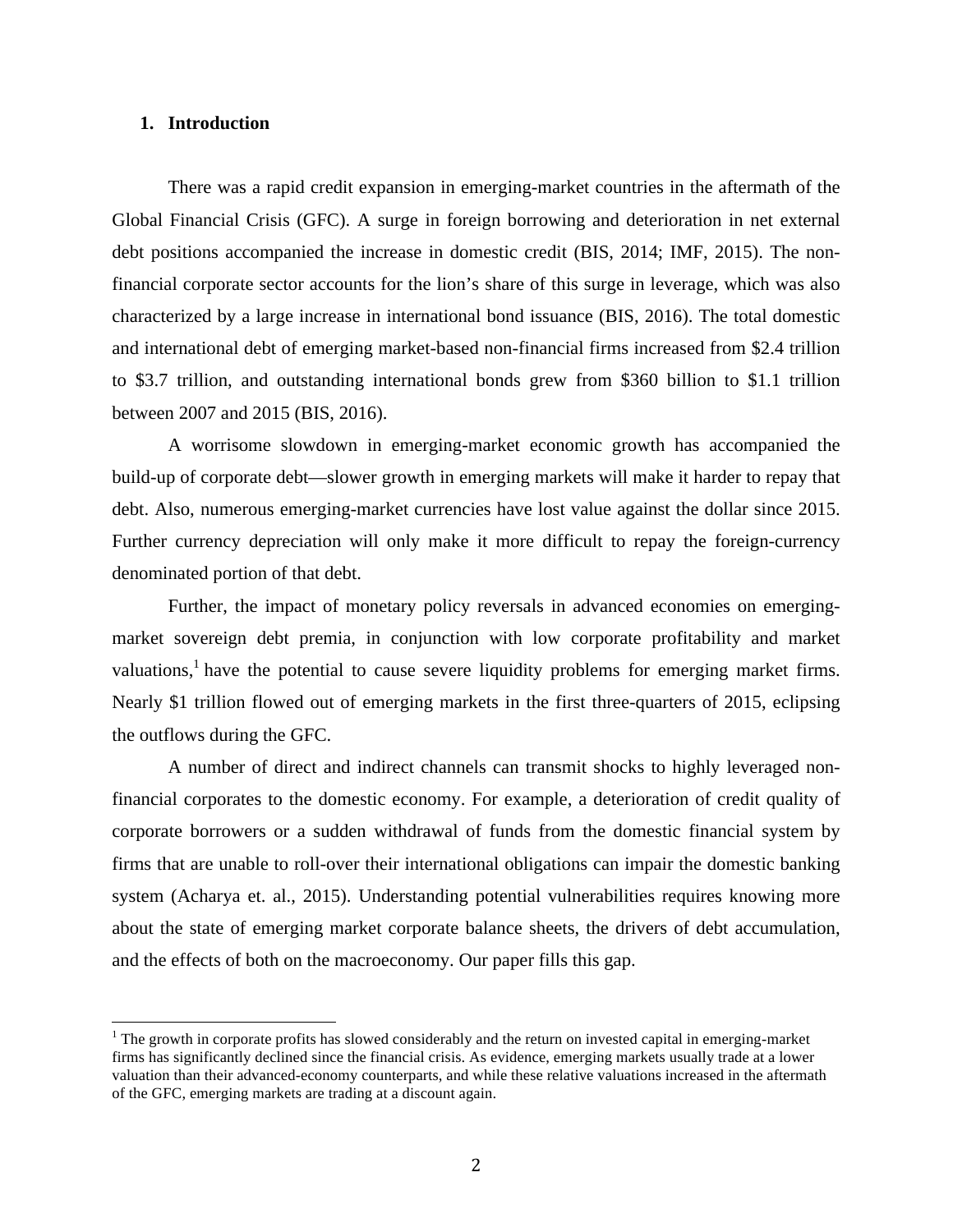The first objective of this paper is to document a set of stylized facts about leverage and financial fragility in the non-financial corporate sector in emerging markets. Following a wave of capital market liberalizations that opened up many emerging financial markets to international portfolio investment, detailed firm-level data is more readily available. We use this data to document stylized facts about the evolution of corporate leverage and its relationship to financial fragility in emerging markets over the last twenty years.

With this data in hand, we compare corporate debt before the Asian Financial Crisis (AFC) with corporate debt in emerging markets in the aftermath of the GFC. The AFC serves as the benchmark that allows us to answer the following question: How do corporate debt vulnerability indicators in emerging markets today compare with these indicators on the eve of the AFC?<sup>2</sup> In particular, how is corporate financial fragility related to leverage and other pertinent firm characteristics?

Why the AFC? Historically, emerging market crises arose from sovereign debt problems, and twin banking and currency crises were frequent (Reinhart and Rogoff, 2009). However, the underlying microeconomic roots attributed to the AFC include corporate debt vulnerabilities (Pomerleano,1998; Corsetti et. al. 1999) as well as implicit guarantees and moral hazard (Krugman 1998, Craig, et al. 2003). The crisis was accompanied by widespread corporate failures due to adverse balance sheet effects via currency and maturity mismatches at the firm level. Corporate debt levels associated with the AFC, therefore, serve as a natural benchmark to assess corporate sector vulnerabilities in emerging markets today.

While research on the state of corporate balance sheets in emerging markets shows that leverage and foreign currency exposure of emerging-market-based corporates have increased, a lack of relevant benchmarks prevents prior studies from assessing the magnitude of the risks brought about by these trends (IMF 2015). The second objective of our paper is to provide such a benchmark by comparing the current situation with the evolution of corporate balance sheets in the run-up to the AFC. Third, we ask whether leverage poses a risk to the health of emerging market firms. To test this, we regress corporate fragility on leverage and other firm level and macroeconomic control variables, focusing on different periods, sectors, and exchange rate regimes.

 $2$  Chari and Henry (2015) use this methodological approach to compare and contrast the fiscal policy response and its impact on the recovery of GDP growth in the aftermath of the AFC to examine Europe's pivot from stimulus to austerity and it's impact on European growth in the aftermath of its crisis.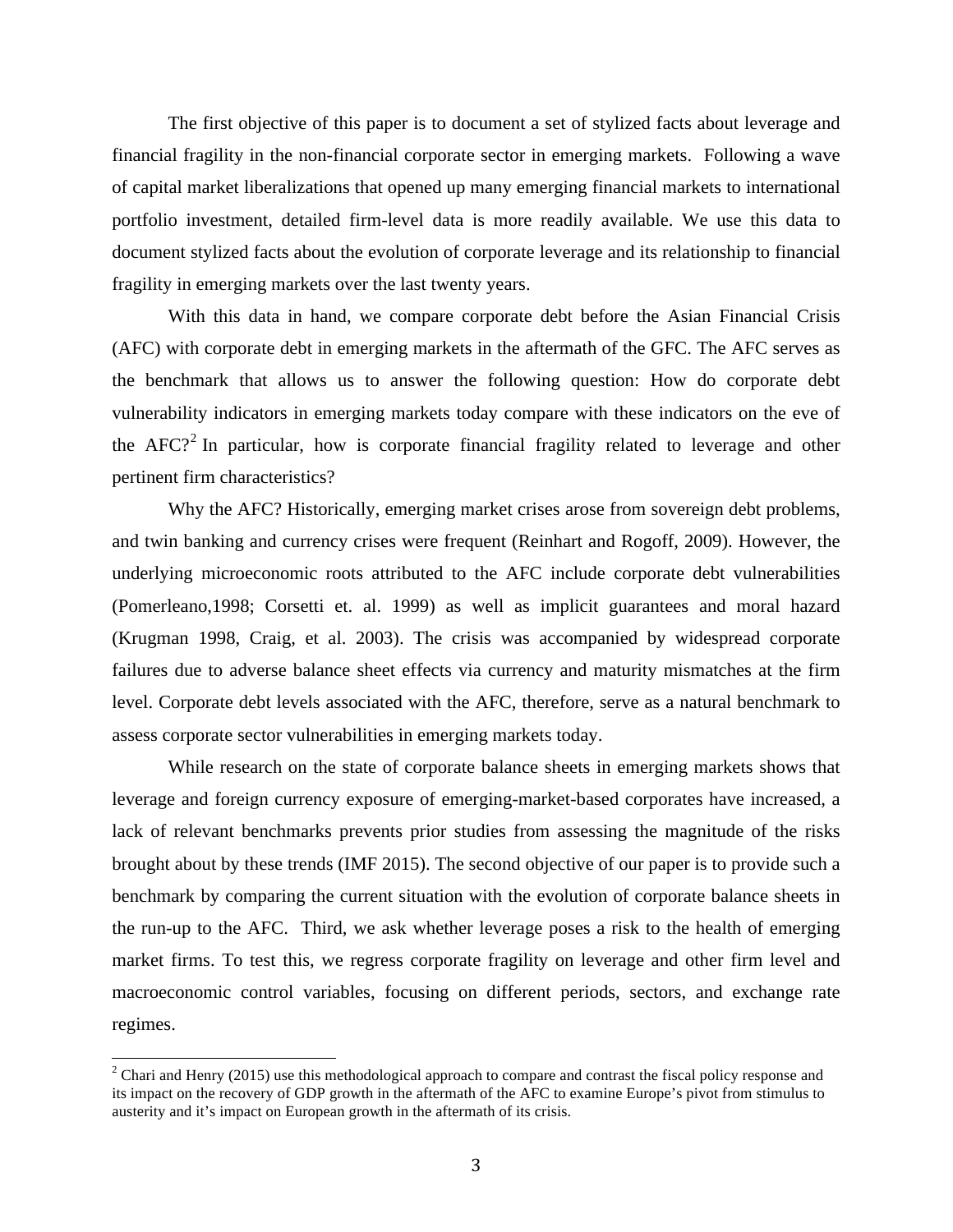Fourth, as noted by Gabaix (2011), the largest firms dominate economic activity across many countries and shocks to the largest firms can affect total output as these shocks do not get diversified in the aggregate data.<sup>3</sup> The role of large firms is particularly critical in many emerging markets. The final objective of the paper is to carefully examine whether the most levered and financially fragile firms are also the most systemically important. In particular, implicit the vulnerability of systemically large firms is intimately linked to bailout guarantees and moral hazard issues in emerging market lending where widespread corporate debt vulnerabilities can turn into full-blown financial crises.

We compile extensive firm-level data between 1992 and 2014 from Worldscope and Osiris for 26 countries classified as emerging markets by the Bank of International Settlements. We exclude financial firms from our analysis. The firm-level data provide different indicators from the balance sheets and income statements to analyze cash flows, leverage, liquidity, solvency, and profitability ratios—the returns on equity and invested capital.

To document the stylized facts, we split the sample into two sub-periods: pre-AFC (1996- 1998) and post-GFC (2009-2014). We compare the post-GFC indicators to three benchmarks: (i) a within-country comparison relative to 1996-1998 values for a given indicator; (ii) a crisiscountry comparison to the 1996-1998 average of the five Asian countries involved in the AFC (Asian Five), $4$  and (iii) a within-group comparison relative to the 1996-1998 average for all the emerging markets in our sample.<sup>5</sup>

The data reveal the following stylized facts. First, to assess the risk of corporate debt levels in the post-GFC period, the patterns of corporate financial vulnerability and performance confirm that the appropriate benchmark is an important consideration for the analysis and for which there exists no consensus. The within-country cross-time benchmark, the Asian Five benchmark and the full emerging market pre-AFC benchmark yield varying cross-country patterns of results.

<sup>&</sup>lt;sup>3</sup> Note that weak bank balance sheets and non-performing loans leading up to the AFC were arguably associated with corporate sector weaknesses (see Corsetti et al., 1999).

<sup>4</sup> Indonesia, Malaysia, Philippines, South Korea and Thailand.

 $<sup>5</sup>$  In robustness analyses, we also exclude, obtaining similar results, the period 1999-2002 to avoid contaminating our</sup> tests with emerging market crises which were associated with sovereign debt episodes as the Russian, Brazilian, and Argentine crises of the late 1990s early 2000s were not clearly attributable to corporate leverage, (see Reinhart and Rogoff, 2009).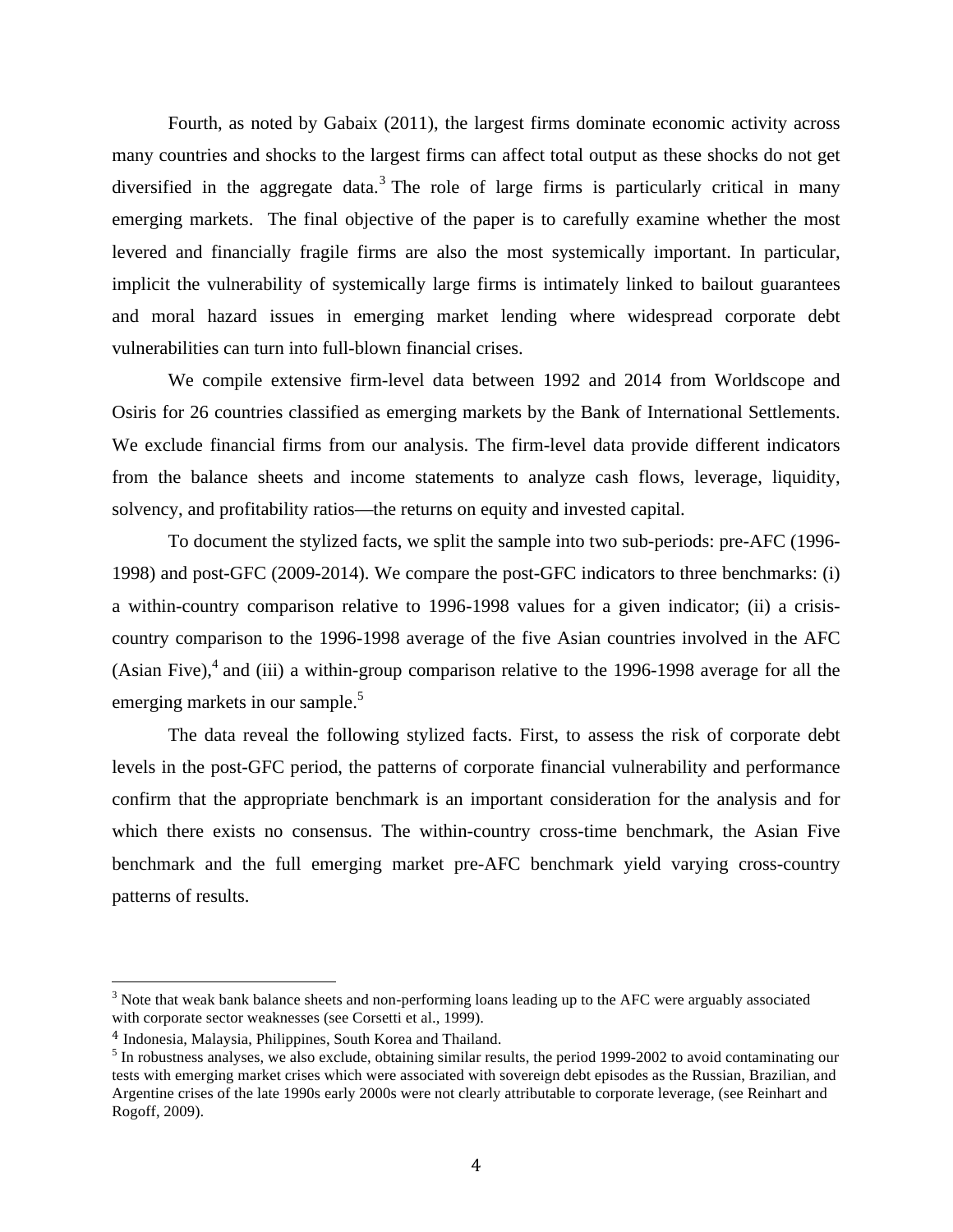Second, while approximately half of the emerging markets in our sample display increased leverage in the post-GFC period, only two countries have leverage ratios that exceed the average of the Asian Five on the eve of their crisis. Third, more than half our sample countries have higher short-term liquidity needs measured by current to total liabilities compared to the Asian Five, while a third have higher short-term liquidity needs compared to the emerging market average before the AFC. Fourth, about 85% of countries in the sample have weaker solvency positions measured by coverage ratios than the average emerging market country before the AFC.<sup>6</sup>

Fifth, a measure of corporate financial fragility (Altman's (2005) emerging-market Zscore) shows that altogether nine countries are in the grey or "vulnerable zone" post-GFC compared to three in the pre-AFC period. Also, countries in the safe zone show a fall in their Zscores compared to their pre-AFC scores and are barely over the grey zone threshold. However, three countries were in the distress zone pre-AFC while post-GFC there are no countries in the distress zone.

Next, we formally analyze the relationship between leverage and corporate financial fragility at the firm level controlling for a variety of firm-, sector- and country-level (macroeconomic) factors. Regression estimates confirm that leading up to the AFC and in the aftermath of the GFC, there is a negative and statistically significant correlation between leverage and firm financial fragility. In other words, firms with higher leverage have Z-scores that are closer to the financial distress range. We also find that financially fragile sectors affected by leverage are different across the two crises. While the non-tradable sector was more financially fragile leading up to the AFC, post-GFC, it appears that, conditional on leverage, the tradable sector is more financially vulnerable. The data also corroborate two macro-related hypotheses: first, that leverage interacted with currency depreciation has a statistically significant adverse impact on Z-scores; and second, that in countries with higher GDP growth leverage is correlated with less corporate financial fragility.

To examine whether the leverage and corporate financial fragility patterns can portend adverse macroeconomic consequences, we examine the role of large firms in the macroeconomy. Consistent with Gabaix (2011) we find that large firms are systemically important—idiosyncratic shocks to large firms significantly correlate with GDP growth in our sample of emerging markets.

 $6$  This could be a result of higher liabilities, lower profitability or a combination of the two.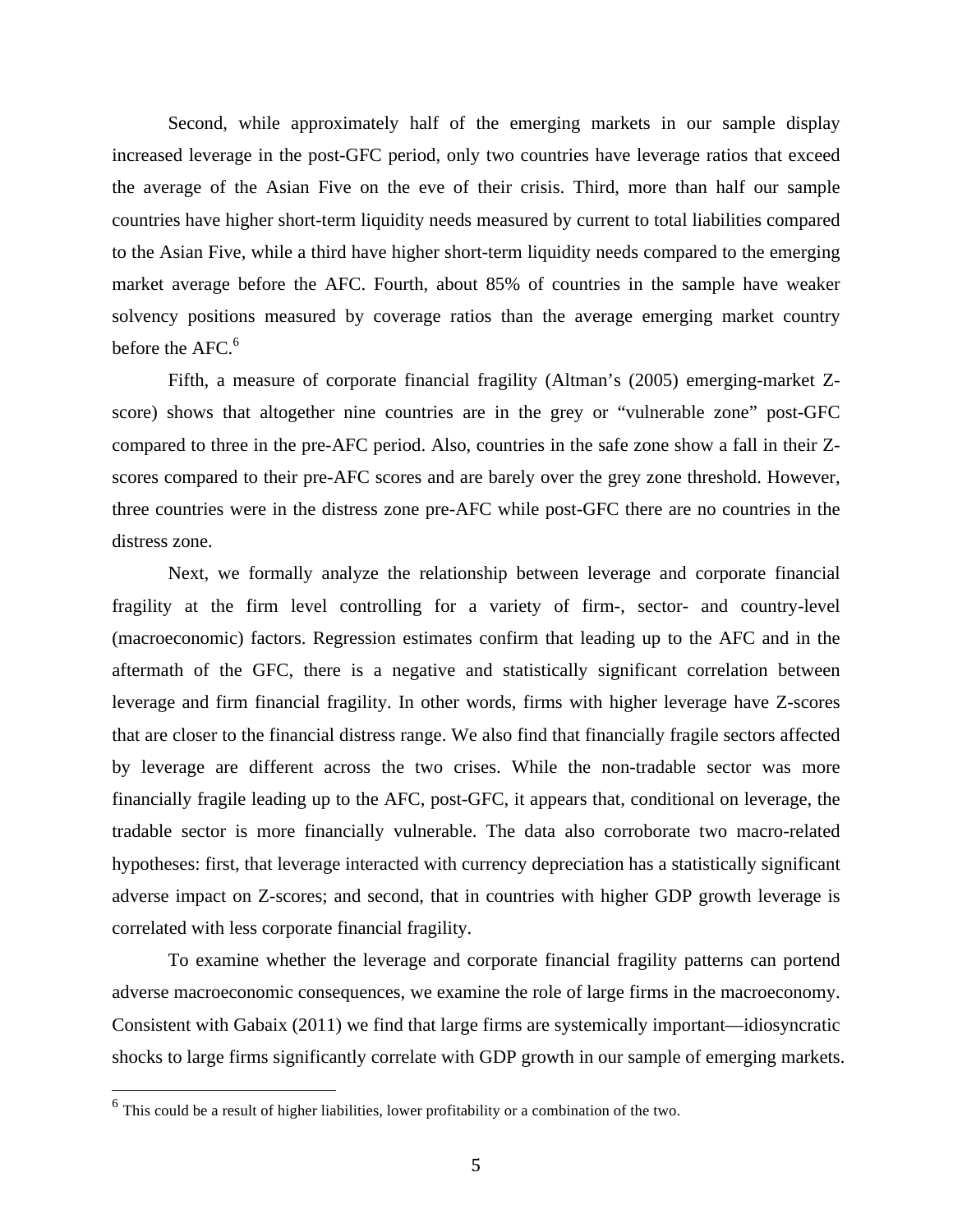We also find that while large firms are, on average, less leveraged than smaller firms, the morelevered large firms are more vulnerable to exchange rate shocks than smaller firms with comparable levels of leverage. While this result holds for the average country in our sample, we also find that there is substantial cross-country heterogeneity.

Our paper is related to several strands of literature. First, the paper is related to the literature on the recent evolution of corporate debt in the aftermath of the GFC. IMF (2015) documents the main trends and shows that global factors drive the increase in corporate leverage in the aftermath of the GFC. This finding is in line with Shin's (2013) view that the response to the crisis led to a sudden increase in global liquidity. Acharya et al. (2015) present several case studies and evaluate vulnerabilities and potential policy responses.

The paper is also related to the literature on the origins of the AFC. Several papers suggest that weak fundamentals and excessive risk-taking by corporates caused the crisis. The "crony capitalism" view suggests that the increase in corporate leverage was due to moral hazard attributed to weak banking supervision and implicit guarantees for well-connected borrowers (Corsetti et al., 1998, Claessens and Glaessner, 1997, Krugman, 1998, Johnson et al., 2000; Burnside et al., 2001, 2003).<sup>7</sup> Pomerleano (1998) uses firm-level data and finds that excessive leverage and poor financial performance in the corporate sector caused the  $AFC$ .<sup>8</sup> More generally, this paper relates to the literature documenting the association between rapid credit growth and the building of corporate leverage and financial crises (Mendoza and Terrones 2008, and Schularick and Taylor, 2012).

The paper proceeds as follows. Section 2 presents trends in broad macro-indicators to motivate the analysis. Section 3 describes the firm-level data. Section 4 uses the AFC as a benchmark to present stylized facts about leverage and corporate financial fragility, and Section 5 presents formal firm-level regression results. Section 6 analyzes the interplay between emerging-market corporate fragility and the macroeconomy. Section 7 concludes.

 

 $^7$  An alternative view as in Furman and Stiglitz (1998), Radelet and Sachs (1998), and Stiglitz and Bhattacharya (2000) maintains that there was nothing particularly wrong with the pre-crisis fundamentals of most East Asian economies.

 $8$  Ghosh et al. (2002) also show that in 1995–96 several East Asian countries had debt ratios and share of short-term debt which were significantly higher than debt ratios and short-term debt shares in OECD countries. Claessens et al. (2000) suggest that corporate financial risk factors may have been an amplifying factor in the crisis.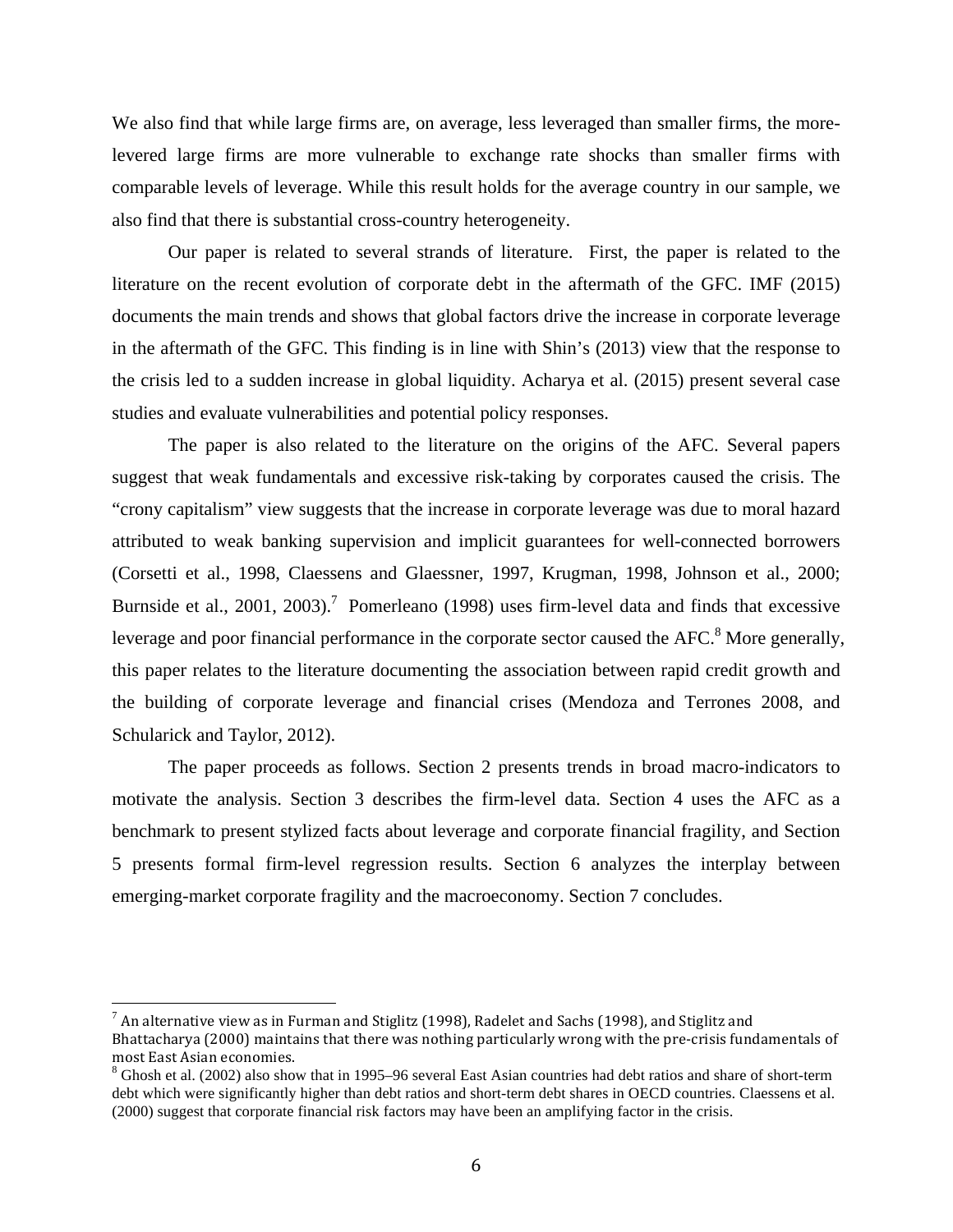# **2. Setting the Stage: Emerging Market Borrowing in the Aftermath of the Global Financial Crisis**

In the aftermath of the GFC, advanced economies were characterized by increases in government borrowing and household and corporate deleveraging.<sup>9</sup> Emerging markets stand in stark contrast. Over 2001-2007 average credit to the non-financial sector in emerging market countries remained close to 120% of GDP. The GFC caused a sudden reduction in credit, which went from 122% of GDP in 2007 to 109% in 2008. Credit started expanding rapidly in 2009 and reached 175% of GDP in 2015, a 67-percentage point increase with respect to the 2008 trough (Figure 1). Borrowing by non-financial corporations was a key driver of this surge in leverage corporate debt went from 57% to 101% of GDP over  $2008-15$ .<sup>10</sup>

There is, however, substantial heterogeneity across emerging market countries (Figure 2). In the post-crisis period (December 2008-September 2015) domestic credit grew by more than 6 percent per year in China but increased by close to 3 percent per year in Argentina, Hungary, Indonesia, India, Korea, Poland, and South Africa. Annual credit growth was between three and four percent in Brazil, Czech Republic, Mexico, Thailand, and Turkey.

By the end of 2015 total domestic credit to the non-financial sector was above 200 percent of GDP in China and South Korea and below 100 percent of GDP in Argentina, Indonesia, Mexico, and Russia. Borrowing by non-financial corporations is important in China, Korea, Hungary, Czech Republic, and Turkey.<sup>11</sup> According to BIS data, in the case of China the total credit-to-GDP ratio for the non-financial sector went from 150% in 2008 to nearly 250% in 2015, with borrowing by non-financial corporations increasing from 100% to 166% of GDP. If we exclude China from our sample of emerging market countries we find a more moderate credit expansion (solid line in Figure 1).

 $9$  Low global interest rates notwithstanding, the higher leverage led to a rapid increase in the debt service ratios of emerging market borrowers. In a period when the average debt service ratio of Advanced Economies decreased from 21 to 18 percent, the average debt service ratio of emerging markets increased from 10 to 12.5 percent. In a subset of emerging economies characterized by rapid credit expansion, debt service ratios surpassed the advanced economy average (BIS credit statistics).

<sup>&</sup>lt;sup>10</sup> Over the same period, household debt increased by 12 percentage points and government debt increased by 9 percentage points.

<sup>&</sup>lt;sup>11</sup> While borrowing by households is important in Malaysia and Thailand, public sector borrowing is relatively more important in Brazil, India, Indonesia, South Africa, Mexico, and Argentina.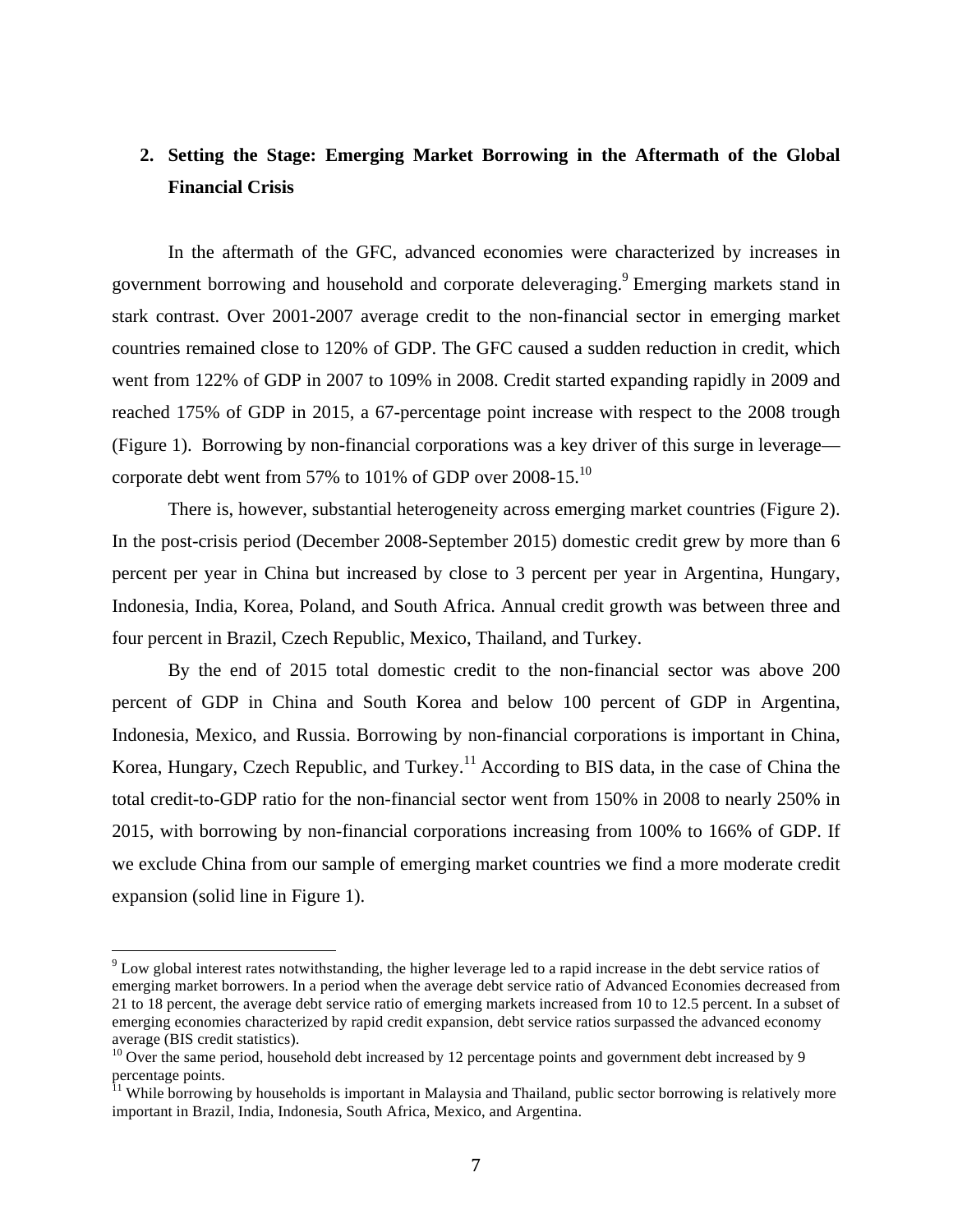Non-financial corporations also played a key role in international bond issuances.<sup>12</sup> Over 2008-2015, outstanding international bonds issued by non-financial corporations grew from \$360 billion (approximately 30% of total outstanding bonds) to \$1.1 trillion (more than 40% of total outstanding bonds). Issuances by non-financial corporations were particularly important in Asia and Latin America, where they now represent nearly 50% of total outstanding bonds. In addition, by 2015, total claims of BIS reporting banks on emerging markets and outstanding international securities issued by emerging market nationals surpassed \$5.8 trillion, representing an 80% increase over emerging-market liabilities in 2007. The largest increases, both in percentage and absolute terms, were in Emerging Asia and Latin America (148% and 93%, respectively).<sup>13</sup> The increase in leverage was particularly important in non-tradable cyclical sectors such as construction.

As mentioned in the introduction, domestic credit expansion in emerging markets was accompanied by a surge in foreign borrowing.<sup>14</sup> In 2007 foreign currency bonds represented 16 percent of international debt by emerging market-based non-financial corporations and by 2014 the foreign currency share had grown to 22 percent  $(MF, 2015)$ .<sup>15</sup> However, the increase in leverage and foreign currency debt documented above took place in an environment of ample global liquidity and record low policy rates in advanced economies. Emerging market-based corporates have therefore been able to borrow at longer maturities and lower yields.<sup>16</sup> Recent fears are that, as monetary policy conditions in the US normalize, they could trigger a wave of corporate failures in a number of emerging economies.

 $12$  In 2015, borrowing by non-financial corporation accounted for about 25 percent of EM cross-border borrowing from BIS reporting banks.

<sup>&</sup>lt;sup>13</sup> The figures for Asia and, to some extent, Latin America are however driven by two important outliers. As mentioned, liabilities by Chinese nationals increased by 500 percent and, if we remove China from the Asian total, we find a more modest increase in foreign liabilities (a 58% increase compared to 148%). In the case of Latin America, instead, removing Brazil from the total brings down the increase in foreign liabilities from 93% to 76%. Brazil and China account for 48% of the increase in total claims of BIS reporting banks on EMs and outstanding international securities issued by EM nationals, and excluding Brazil and China from the EM total reduces the percentage increase of these liabilities from 80% to 45%. Alfaro, Chari, and Kanczuk (2013) analyze the effects of Brazilian capital control policies regarding capital inflows.<br><sup>14</sup> Total cross-border claims on EMs by BIS reporting banks increased from \$2.4 trillion in 2008 to a peak of \$3.7

trillion on 2014. Data for 2015 indicates a \$200 billion retreat, with total cross-border claims standing just below

<sup>\$3.5</sup> trillion (Table 1).<br><sup>15</sup> The share of dollar-denominated bonds issued by non-financial corporations is higher than the overall share of<br>dollar-denominated bonds.

 $16$  Maturity went from the pre-crisis average of 5 years to more than six years and average yields decreased from 8 to 6 percent (IMF, 2015).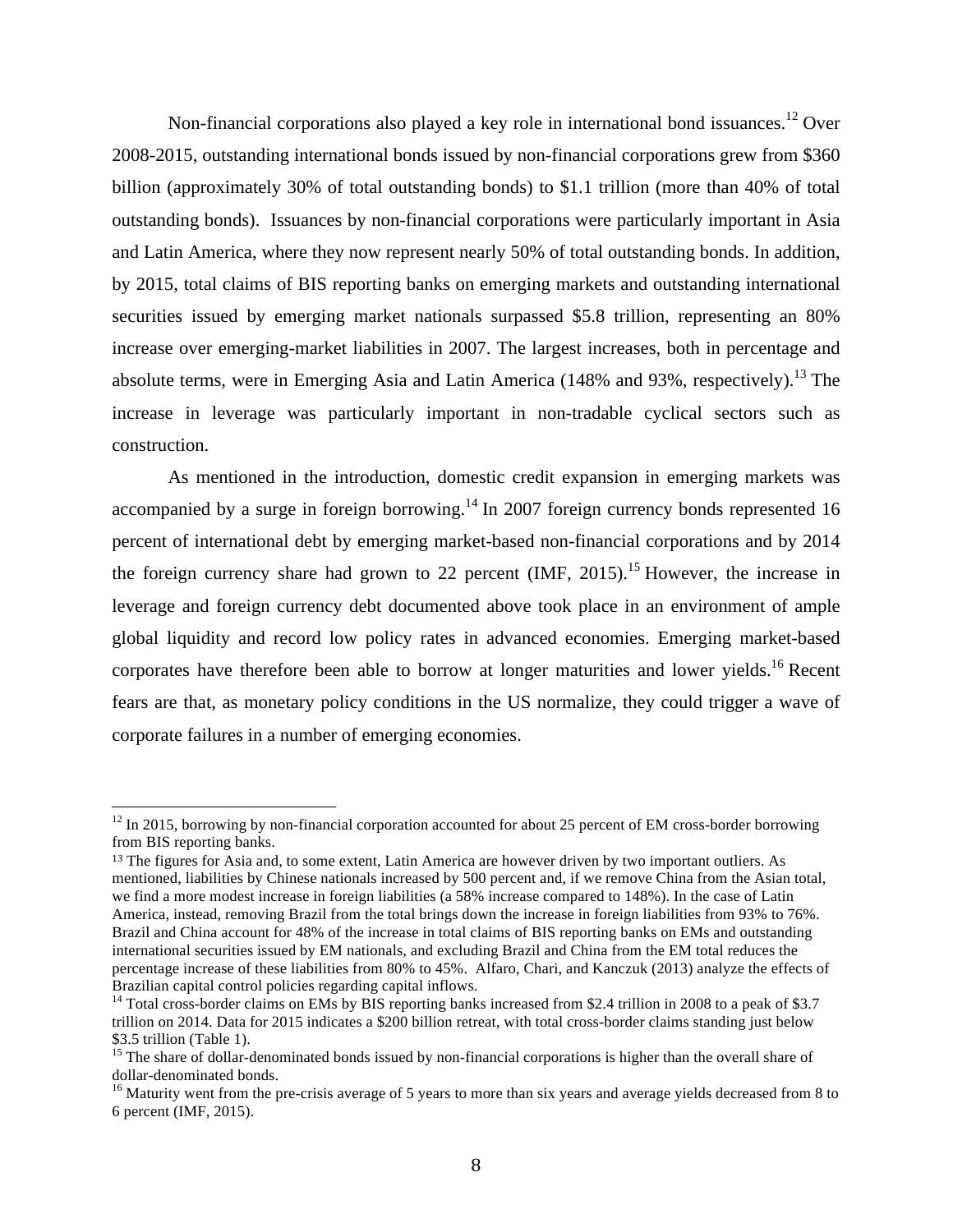Moreover, there may be additional negative consequences given that much of the foreigncurrency denominated corporate borrowing appears linked to speculative carry-trade activities rather than the need to fund real investment projects (Bruno and Shin, 2015 and Caballero et al., 2015). Bruno and Shin (2015) conclude that the borrowing decisions of non-financial corporates are sometimes motivated by "financial risk-taking rather than real risk-taking opportunities." Caballero et al. (2015) suggest that regulatory arbitrage may in part drive the observed foreign currency borrowing by non-financial emerging-market corporates. In other words if nonfinancial corporates behave like banks and deposit the proceeds of foreign bond issuances in the domestic banking system (Powell, 2014) a shock to international funding may be quickly transmitted to the domestic financial system.

#### **3. Data**

Firm-level data are from Worldscope (gathered through Datastream) and Osiris.<sup>17</sup> Both sources provide detailed historical information for listed and unlisted firms for a wide sample of countries. We compared Worldscope and Osiris' coverage for emerging markets and chose the data source with the most data availability for each country. Osiris had better coverage for China and India, while Worldscope dominated for all other countries.

The sample consists of data on non-financial firms from 1992–2014 for the main countries classified as emerging markets by the Bank of International Settlements.<sup>18</sup> We use several indicators of corporate financial vulnerabilities and firm performance.

For *leverage*, we use as a main indicator the debt to equity ratio (a firm's total debt divided by its common equity), which indicates how much debt a company is using to finance its assets relative to its common equity. As a proxy for *liquidity*, we use the current ratio (current to total liabilities). For *solvency*, we compute the coverage ratio, the ratio of earnings before interest,

<sup>&</sup>lt;sup>17</sup> The Worldscope database provides detailed historical financial statement information for the world's leading public and private companies. Osiris, published by Bureau van Dijk, has information as well on listed, and major unlisted/delisted, companies around the world. All data for Tangible fixed assets is also from Osiris. When extracting data from Osiris, we restricted the sample to include sales information.

 $^{18}$  These countries are Argentina, Brazil, Chile, China, Colombia, Czech Republic, Hungary, India, Indonesia, Jordan, Malaysia, Mexico, Morocco, Pakistan, Peru, Philippines, Poland, Russia, Slovakia, Slovenia, South Africa, South Korea, Taiwan, Thailand, Turkey, and Vietnam. Coverage of Eastern European countries is extremely sparse. We therefore group together firms from Czech Republic, Hungary, Poland, Slovakia, and Slovenia as 'Eastern Europe' in our tables.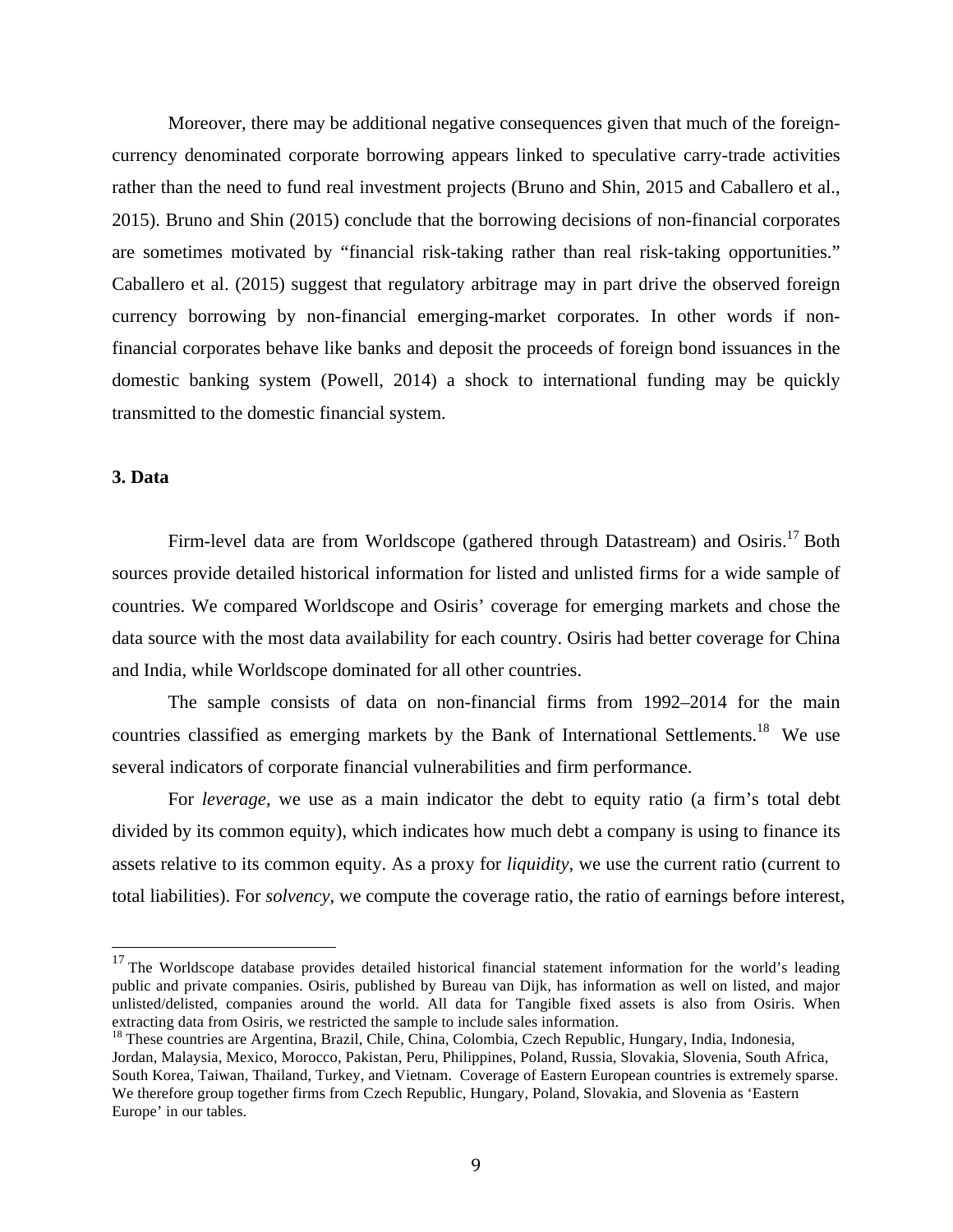taxes, depreciation, and amortization (EBITDA) over total liabilities to measure a company's ability to use their cash flow to pay back its outstanding liabilities.

For firm performance, we analyze as well the increase in tangible fixed assets as a proxy for *investment*. *Profitability* is captured by the return on equity (ROE) and return on invested capital (ROIC). ROE is defined as the amount of net income returned as a percentage of shareholders' equity, and ROIC is the ratio of operating profit (earnings before interest and tax) to invested capital (sum of shareholders' equity and debt liabilities).

As a summary measure of *corporate fragility*, we calculate the Altman (2005) Emerging Market Z-score. The measure weighs four ratios constructed using the firms' financial statements (working capital to total assets, retained earnings to total assets, operating income to total assets, and book value of equity to total liabilities).<sup>19</sup> The measure is an enhanced version of the standard Z-score model, adjusted to incorporate the characteristics of emerging market firms and best suited to assess the relative vulnerability of the sample of countries we consider in this paper. Lower Z-scores are associated with greater vulnerability and likelihood of bankruptcy. Companies with EM Z-scores greater than 6.25 are considered to be in the "safe zone", scores between 5.85 and 3.75 indicate vulnerability, and scores below 3.75 indicate that the firm is in state of distress. The following table from Altman (2005) compares Z-scores with bond ratings.

We select for our sample all companies that have data for each indicator.<sup>20</sup> We exclude outliers and all noticeable errors in the data. The sample varies from a maximum of 8,286 firms with data on ROIC (totaling 41,888 firm-year observations) to a minimum of 2,986 firms (14,393 observations) with enough data to compute Altman's Emerging Market score. Coverage is highest for China, India, and South Korea and lowest for Eastern Europe.

<sup>&</sup>lt;sup>19</sup> EM score =6.56 (X<sub>1</sub>) + 3.26 (X<sub>2</sub>) + 6.72(X<sub>3</sub>) + 1.05(X<sub>4</sub>) + 3.25, where X<sub>1</sub>= working capital/ total assets,  $X_2$ =retained earnings /total assets,  $X_3$ =operating income /total assets,  $X_4$ =book value of equity /total liabilities. The constant term (derived from the median Z`` score for bankrupt US entities) standardizes the analysis so "that a default equivalent (D) is consistent with a score below zero." The use of book value of equity, not market value, was motivated by a concern that equity markets may be less liquid than in developed markets. Altman (2005) adjusts the measure to consider currency devaluation vulnerability, industry adjustments (relative to U.S.): competitiveness position adjustment (dominant firms in the industry due to size, political influence, etc.); special debt issue figure (collateral or bona fide, high-quality guarantor); sovereign spread (comparison to US corporate bond of the same rating).

 $20$  The number of companies with data for every variable and year of interest is too small to create a balanced sample. Nonetheless, we have performed the analysis maintaining a balanced sample during different periods, obtaining similar results (e.g. to analyze yearly debt/assets ratio for the 2009-2014 period, we select for our sample all companies that have data for each indicator of Total Debt, Total Assets, and Sales for each year in 2009-2014).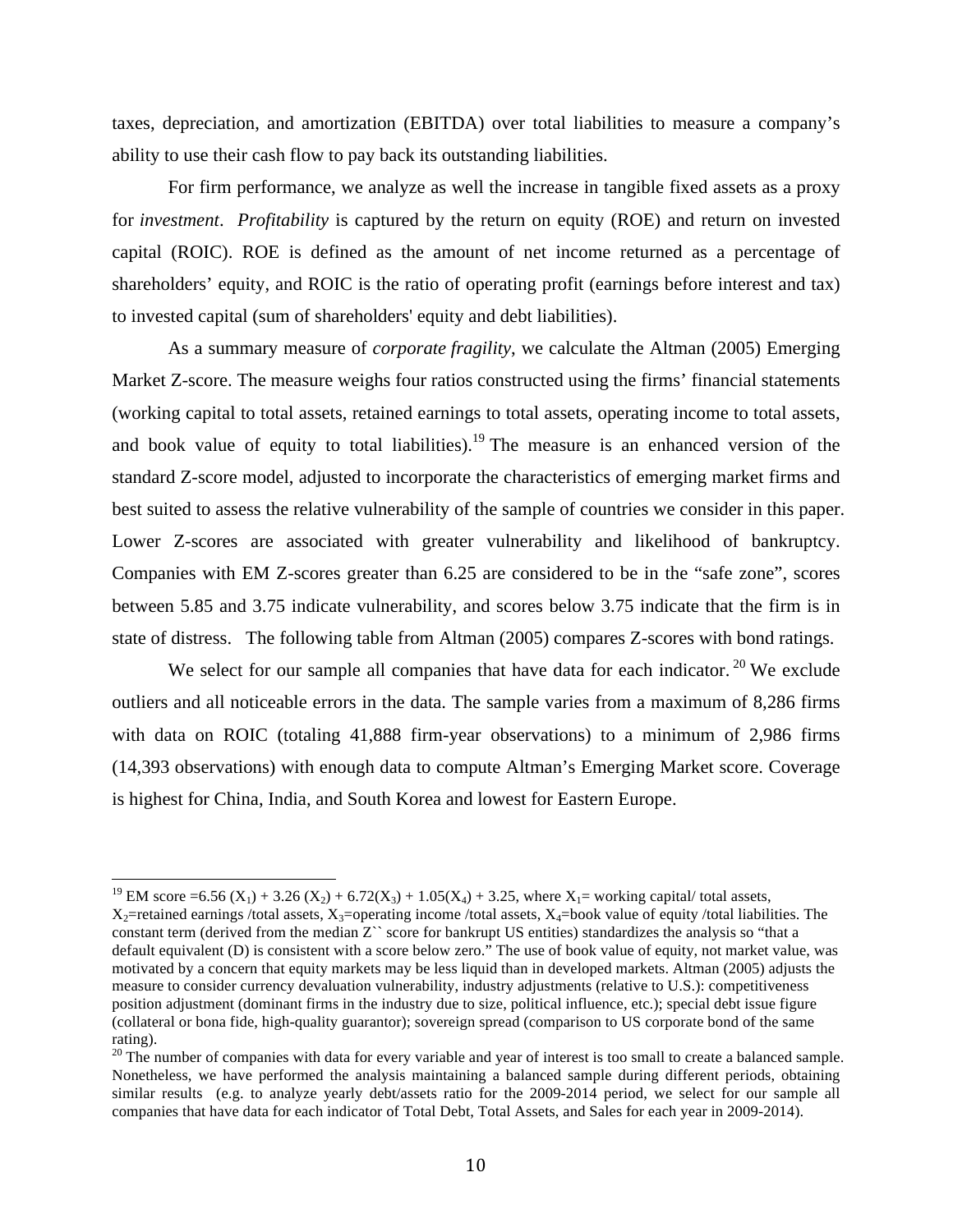Overall, the dataset covers primarily larger firms. While a lack of smaller firm coverage tends to pose problems in other settings, a focus on large corporations is to our advantage in this paper. As mentioned in the introduction, large firms have the propensity to contribute more to systemic risk, and thus they are precisely the firms whose financial health is of greatest concern to policy-makers.

|           | Z' Score |        |      | Rating     | Z' Score |                                  | Rating |          |
|-----------|----------|--------|------|------------|----------|----------------------------------|--------|----------|
|           |          | $\geq$ | 8.15 | AAA        | 5.65     | 5.85                             | BBB-   | Grey     |
|           | 7.60     |        | 8.15 | $AA+$      | 5.25     | 5.65<br>$\overline{\phantom{0}}$ | $BB+$  |          |
|           | 7.30     |        | 7.60 | AA         | 4.95     | 5.25                             | BB     | Zone     |
|           | 7.00     |        | 7.30 | AA         | 4.75     | 4.95                             | BB-    |          |
|           | 6.85     |        | 7.00 | $A+$       | 4.50     | 4.75                             | $B+$   |          |
|           | 6.65     |        | 6.85 | A          | 4.15     | 4.50                             | B      |          |
|           | 6.40     |        | 6.65 | $A -$      | 3.75     | 4.15<br>$\overline{a}$           | $B -$  |          |
| Safe Zone | 6.25     |        | 6.40 | $BBB+$     |          |                                  |        |          |
|           | 5.85     |        | 6.25 | <b>BBB</b> | 3.20     | 3.75                             | $CCC+$ | Distress |
|           |          |        |      |            | 2.50     | 3.20                             | CCC    |          |
|           |          |        |      |            | 1.75     | 2.50                             | CCC-   | Zone     |
|           |          |        |      |            |          | 1.75                             | D      |          |
|           |          |        |      |            |          |                                  |        |          |

**Table A. Altman Z''-Score and Bond Rating**

#### **4. Emerging Markets Corporate Fragility: Some Stylized Facts**

We begin by comparing corporate financial fragility indicators during the build-up of the AFC – which was deemed to have corporate financial roots – with the same indicators following the GFC, a period characterized by the rapid build-up in emerging market corporate debt. To do so, we divide the data into two periods: pre-AFC (1996-1998) and post-GFC (2009-2014).<sup>21</sup> We use the indicators described in Section 3 to analyze corporate fragility and profitability using data from the balance sheet, income statements, and cash flows. For different indicators of corporate financial vulnerabilities and firm performance, Table 2 and Figures 3-6 present several stylized facts using weighted mean values using sales (as a proxy for size) as the weights. The weighted means are calculated for all firms in a country by year. The yearly weighted means are then averaged for each of the two sub-periods, also by country. We also analyze simple means and

 $21$  We also compared results against an average of the period 1992-1997. The main results and implications are similar.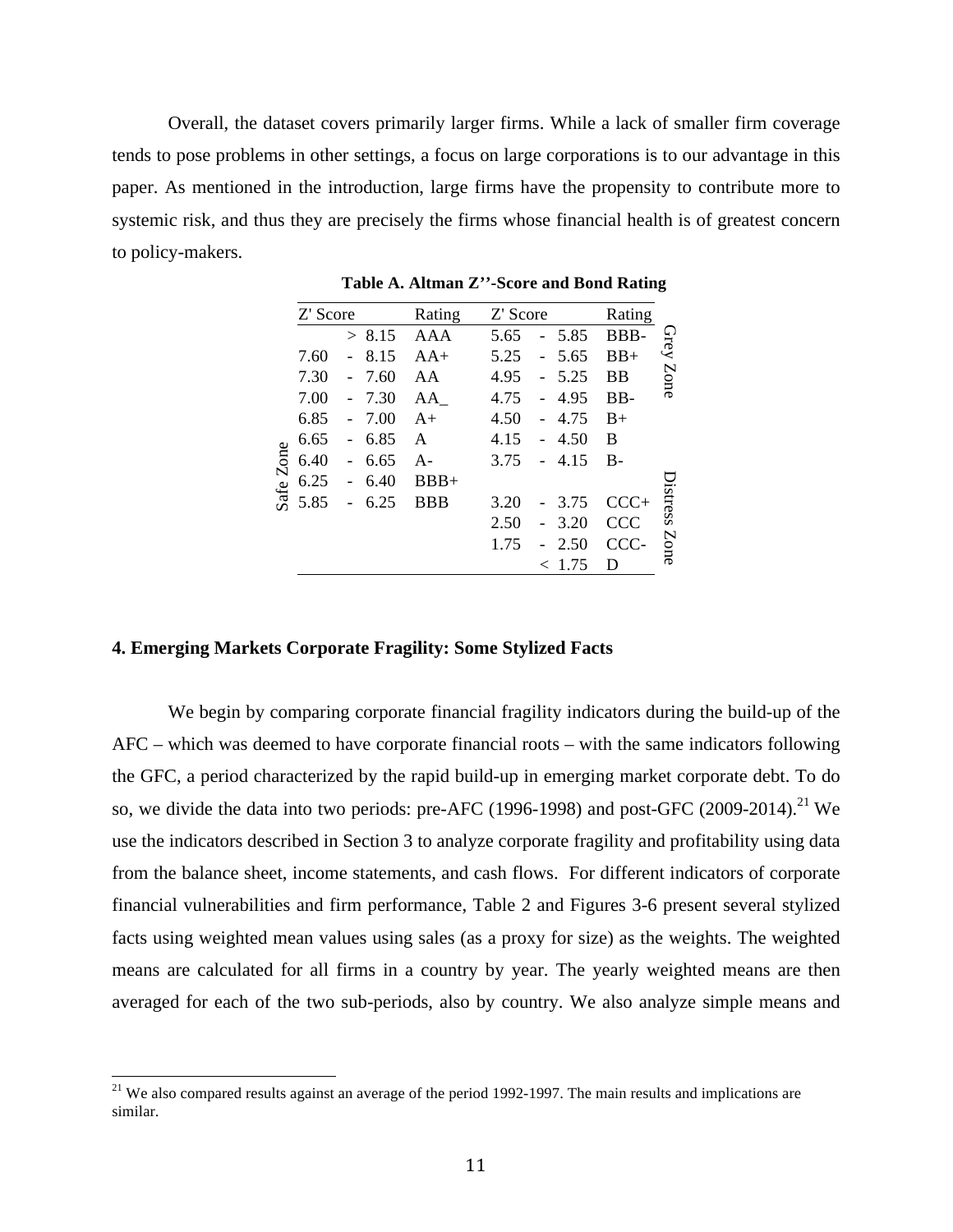simple and weighted medians. The Asian Five includes Indonesia, Malaysia, Philippines, South Korea and Thailand.

*Leverage*: Panel A of Table 2 presents the findings for changes in leverage levels (weighted means), measured as the debt to equity ratio for the firms in the sample.<sup>22</sup> It is important to note that the debt to equity ratio provides a more striking perspective on a firm's leverage position than the debt to assets ratio. For example, South Korea's pre-AFC average debt to asset ratio of 68% for the firms in our sample seems less burdensome than its debt to equity ratio of more than 280%, which implies that debt obligations are more than twice as high as shareholder commitments.

We also documented the patterns for the simple means and medians, as well as the weighted median. Here a point about the relevance of the summary statistic used is worth noting. In general, the weighted median measure attenuates the distributional consequences of observations in the tails of a distribution. In many circumstances this adjustment is warranted to ensure that outliers do not drive the results. In other words, if a few observations skew the weighted mean, the weighted median that adjusts for non-uniform statistical weights and gives the 50% weighted percentile measure is the more appropriate statistic. However, in the case of leverage and measuring the overall riskiness of corporate debt for the financial system in a country, we would like to assess the upper bound of the risk. If a few large firms are also the ones with the highest leverage, it is desirable to give a larger weight to these observations since arguably these firms have the greatest potential to generate systemic risk—we focus on these large firms in Section 6. We therefore present the main results using the (sales) weighted mean rather than the weighted median while recognizing that the weighted median provides a useful alternative benchmark.

Columns 1 and 2 present the firm level weighted mean leverage by country for the pre-AFC (1996-98) and post-GFC (2009-14) periods. Column 1 shows that the average debt to equity ratio in the Asian Five was close to 145% while the average for the full emerging market sample was 80%. It is clear that the benchmark to assess how post-GFC corporate debt levels

 $^{22}$  The debt to equity is a leverage ratio that compares a company's total liabilities to its total shareholder's equity. The measure provides information about the magnitude of the commitments from lenders and creditors to a firm compared to the magnitude of shareholder commitments. The debt to equity ratio therefore provides an alternative lens from which to view a firm's leverage position by comparing total liabilities to shareholders' equity rather than to assets. Similar to the debt to assets ratio, a lower percentage means that a company is using less leverage and has a stronger equity position.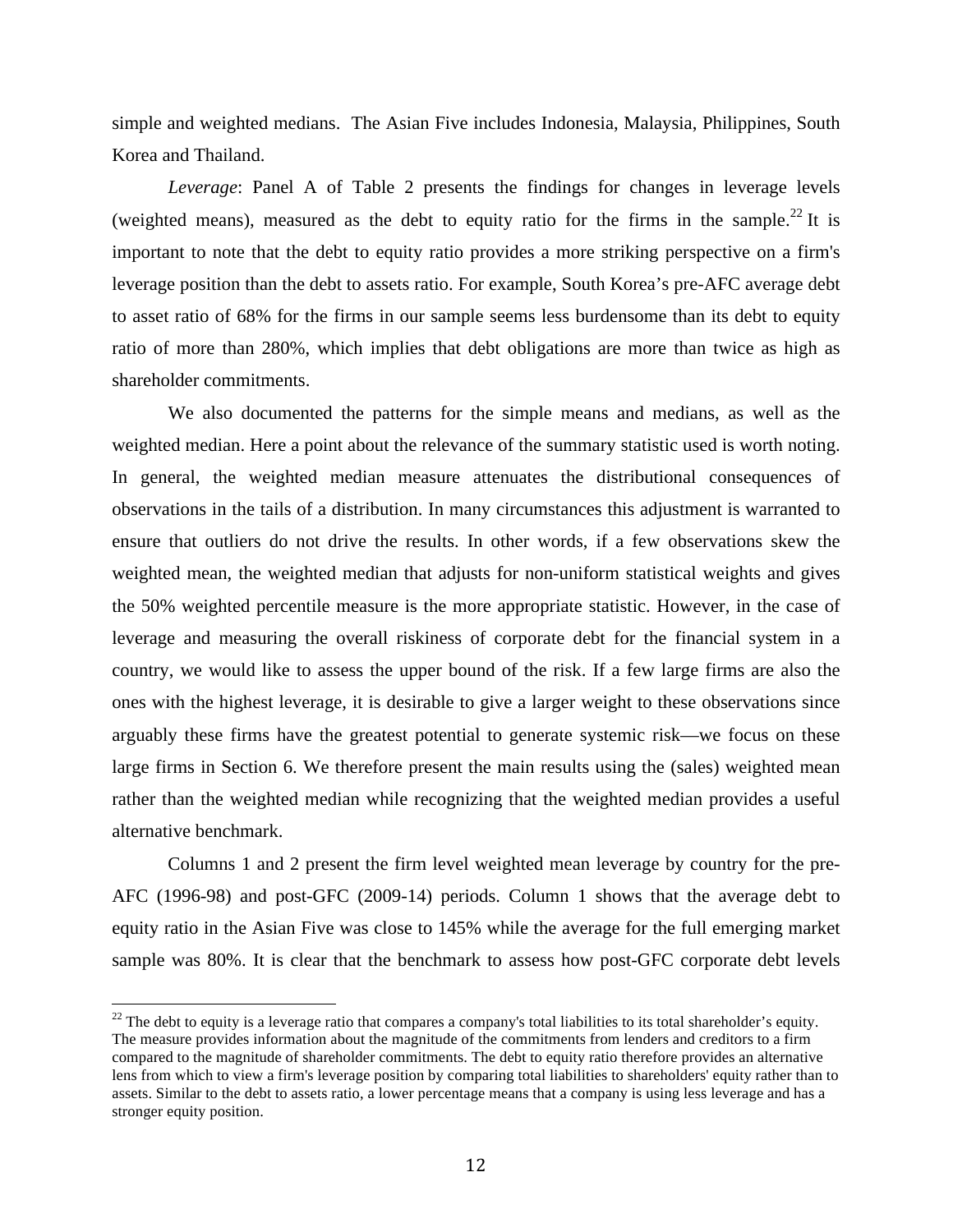compare with leverage ratios before the AFC differs significantly depending on whether we focus on the countries most adversely affected by the crisis or the group average for emerging markets viewed collectively.

Columns 3 examines whether for any given country, the post-GFC average is higher than the pre-AFC period. Column tabulates whether the average post-GFC period leverage for a given country is higher than the average pre-AFC leverage in the Asian Five. Column 5 tabulates whether the average post-GFC period leverage for a country is higher than the average pre-crisis leverage in the full sample of emerging markets on the eve of the AFC.

Column 3 shows that out of the countries for which we have data for both sub-periods, $^{23}$ 10 countries have higher average leverage ratios in the post-GFC period. Column 4 suggests that none of the countries have higher leverage ratios compared to the average leverage in the Asian Five on the eve of their crisis. Column 5 shows that 12 countries have higher leverage compared to the pre-AFC average for emerging markets as a group. Figure 3 confirms these patterns visually to demonstrate the two thresholds of pre-AFC average leverage ratios—the Asian Five and the full emerging market sample.

For purposes of illustration it is interesting to note the patterns we obtain when we use the (sales) weighted median instead of the weighted mean. First, in the pre-AFC period the weighted median leverage ratios for the Asian Five and full emerging market sample are much lower than the weighted mean, close to 93% and 67%, respectively. Second, 14 out of 19 countries have a higher post-GFC weighted median. Third, three countries have a higher weighted median compared to the Asian Five while seven countries have a higher weighted median leverage compared the pre-AFC emerging market weighted median.

These simple statistics confirm that in order to assess the risk of corporate debt levels in the post-GFC period, the appropriate benchmark is an important consideration for the analysis and for which there exists no consensus.

*Liquidity:* Panel B of Table 2 provides the (sales) weighted mean of the current to total liabilities ratio by country to analyze the liquidity needs of the firms in our sample.<sup>24</sup> Column 3

<sup>23</sup> Data for Jordan following the Global Financial crises was patchy for leverage.<br><sup>24</sup> Current liabilities measure a firm's debts and other obligations that are due within one year and include short-term debt, accounts payable, accrued liabilities and other debts. Note that current liabilities provide a more

comprehensive measure of a firm's short-term liquidity needs compared to short-term debt since it includes accounts payable and accrued liabilities.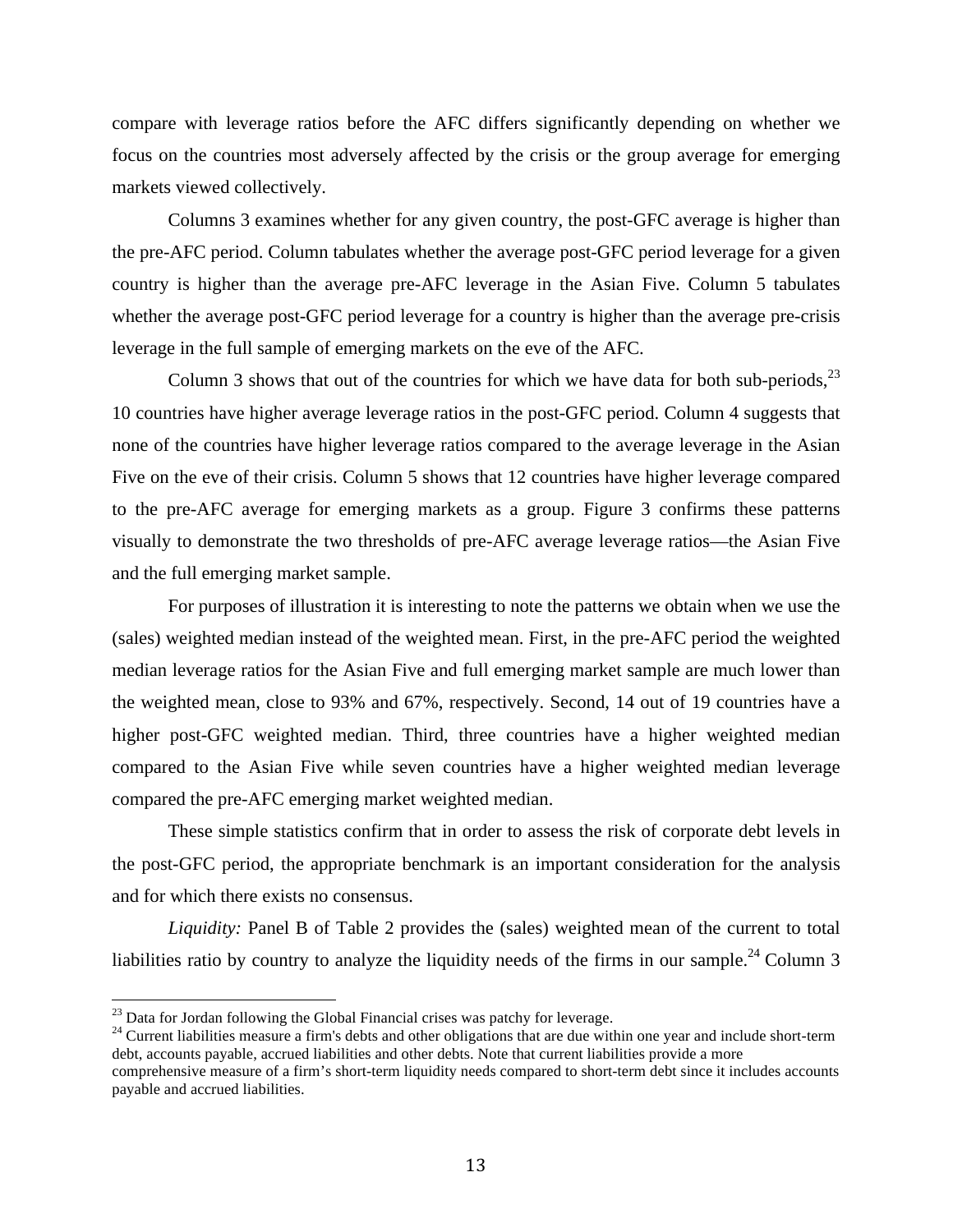suggests that six countries for which we have current liability data for both periods demonstrate a higher current to total liability ratio in the post-GFC sub-period. Interestingly, this ratio  $($   $\sim 60\%)$ was not significantly different across the Asian Five versus total emerging market sample in the pre-AFC sub-period. Column 4 shows that 11 out of the 22 countries have higher short-term liquidity needs compared to the Asian Five while 11 countries have higher short-term liquidity needs compared to the full sample of emerging markets before the AFC (Column 5). Figure 4 presents a graphical representation of these patterns.

*Solvency:* The coverage ratio is a measure of a firm's ability to meet its obligations to lenders. Generally, the higher the coverage ratio, the better the ability of the firm to fulfill its debt obligations. Common coverage ratios include the interest coverage ratio, debt service coverage ratio and the asset coverage ratio. The interest payment and debt service ratio data are very sparse in our sample of emerging market firms. We therefore use a modified version of the coverage ratio that is the ratio of EBITDA to total liabilities. By definition, this modified ratio will be biased downward as total liabilities exceed interest expenses or other debt obligations used to calculate more standard versions of the coverage ratio. Nevertheless it provides a useful snapshot of a firm's solvency position.

In Panel C of Table 2, we see that the pre-crisis coverage ratio average of the Asian Five has increased. The average for the full emerging markets sample on the other hand has remained unchanged. Column 3 shows that half of countries have coverage ratios that are lower than their pre-AFC levels, and 20 countries have coverage ratios that exceed that of the Asian Five. However, 13 countries have post-GFC coverage ratios that are below the average coverage ratio for the emerging market sample prior to the AFC. It is striking that in the post-GFC period a much larger number of countries have a weaker liquidity position compared to the pre-AFC period. This could be a result of higher liabilities, lower profitability or a combination of the two. Regardless, the weakening coverage ratio suggests an increase in corporate financial vulnerability across a broader set of emerging markets when compared to the pre-AFC period. Figure 5 visually confirms these patterns.

*Profitability:* Next we examine the profitability of the firms in our sample (Panel D, Table 2). We use two measures: the return on invested capital (ROIC) and the return on equity (ROE). A concern with increased leverage is that if it is accompanied by a slowdown in profitability, firms will find it more difficult to service their debt obligations. Unlike equity, debt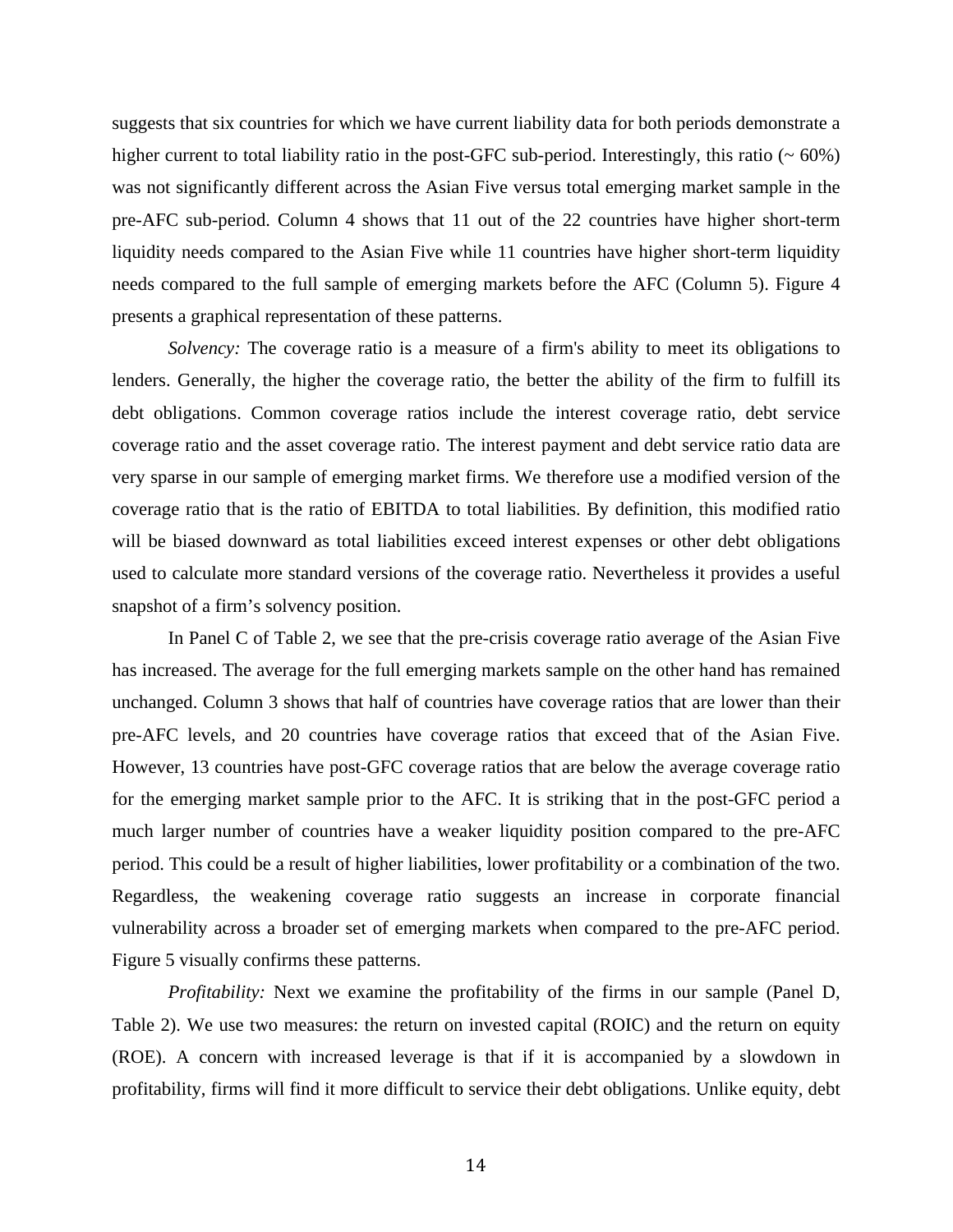is a non-contingent claim that needs to be met regardless of the state of firm profits. Firm-level liquidity and solvency ratios therefore feature some measure of earnings relative to debt service obligations to provide a measure of a firm's flexibility with respect to these obligations.

Panel D shows that while the ROIC for the Asian Five prior to the AFC was close to 7% the number for the overall emerging markets sample was approximately 10%. In the post-GFC period, the average ROIC across all emerging markets in our sample was similar to the pre-AFC sample period. Consistent with a picture of a broader sample of emerging markets displaying greater corporate vulnerability we see that half of the countries show higher profits compared to the pre-AFC period.

Interestingly, consistent with an increase in leverage, the return on equity (ROE) shows a much different pattern. Note that increased leverage (debt) increases the expected rate of return on the equity simply because leveraged investments are riskier than unlevered ones. The average ROE went from negative to 13% for the Asian Five across the two sample periods while the overall emerging market average increases from 9% to 14% (not reported). More than half the sample of countries has higher ROE values in the post-GFC period compared to the pre-AFC period. Strikingly, post-GFC, most of the countries have higher ROE values compared to the Asian Five before the AFC (Column 4).

*Corporate Fragility:* As mentioned in section 3, a modified version of Altman's Z score can be used as a composite summary statistic for corporate fragility. The measure includes various income statement and balance sheet items such as the ratio of working capital, retained earnings and operating income to assets as well as the book value of assets to total liabilities to combine various aspects of firm operations to give an overall picture of corporate health or illhealth as the case may be. The advantage of the approach, as the data section shows, is that the different ranges of "safe", "grey" and "distress" can be correlated with corporate ratings letter grades used by credit rating agencies. Altman modifies the summary statistic to account for different structural characteristics of emerging market firms such as replacing the market value of assets to the book value to adjust for the relative illiquidity of trading in emerging markets in comparison to firms in advanced economies. The Z-score statistics correspond to AAA to BBB for the safe zone, BBB- to B- for the grey zone and CCC+ and below for the distress zone.

Panel E of Table 2 presents the results. Companies with EM Z-scores greater than 6.25 are considered to be in the "safe zone", scores between 5.85 and 3.75 indicate vulnerability, and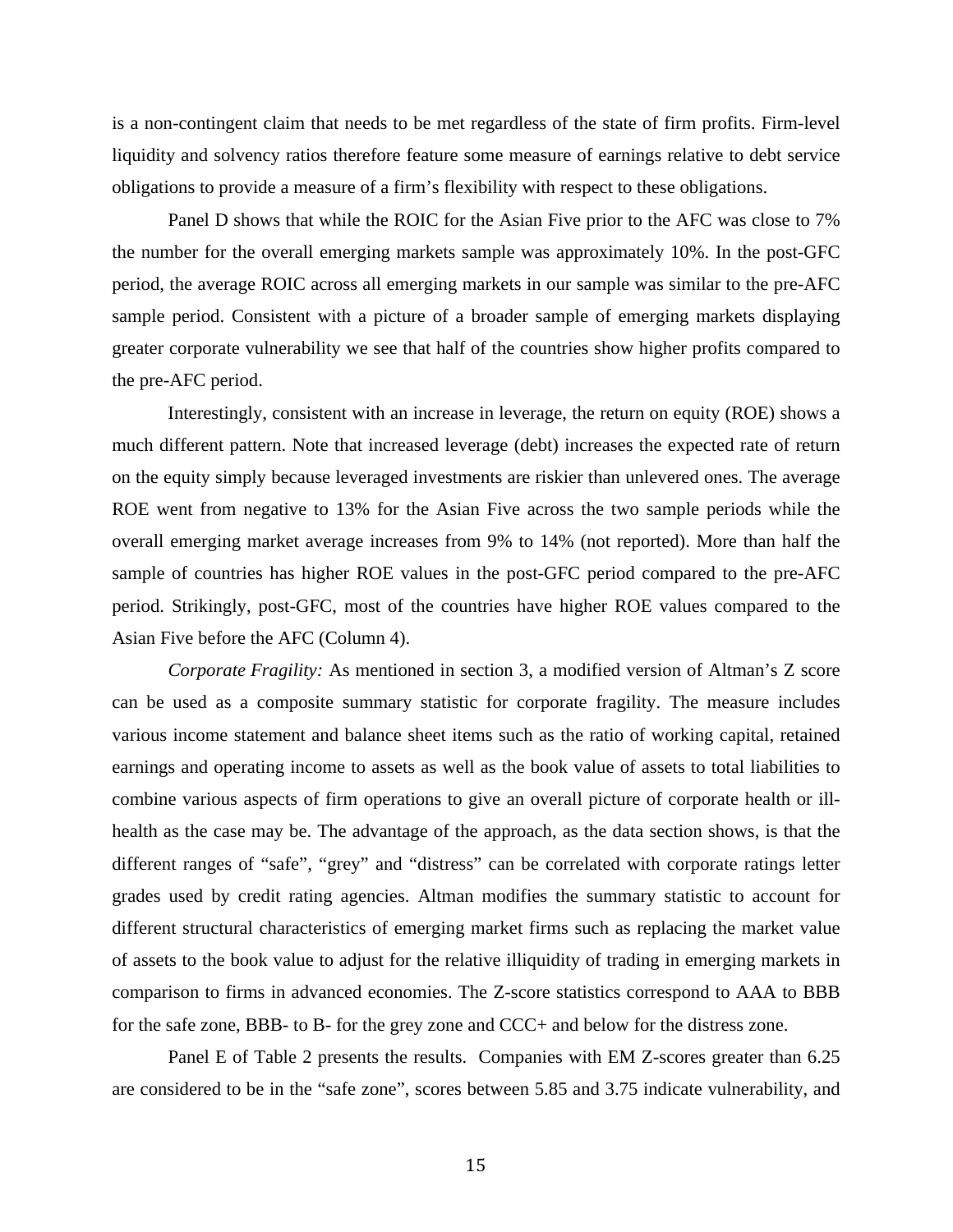scores below 3.75 indicate that the firm is in state of distress. The table shows that among the Asian Five South Korea was in the distress zone prior to the AFC. Malaysia, Philippines and Thailand were in the grey area as well as China, India, and Pakistan. The only Asian country in the safe zone was Taiwan. In Latin America, while Argentina and Brazil were in the grey zone, Chile, Colombia, Mexico and Peru were in the safe zone. Note also that both Turkey and South Africa were in the safe zone. The average Z-score for the Asian Five was 5.2 (in the grey zone) and the pre-AFC emerging market average was 6.1 (close to the safe zone). The picture changes in the post-GFC period. Countries with higher Z-scores in the post-GFC period are Colombia, Eastern Europe, Malaysia and Indonesia. South Korea moved from the distress zone into the safe zone. China, India and Turkey are in the grey zone as is Mexico. The picture suggests that the issues of corporate vulnerability apply to a broader set of emerging markets in the post-GFC period given the number of countries in the grey zone. It is worth pointing out that there are no countries in the distress zone post-GFC. Also, note that some of the countries in the safe zone show a fall in their Z-scores compared to their pre-AFC scores and are now barely over the grey zone threshold. If the Altman scores provide a leading indicator of the potential for distress, the data suggest that corporate financial vulnerabilities are more widespread now than in the run-up to the AFC.

*Summary:* Thus far, we have contrasted a range of firm-level indicators related to corporate fragility and profitability prior to the AFC of 1998 and the aftermath of the GFC of 2008–2009. We compare the indicators using three benchmarks:(i) a within-country cross-time comparison to the 1996-1998 values for a given indicator, (ii) a comparison relative to the 1996- 1998 average of the Asian Five, and (iii) a within-group comparison relative to the 1996-1998 average for all the emerging markets in our sample.

In the 1996-1998 period, East Asian corporates had greater leverage and financial vulnerabilities than corporates in other emerging markets. While there is substantial crosscountry heterogeneity in the post-GFC period, our data suggest that corporate leverage and vulnerabilities are higher now than prior to the AFC.

However, while these vulnerability levels are not necessarily higher than in the East Asian countries that were eventually hit by the crisis, a broader range of countries are in the "grey zone" or at risk. A word of caution in interpreting these results is warranted. Internal and external conditions have changed between the two sample periods. But overall, when comparing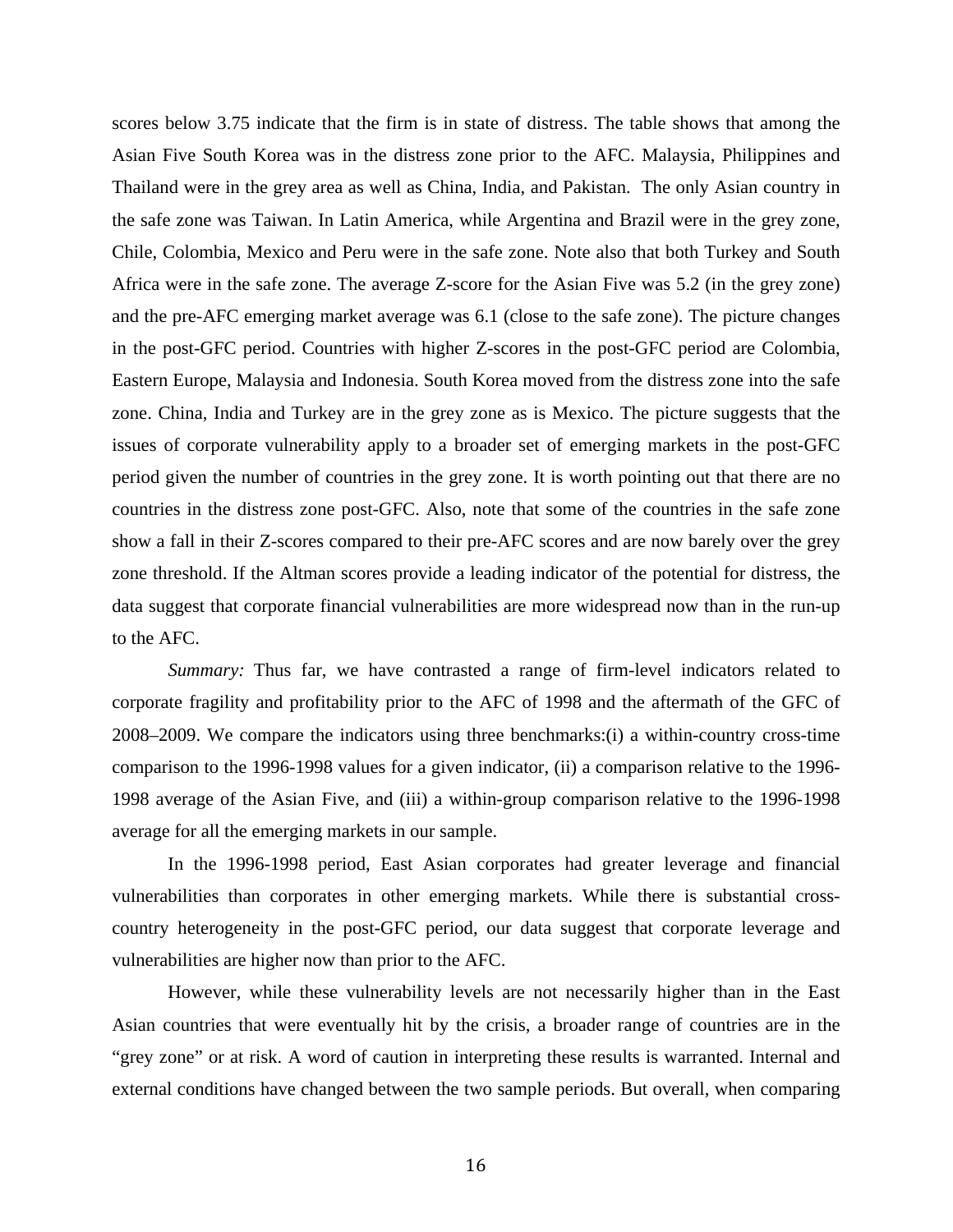the data, it is clear that the benchmark matters.

#### **5. Emerging Markets Corporate Fragility: Firm Level Evidence**

In the previous section we found lower leverage ratios and less severe corporate fragility now than before the AFC. However, we found more countries in Altman's grey zone, with weaker solvency positions and less return on invested capital today.

In this section we delve further into the firm-level data and run regressions to assess the overall risk and the channels that link leverage to default risk. As a first step, we examine whether the relationship between leverage and Z-score is different across time periods by estimating the following model:

$$
Z_{i,c,t} = \alpha_i + \delta_{c,t} + (\beta_1 D1 + \beta_2 D2 + \beta_3 D3) L_{i,c,t} + \varepsilon_{i,c,t}
$$
 (1)

where  $Z_{i,c,t}$  is the Z-score for firm *i*, country *c*, year *t*;  $L_{i,c,t}$  is leverage for firm *i*, country *c*, year *t*;  $\alpha_i$  are firm fixed effects;  $\delta_{c,t}$  are country-year fixed effects; D1 is a dummy that takes a value of 1 for years 1996-98 (the AFC period and its run-up); D2 is a dummy for years 2003-2007 (tranquil period); and D3 is a dummy for years  $2009-14$  (post-GFC period).<sup>25</sup>

Column 1 of Table 3 shows that in the pre-AFC and post-GFC periods there is a negative and statistically significant correlation between leverage and firm financial fragility (i.e., scores for firms with high leverage are closer to the distress range). The coefficient in the post-GFC period has a lower magnitude than that in the pre-AFC period. In contrast, during the tranquil period the correlation between leverage and financial fragility is essentially zero and statistically insignificant.

Turning to the sector-specific dimension, we use a linear regression with dummy variables to test whether the relationship between leverage and the Z-score differs across sectors. For instance, industries such as energy and mining are traded but exposed to commodity prices.

 $^{25}$  In the baseline regression, we exclude 1993-1995 from the regressions because we have a small number of firms for this period. We also exclude 1999-2002 to avoid contaminating our tests with emerging market crises associated with sovereign – not corporate – debt episodes (i.e. Russian, Brazilian, and Argentinean crises). However, as a robustness check we include these years and more generally, find that the results remain robust to alternate specifications of the subsamples.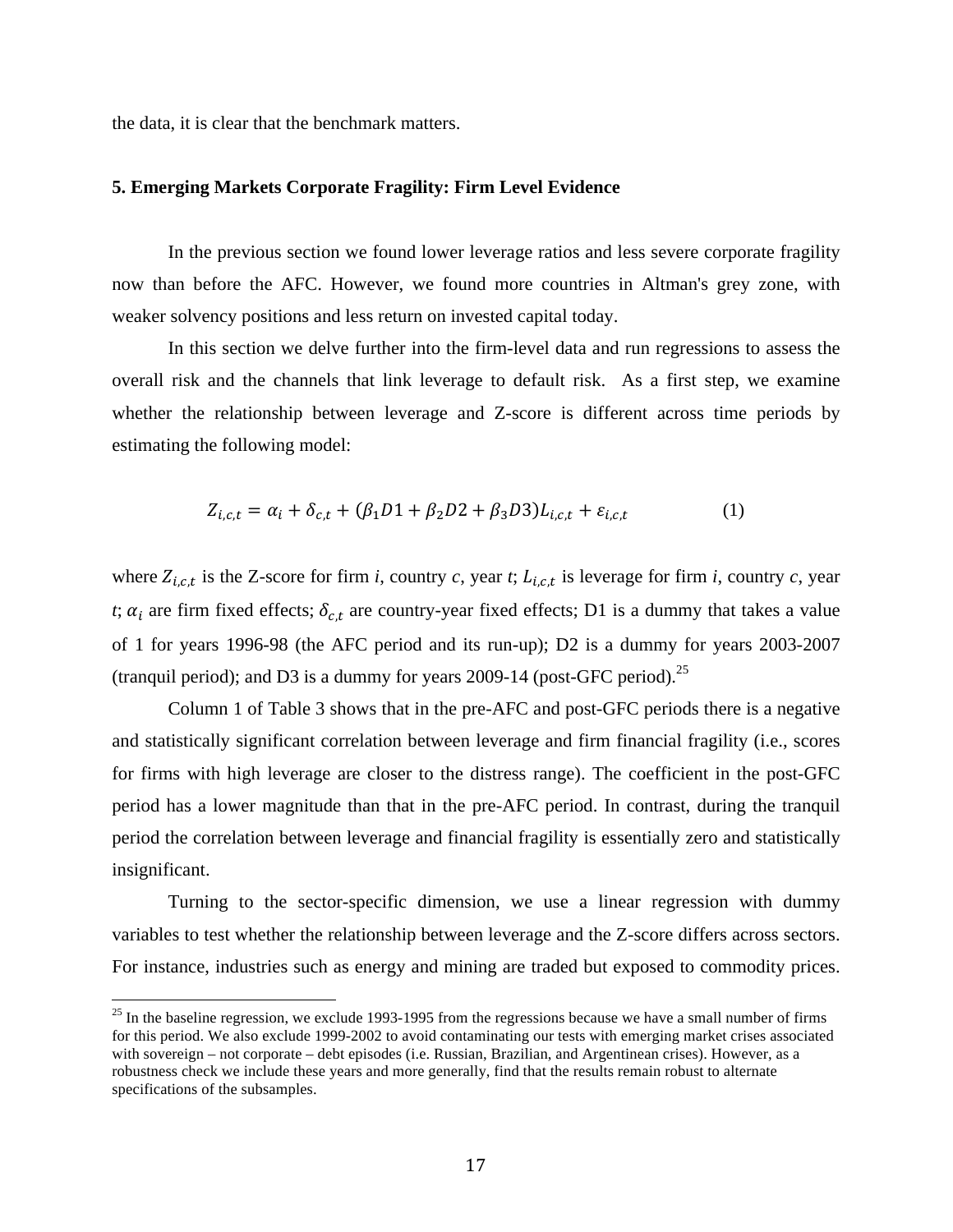Industries such as construction and utilities tend to be non-traded and therefore particularly exposed to currency risk when they access international capital markets. Currency mismatches associated with excessive foreign currency leverage were one of the root causes of the AFC. However, such mismatches may be less damaging for firms that, by operating in the tradable sector, may have natural hedges through foreign currency revenues. $^{26}$ 

We observe two patterns. In the pre-AFC period the negative correlation between leverage and the Z-score is not statistically significant in the tradable sector (Column 2a, Table 3) and it is larger in magnitude and statistically significant in the non-tradable sector (Column 2b, Table 3). The opposite is true in the post GFC period, when the correlation is larger and statistically significant in the tradable sector but is not statistically significant in the non-tradable sector. The two results suggest that the financially fragile sectors affected by leverage are different across the two time periods. The non-tradable sector in East Asia, notably real estate, was highly levered prior to their crisis and, therefore, the finding that the non-tradable sector was more financially fragile leading up to the crisis is consistent with the data. Post-GFC, it appears that conditional on leverage, the tradable sector is more financially vulnerable.

Next, we conduct an examination of the impact of the interaction of leverage and the three macroeconomic variables: exchange rates, interest rates and GDP growth on financial fragility. We begin with the exchange rate. This variable may play an important role because, in the presence of foreign currency denominated debt, the relationship between leverage and the Zscores may vary with currency movements. While we do not have data on the currency composition of firm-level debt, the finding that currency movements amplify the correlation between leverage and corporate financial fragility measured by the Z-score would be consistent with the presence of currency mismatches. We test this hypothesis by estimating the following equation:

$$
Z_{i,c,t} = \alpha_i + \delta_{c,t} + (\beta_1 D1 + \beta_2 D2 + \beta_3 D3) L_{i,c,t} +
$$
  
+ (\gamma\_1 D1 + \gamma\_2 D2 + \gamma\_3 D3) L\_{i,c,t} \Delta E X\_{c,t-1} + \varepsilon\_{i,c,t} (2)

 $26$  We start as classifying as non-tradable all firms that have a SIC2 code above 39, but then we also classify as nontradable firms with SIC2 codes 7 (Agricultural Services), 9 (Fishing, Hunting and Trapping), 15 (Construction - General Contractors & Operative Builders), 16 (Heavy Construction, Except Building Construction, Contractor), 17 (Construction - Special Trade Contractors), 25 (Furniture and Fixtures), 27 (Printing, Publishing and Allied Industries), and 32 (Stone, Clay, Glass, and Concrete Products). This classification yields 5,888 observations in the tradable sector and 4,000 in the non-tradable sector. Our results are robust to using the simpler above 39 and below split.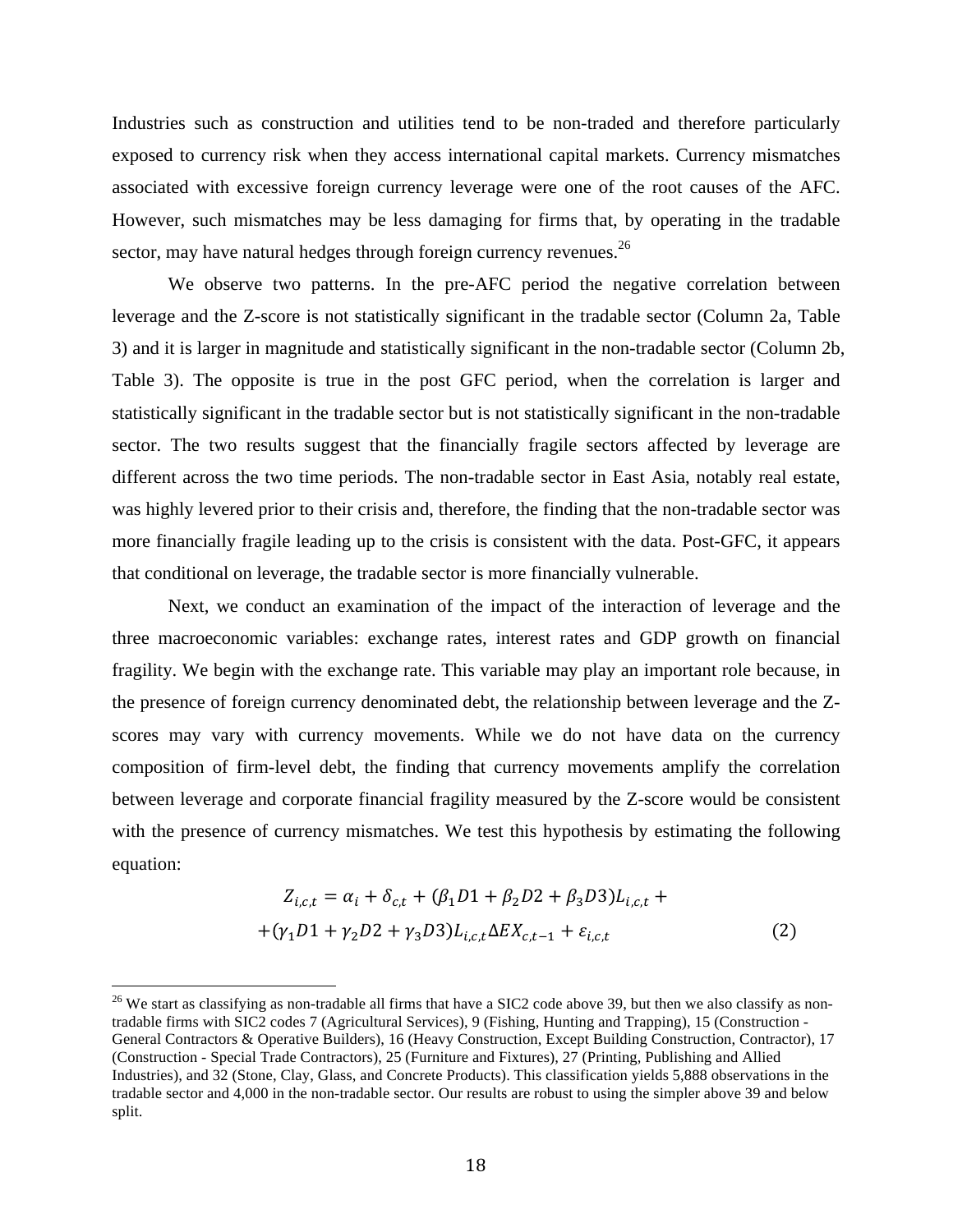Here,  $\Delta E X_{c,t-1}$  is the percentage change in the nominal exchange rate, where  $\Delta EX > 0$  represents a currency depreciation. Table 4 presents the results. The first column's negative, statistically significant coefficient on  $\gamma_1(AFC^*\Delta XR)$  suggests that, in the pre-AFC period and conditional on a depreciating currency, leverage has a statistically adverse impact on the firm-fragility score.

At the same time,  $\beta_3$ , the unconditional effect of leverage on the Z-score remains negative and statistically significant and  $y_3$ , the effect of leverage conditional on currency changes is not statistically significant. This result is consistent with the fact that in the pre-AFC period firms with high leverage also had currency mismatches. However, currency mismatches do not seem to be important in the post-GFC period, possibly due to the lack of severe currency depreciations. Also, note that while Asian currencies experienced significant depreciations during the AFC, the post-GFC period was generally marked by an appreciation of emerging market currencies barring the period after 2013.

Column 2 of Table 4, shows that the results are generally robust to controlling for other firm-specific factors like investment in fixed assets (investment), return in assets (ROA), and firm size (log of total assets) which are all positively correlated with the Z-score. Specifically, large firms, profitable firms and firms with positive real investment are correlated with higher Zscores or lower financial vulnerability. One key difference between Columns 1 and 2 of Table 4 is that in column 2 (and also column 3), we no longer find a statistically significant relationship between leverage and the Z-score in the post GFC period. This difference may be either due to the fact that the relationship between leverage and corporate financial fragility is captured by the firm-level controls of column 2 or related to the fact that in column 2 we lose nearly 2,500 observations. We find that our results are driven by the second of these two factors. If we reestimate the model of column 1 on the sample of column 2, we find identical results to those of column 2.

Finally, we split the sample between firms in the tradable and non-tradable sectors. As before, we do not run separate regressions but interact the coefficients with tradable and nontradable dummies. Column 3 shows that in the pre-AFC period the differences between firms in the tradable and non-tradable sectors are not apparent. The point estimates on  $\gamma_1$ , i.e., the interaction effect of leverage during the pre-AFC period conditional on changes in exchange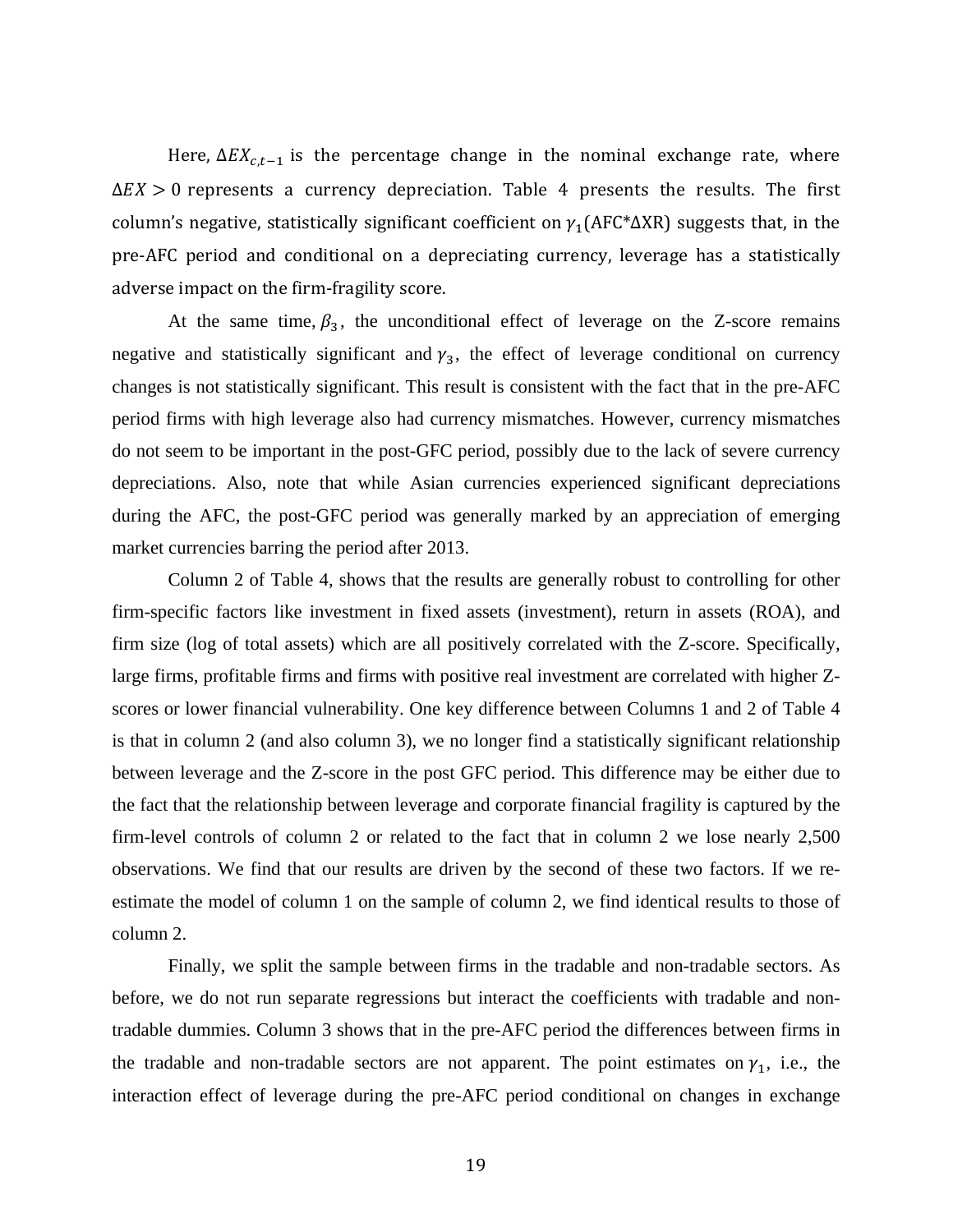rates are virtually identical across the two sectors, albeit the coefficient is more precisely estimated for the non-tradable sectors.<sup>27</sup> Taken together, the findings are consistent with the idea that in the AFC period (and its run-up) the link between leverage and corporate financial fragility could have been driven by the presence of currency mismatches.<sup>28</sup>

In emerging markets, currency depreciations are often accompanied by economic recessions and tighter financial conditions. The previous results could thus be driven by the fact that highly leveraged firms suffer more during recessions or, in the presence of maturity mismatches, are particularly affected by sudden increases in the interest rate. In Table 5, we take these underlying macro fundamentals into account by further interacting our three period dummies (AFC, tranquil, and GFC) with lagged GDP growth and the deposit rate (we would have preferred a lending rate but faced data constraints).

The main results from the table on the adverse impact of leverage conditional on currency depreciations  $(\gamma_1)$  on Z-scores during the pre-AFC period remain unchanged. Column 1 includes lagged real GDP growth as a control and suggests that during the post-GFC period leverage conditional on higher real GDP growth rates is positively correlated with Z-scores, suggesting that leverage in growing countries is correlated with less corporate financial vulnerability. Column 2 controls for leverage interacted with lagged values of the interest rate. The coefficient estimates are not statistically significant. Column 3 includes both interaction effects (lagged real GDP growth and lagged interest rates). The interaction effect on lagged real GDP growth continues as positive and significant and that on lagged interest rates remains statistically insignificant. In columns 4-6 we include the additional controls for firm-observables. As in Table 5,  $\beta_3$  is no longer statistically significant and once again this difference is due to the smaller sample and not to the controls.

One may argue that our results are driven by the fact that exchange rate movements were different in the two periods. In the period following the immediate aftermath of the post-GFC period when international capital flows began their surge towards emerging markets, many

 $^{27}$  As in Table 3, Columns 3a and 3b are estimated jointly. In robustness analysis (not shown) the results are robust to including the periods excluded from the table (the excluded periods are 1993-95 and 1999-2002).<br><sup>28</sup> The former shows that the correlation is stronger for firms in non-tradable sector and the latter shows that the

correlation is driven by leverage conditional on movements in the exchange rate. In the post-GFC period by contrast the exchange rate does not appear to drive the link between leverage and Z-scores. Of course, this pattern may be attributed to be the fact that in the post-GFC period the effects of emerging market currency depreciations were not as significant as in the AFC period.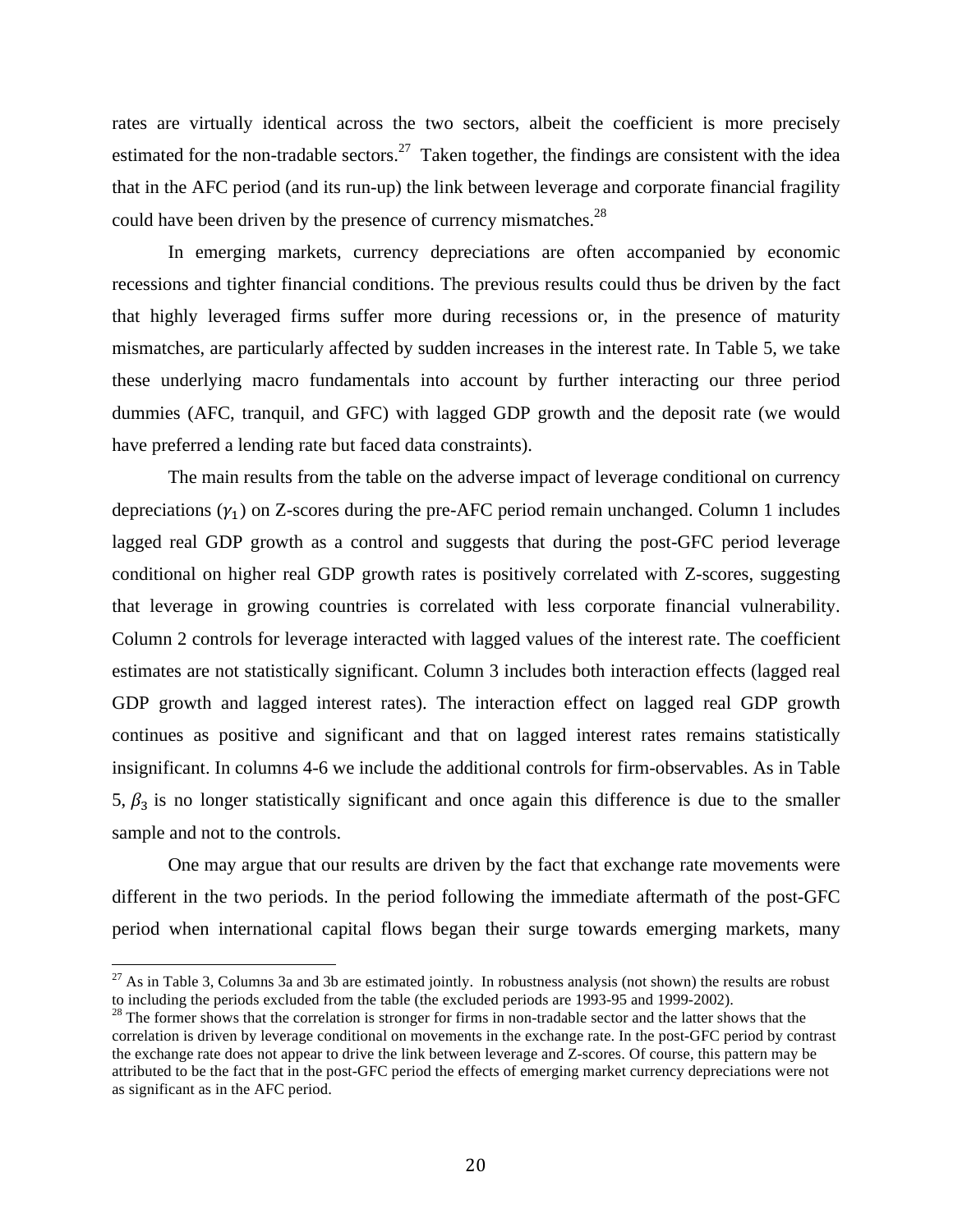emerging markets experienced appreciating currencies (2010-2012) and/or relatively modest depreciations (2012-2014) in comparison to the massive currency depreciations in the AFC period. To examine whether this may be the case, we distinguish between periods of currency appreciation and depreciation. Specifically, we estimate the following model:

$$
Z_{i,c,t} = \alpha_i + \delta_{c,t} + (\beta_1 D1 + \beta_2 D2 + \beta_3 D3)L_{i,c,t} +
$$
  
+ (\gamma\_1 D1 + \gamma\_2 D2 + \beta \gamma\_3 D3)L\_{i,c,t} \Delta E X\_{c,t-1} +  
+ A\_{c,t-1}(\theta\_1 D1 + \theta\_2 D2 + \beta \theta\_3 D3)L\_{i,c,t} \Delta E X\_{c,t-1} + \varepsilon\_{i,c,t} (3)

where  $A_{c,t-1}$  is a dummy that takes a value of 1 if  $\Delta E X_{c,t-1} < 0$  (i.e., if we observe a currency appreciation). The specification captures the differential effects of depreciations and appreciations interacted with leverage on corporate financial fragility. In this set up  $\gamma_i$  measures the joint effect of leverage and change in the exchange rate on Z-scores conditional on a currency depreciation, and  $\gamma_i + \theta_i$  measures the effects conditional on an appreciation. We find  $\gamma_1$  to be negative and statistically significant whereas  $\gamma_i + \theta_i$  yields positive but statistically insignificant values (result not shown). This pattern corroborate the hypothesis that leverage interacted with currency depreciation has a statistically significant adverse impact on Z-scores, our measure of corporate financial fragility in emerging markets.

## **6. Emerging Market Corporate Fragility and the Macroeconomy**

 

A key question is whether the increase in corporate leverage documented above can have large negative macroeconomic consequences when central banks in advanced economies start raising their interest rates (a process already begun by the Federal Reserve). Acharya et al. (2015) suggest this could lead to capital outflows from emerging markets and potential problems associated with the presence of currency mismatches in firm balance sheets

We address this question by studying the behavior of large firms. Specifically, we proceed in two steps. First, we follow Gabaix  $(2011)^{29}$  and show that idiosyncratic shocks to

 $29$  Gabaix (2011) shows that idiosyncratic shocks to firms can generate aggregate fluctuations. An intuitive reason is that some firms are very large, and further that initial shocks can be intensified by a variety of generic amplification mechanisms. In the context of exchange rate or other shocks that can adversely impact highly levered firms, an additional concern is that shocks to systemically important firms in emerging markets could have feedback effects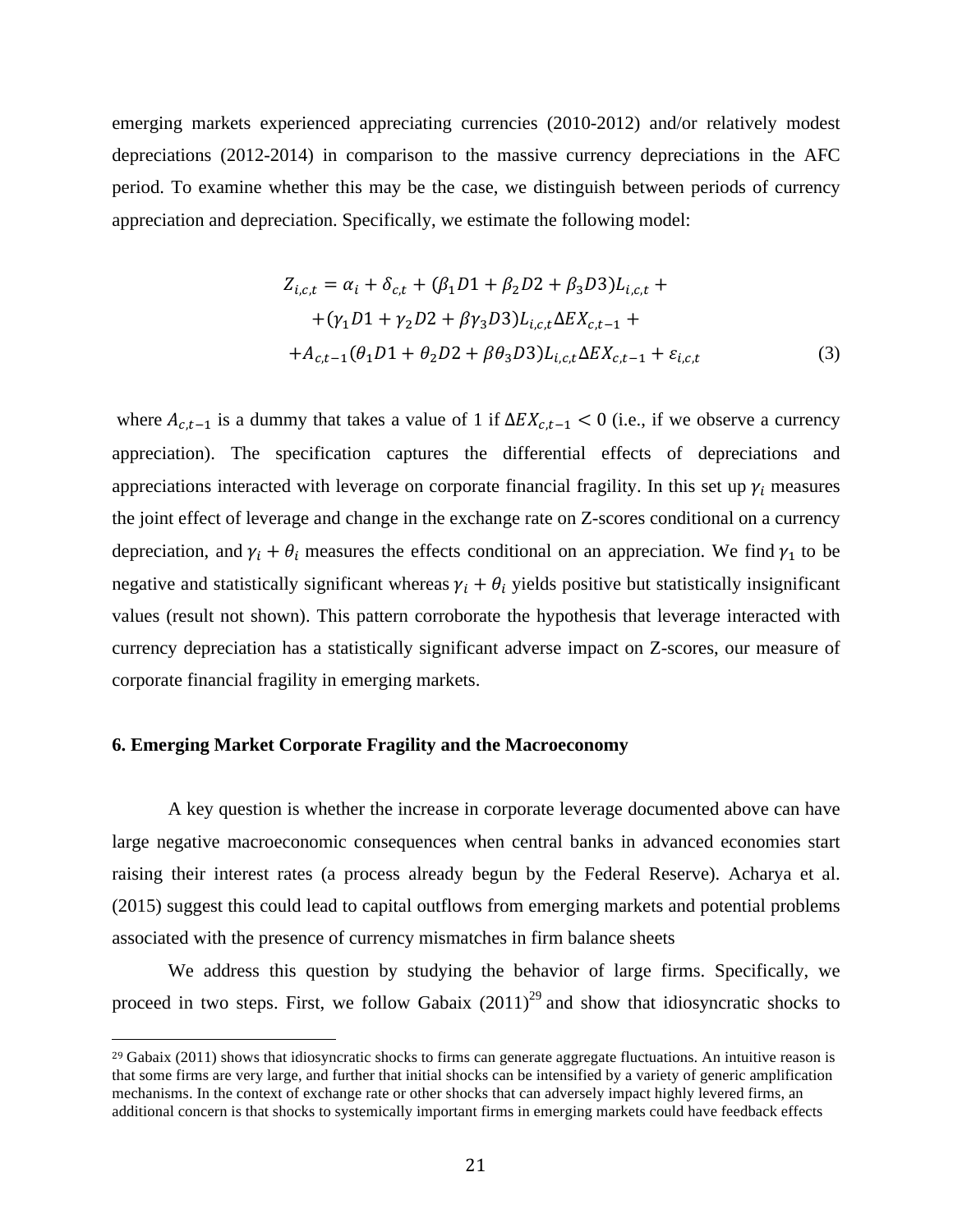large firms are significantly correlated with GDP growth in our sample of emerging markets.<sup>30</sup> Second, we test whether large firms are particularly vulnerable to exchange rate movements. We find that large firms are, on average, less leveraged than smaller firms. However, we also find that the more-leveraged large firms are more vulnerable to exchange rate shocks compared to equally-leveraged smaller firms. This evidence is consistent with the idea that large firms make a greater use of foreign currency borrowing and that they are not fully hedged against exchange rate movements. While this result holds for the average country in our sample, we also find that there is substantial cross-country heterogeneity.

## **6.1 Granularity in emerging market countries**

Gabaix (2011) shows that if the distribution of firm size can be approximated with a fattailed power law (formally  $P(S > x) = ax^{-\xi}$  where *S* is firm size and  $\xi \ge 1$ ) idiosyncratic firmlevel shocks can play a key role in explaining aggregate fluctuations. He builds a "granularity" index that captures idiosyncratic shocks for the largest 100 US firms and shows that this index is closely correlated with overall US GDP growth.

According to Gabaix, granularity effects are likely to be even more important in countries that are less diversified than the United States. He mentions several emerging market countries and suggests that "It would be interesting to transpose the present analysis to those countries" (Gabaix, 2011 p. 737). We take this suggestion seriously and build a granularity index for our sample of 26 emerging market countries.

Gabaix (2011) measures granularity with the following index:

$$
\Gamma_t = \sum_{i=1}^{K} \frac{S_{i,t-1}}{Y_{i,t-1}} \left( g_{i,t} - \bar{g}_t \right)
$$
\n(4)

where  $S_{i,t-1}$  measures sales of firm *i*,  $Y_{i,t-1}$  is GDP,  $g_{i,t}$  is the growth rate of firm *i* (defined as the growth rate of the sales to employees ratio) and  $\bar{g}_t$  is the simple average of the growth rate of

<u> 2002 - Andrea San Andrea San Andrea San Andrea San Andrea San Andrea San Andrea San Andrea San Andrea San An</u>

for the financial systems in these countries. The financial vulnerability of large firms is inextricably linked to the banking system in particular.

 $30$  Gabaix (2011) uses data for US listed firms. To the best of our knowledge, we are the first to apply his methodology to emerging market countries and show that the result also holds in this sample of countries.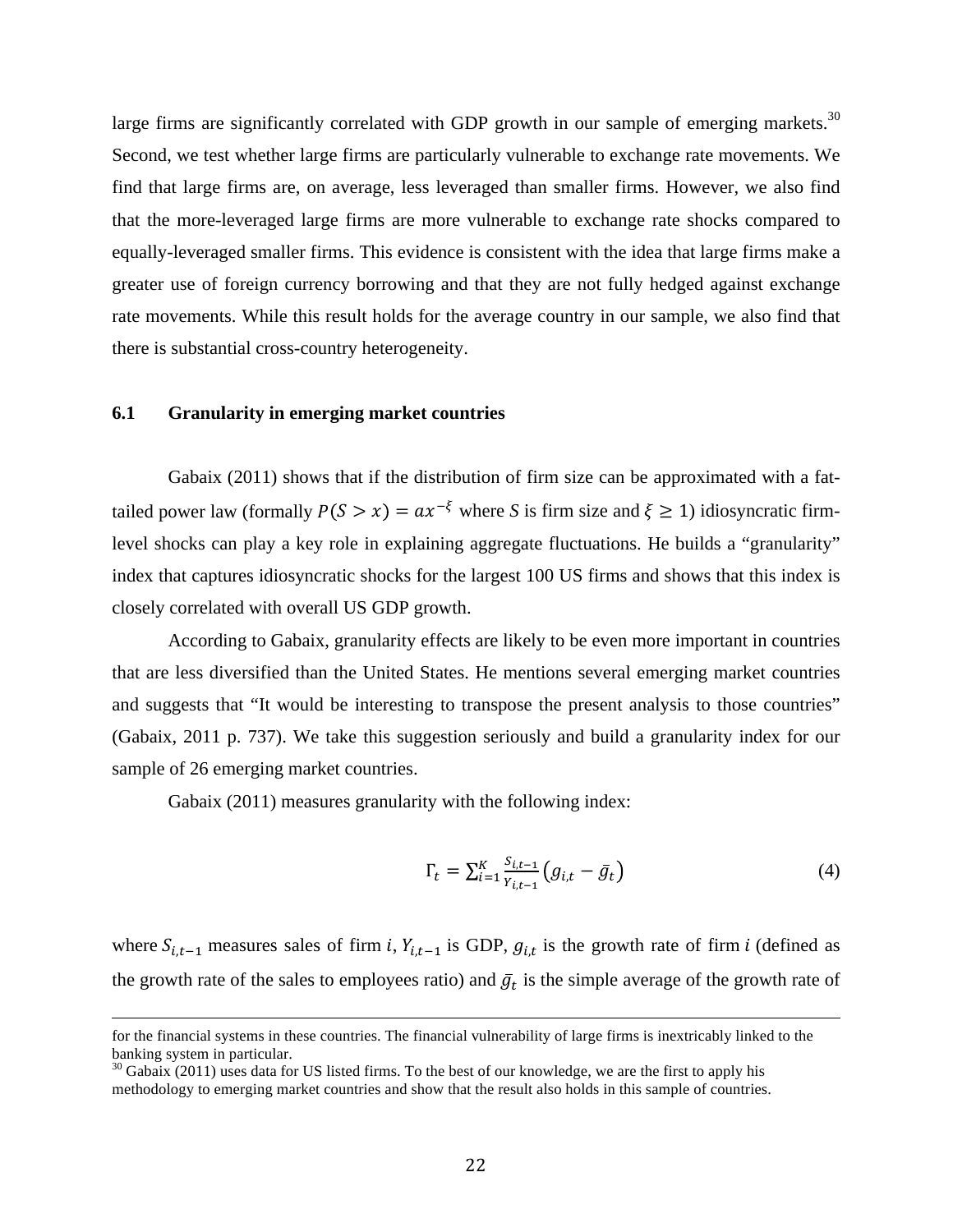the largest Q firms in the economy (with  $Q \geq K$ , and where firm size is measured by sales). Gabaix sets  $K=100$  and experiments with  $Q=100$  and  $Q=1000$ . When  $Q=100$ , the index is equal to the weighted growth rate of the 100 largest firms minus the (simple) average growth rate of these same firms. When  $Q=1000$ , the index is equal to the weighted growth rate of the  $100$ largest firms minus the (simple) average growth rate of the largest 1000 firms. It should be noted that the weights  $\binom{S_{i,t-1}}{Y_{i,t-1}}$  do not add up to one because the weights are computed for a subset of firms and the numerator is sales and the denominator is GDP.

In order to build a granularity index for our sample of emerging markets we need to address two issues. The first issue relates to data limitations. As mentioned above, Gabaix measures firm growth as the growth rate of the sales-to-employees ratio. Unfortunately, we do not have a good coverage of firms with data on total employment. Therefore, we measure firm growth by focusing on the growth rate of total sales. Our measure is a good approximation of the sales to employees growth rate as long as most of the variance in the ratio used by Gabaix arises from variations in sales rather than in variations of employment.

The second issue relates to the definition of "large" firms in an emerging market context. While it is reasonable to assume that, in a large and diversified economy like the United States, the largest 100 firms are indeed very large, this assumption is problematic in smaller and less diversified emerging market countries.

One possible way to address this issue is to simply use a smaller number of firms for all countries in our sample. In choosing this number however the number of firms needs to be large enough to capture some variability in idiosyncratic shocks and cover a meaningful share of overall GDP. Among the various possible thresholds, the largest number that allows us to include all the countries in our sample is  $25.^{31}$ 

An alternative strategy is to use a criterion based on the share of total sales over GDP. For instance, we can rank firms in descending order of size and impose a cumulative sales-to-GDP ratio threshold.<sup>32</sup> Formally, let  $f_{1,c,t}$  be total sales of the largest firm (by sales) in country c, year, t,  $f_{2,c,t}$ , the sales of the second largest and  $f_{n,c,t}$  the sales of the n<sup>th</sup> largest firm. Let *x* be a

 $31$  Note that country heterogeneity poses a challenge. 25 firms are likely to capture a large share of the economy in a relatively small country like Peru, but twill capture a much smaller share of the economy in a larger country like Brazil or China.

 $32$  As before there are tradeoffs in the choice of the threshold, *x*. If the threshold is too low there will be too few "large" firms and if the threshold is too high there will be many countries in our sample with few listed firms that do not reach a higher threshold.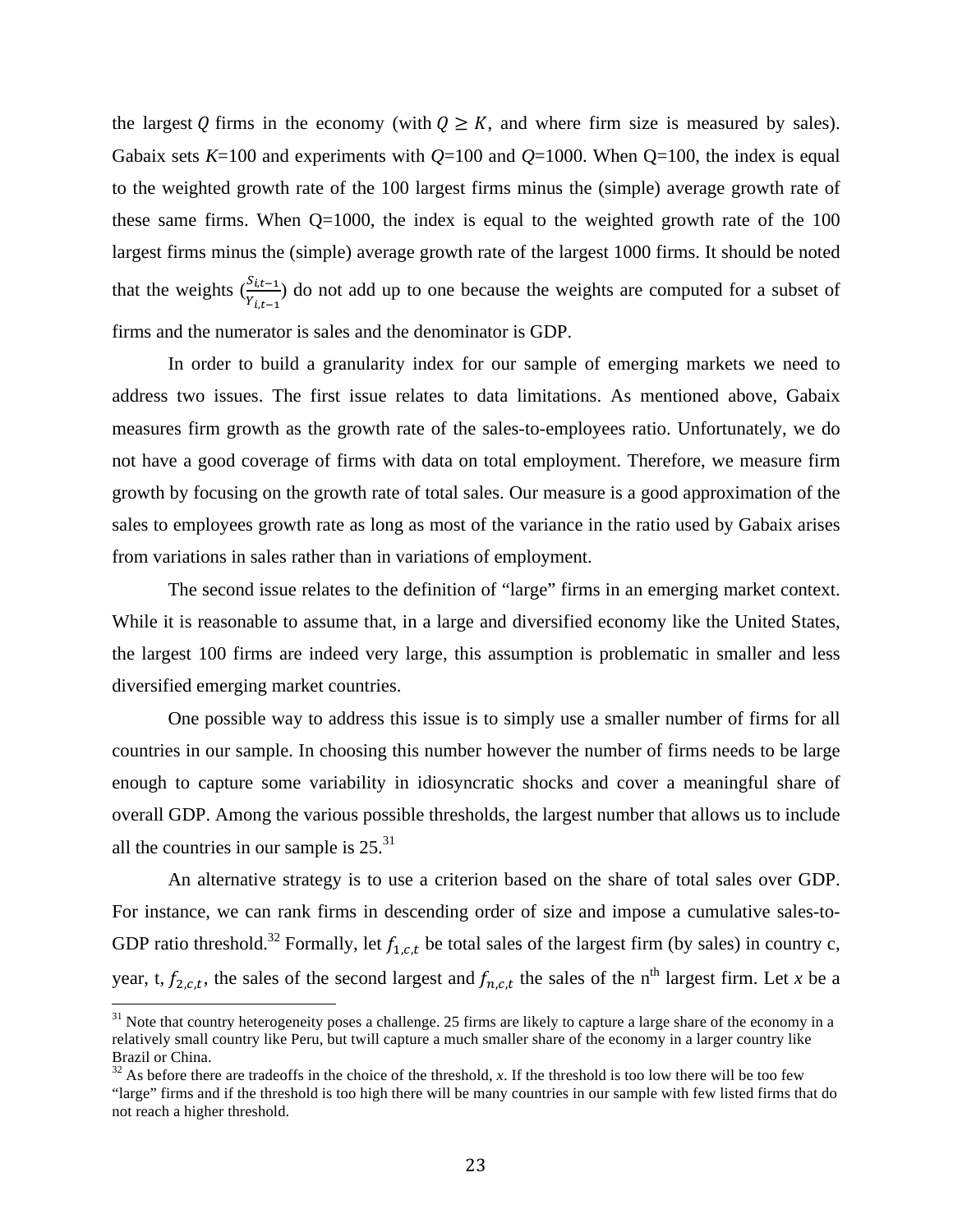threshold in terms of cumulated sales of over GDP. Then firm are defined as large up to the point where:

$$
\sum_{i=1}^{N} \frac{f_{i,c,t}}{GDP_{c,t}} < x \tag{5}
$$

We experimented, with different thresholds and found that most country-years in our sample reach the level of 20% of the cumulative sales-to-GDP ratio. One issue is that in countries with high degrees of concentration, a very small number of firms are sufficient to breach the threshold.

In the end, we adopt an intermediate strategy: we define as large, the largest firms for whom cumulative sales are below 20 percent of GDP. However, if less than 25 firms are sufficient to reach this threshold, our definition of large is the largest 25 firms. As we do not want to include more firms than what Gabaix includes for the US, we limit the number of large firms to 100. Summing up, we rank firms by sales and we define as large a firm  $f_{i,c,t}$  if  $i \le 25$  or  $f_{i,c,t}$  $GDP_{c,t}$  $\frac{N}{(n+1)(R)}$   $\leq 20$ , and  $i \leq 100$ .<sup>33</sup> Table 6 replicates Gabaix's results and shows that granularity is positively correlated to GDP growth in our sample of emerging market countries.

## **6.2 Large Firms and Exchange Rate Vulnerabilities**

Having established that idiosyncratic shocks to large firms are correlated with GDP growth, we now examine whether leveraged large firms are more vulnerable to currency depreciations. As a first step, we check if there is there are differences in leverage and other potential measures of fragility between large and smaller firms. Column 1 of Table 7 shows that compared to smaller firms, lower levels of leverage characterize the large firms in the sample. Columns 2-4 show that there are no statistically significant differences in other measures of corporate financial vulnerabilities such as solvency, liquidity, and the Z-score.

While large firms have lower leverage with respect to smaller firms, it is possible that they have an "unhealthier" type of leverage. Specifically, in the presence of fixed costs it is easier for large firms to borrow abroad and foreign borrowing tends to be in foreign currency.

 $33$  The results are robust to defining as large the largest 25 firms without taking into consideration the cumulative sales-to-GDP ratio.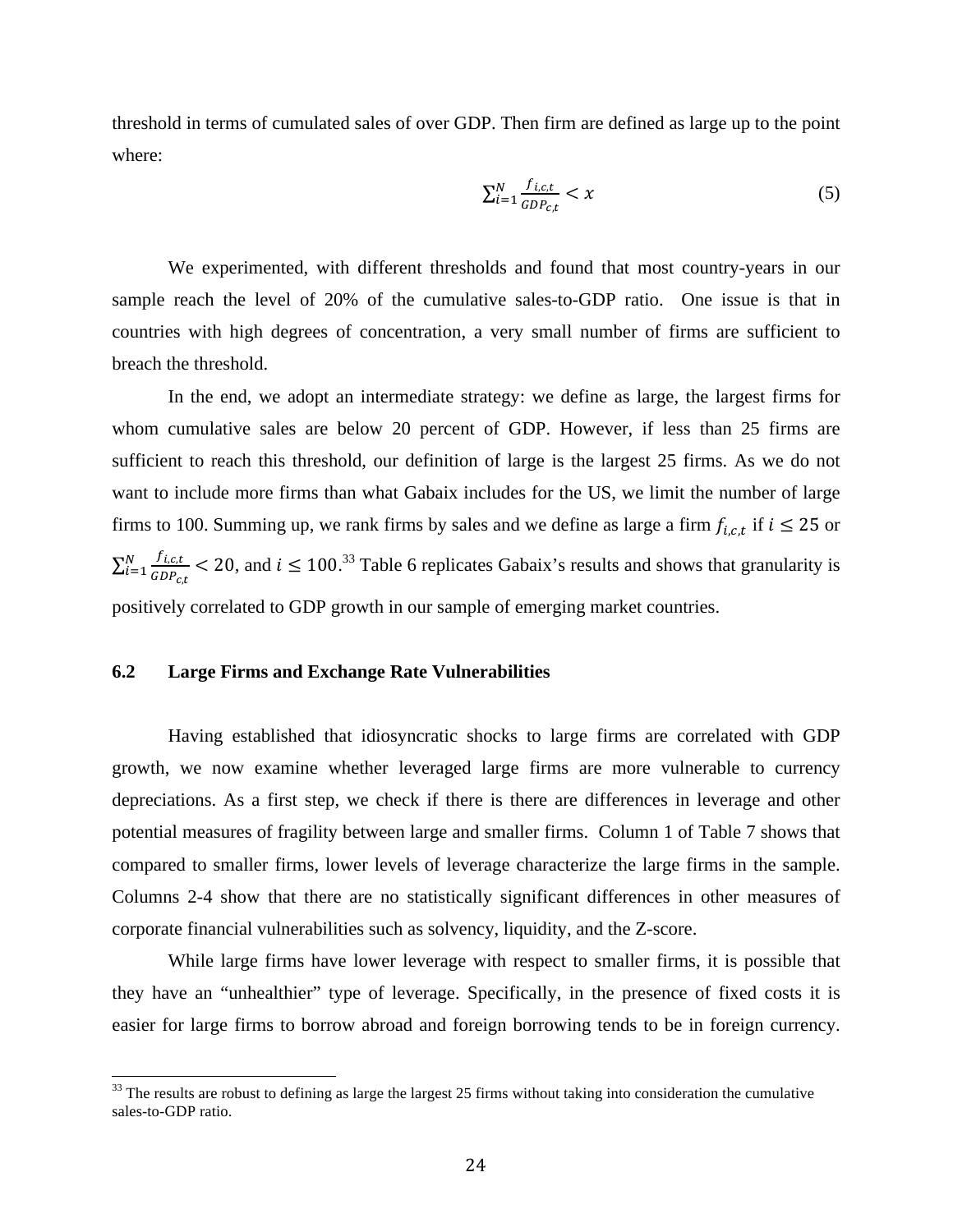There is evidence that large firms issue international bonds not only to finance investment projects but also to engage into carry trade activities (Bruno and Shin, 2016, Caballero, Panizza, and Powell, 2015). Lack of data on the currency composition of firm liabilities prevents us from directly testing if this is the case for our full sample of countries, but there is some evidence that (i) large Brazilian firms are more likely to have foreign currency debt compared to smaller firms (Bonomo et al.2003); (ii) large firms in US use more foreign currency derivatives (Allayannis and Weston, 2001); (iii) large firms in Finland are more likely to borrow in foreign currencies than small firms (Keloharju and Niskanen, 2001); and larger firms hold a higher fraction of dollar debt in a set of firms from Argentina, Brazil, Chile, Colombia, and Mexico (Bleakley and Cowan, 2005).

Given that we cannot test directly whether currency mismatches are potentially more problematic for larger firms, we test whether sales growth (associated with GDP growth in the granularity regressions of Table 6) responds more to exchange rate movements in large and leveraged firms than in equally leveraged smaller firms. As a first step we estimate the following model for our full sample of firms:

$$
GR_{i,c,t} = LEV_{i,c,t}(\beta + \gamma DXR_{ct}) + \delta LARGE_{i,c,t} + \theta DXR_{ct} + \alpha_i + \varepsilon_{i,ct,t}
$$
(6)

where  $GR_{i,c,t}$  is sales growth in firm i, country c, year t,  $LEV_{i,c,t}$  is leverage,  $DXR_{ct}$  is the percentage change in the exchange rate in country  $c$ , year  $t$  (positive values are depreciations),  $LARGE_{i.c.t}$  is a dummy variable that takes a value of one for large firms (defined as above), and  $\alpha_i$  are firm fixed effects.

Column 1 of Table 8 shows that currency depreciations and leverage are negatively correlated with sales growth, but that the interaction between leverage and sales growth is not statistically significant. The lack of a significant effect on the interaction between leverage and currency depreciations may be due to the fact that for the average firm in our sample the negative effect of depreciation is not linked to the presence of negative balance sheet effects brought about by the presence of foreign currency debt. Alternatively, this lack of statistical significance may be due to the fact that firms that have currency mismatches are less leveraged on average. As we saw earlier, large firms are less leverage and may have larger shares of foreign currency debt. When we augment the model with country-year fixed effects (a specification that does not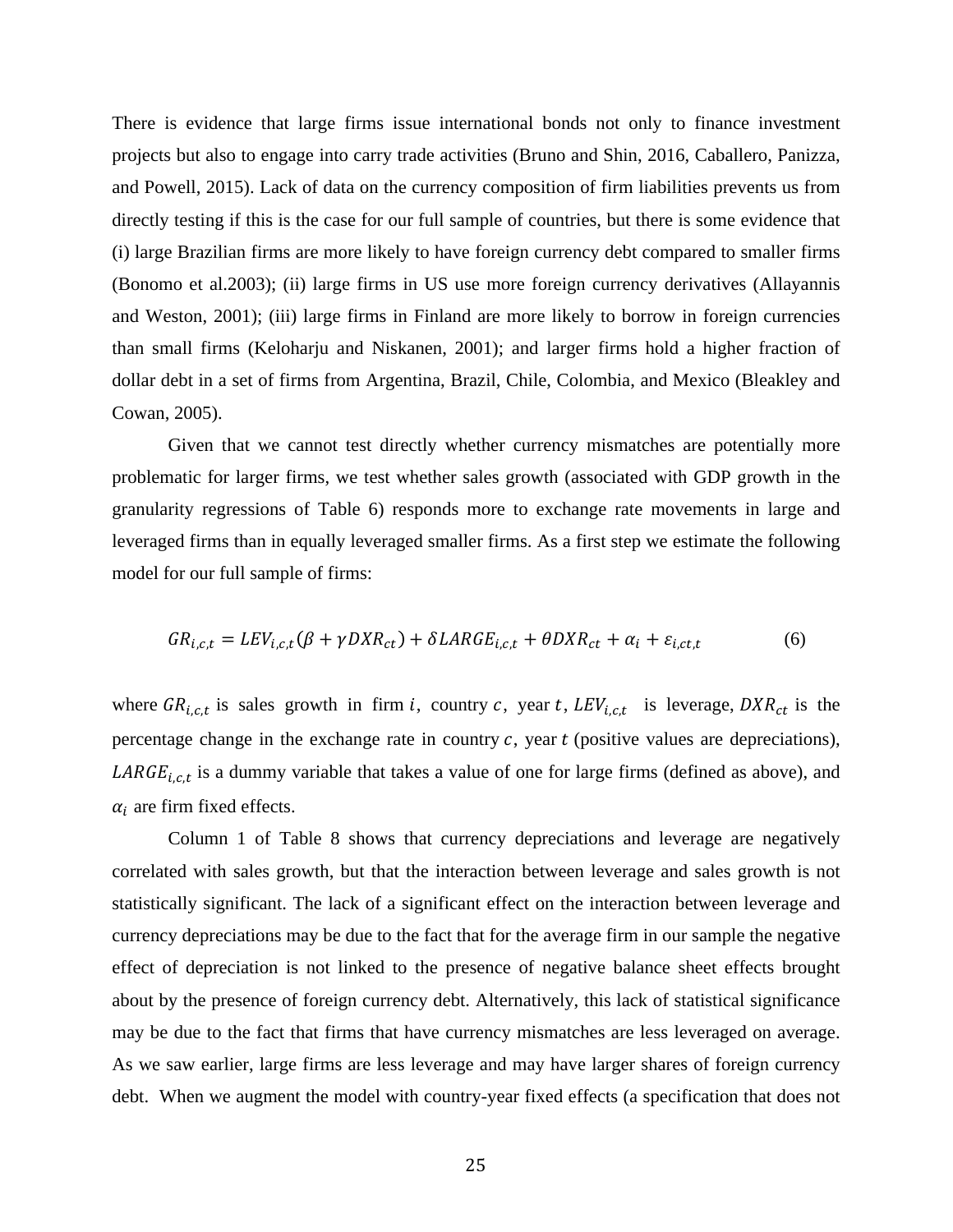allow us to separately estimate the effect of the exchange rate change, DXR), we find results that are essentially identical to those of the model without country-year fixed effects (compare the first two columns of Table 8).

Next, we estimate our model with country-year fixed effects separately for large and small firms. Columns 3 and 4 of Table 8 show that leverage and the interaction between leverage and exchange rate movements are statistically significant for large firms and are not statistically significant for smaller firms. There are also large differences in the coefficients. The leverage coefficient is three times larger in the large firms subsample and the interaction between leverage and DXR is ten times larger in the large firms subsample. The point estimates imply that in large firms, a 20% depreciation of the exchange rate (DXR=0.2) yields correlations between leverage and sales growth ranging from -0.03 to -0.13.

In column 4, we pool all our observations but allow for the differential effect of firm size by estimating the following model:

$$
GR_{i,c,t} = LEV_{i,c,t} \left(\beta + \gamma DXR_{ct} + \phi LARGE_{i,c,t} + \psi LARGE_{i,c,t} \times DXR_{ct}\right) +
$$
  
+
$$
\delta LARGE_{i,c,t} (\delta + \lambda DXR_{ct}) + \alpha_i + \chi_{c,t} + \varepsilon_{i,ct,t}
$$
 (7)

Where  $\chi_{c,t}$  is a country-year fixed effect and all other variables are defined as above. In this case our parameter of interest is  $\psi$ , which captures how firm size affects the impact on sales of the interaction between depreciation and leverage. The results are in Column 5 of Table 8. We find that  $\psi$  is negative, large in absolute value, and statistically significant. This confirms that the interaction between leverage and currency depreciations in absolute value is significantly larger for large firms. We also find that  $\lambda$  is negative and statistically significant, suggesting that large firms are negatively impacted by currency depreciations even in the absence of leverage.

Given that our panel is highly unbalanced with some countries in the sample with more than 400 listed firms while others with only 20 listed firms, we re-estimate our model by keeping a maximum of 150 firms per country-year. The results remain near identical to what we obtain for the full sample of firms (compare columns 5 and 6 of Table 8).

Our findings are consistent with the hypothesis that many large firms may have unhedged foreign currency liabilities and are thus vulnerable to sudden currency depreciations. Given our previous evidence that idiosyncratic shocks to large firms affect overall economic activity, one is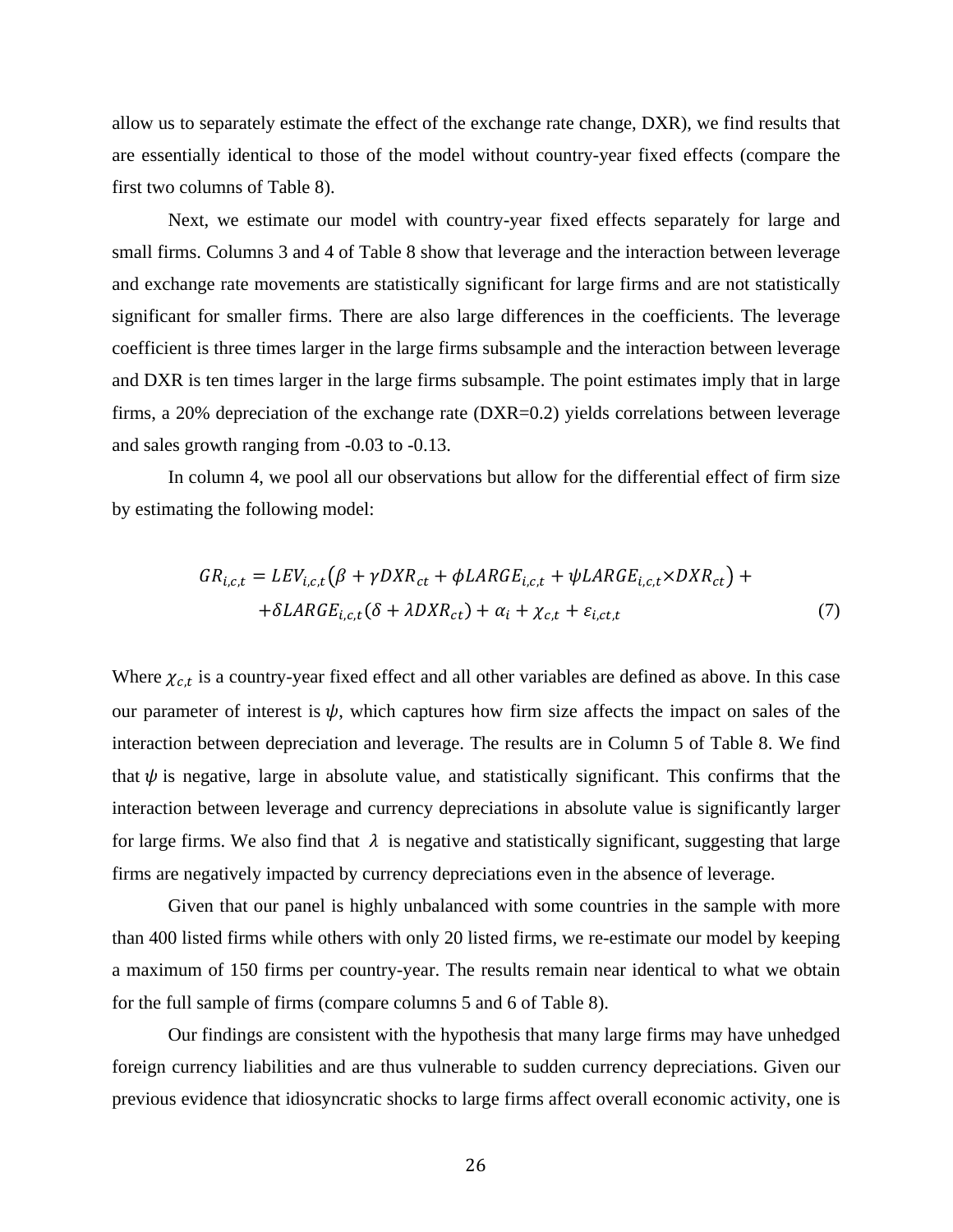tempted to conclude that a sudden capital flows reversal could lead to very adverse effects on real output in emerging markets.

Such a pessimistic conclusion is however mitigated by the fact that, while the results of Table 8 are valid for the average emerging market country, there is substantial heterogeneity among the countries included in our sample. Figure 7 reports the point estimates of the parameter  $\psi$  obtained by estimating Equation 7 (without the country-year fixed effects) separately for 16 countries in our sample.<sup>34</sup> The point estimates range between -1 (Pakistan) and 2.5 (Russia). They are negative for 10 countries (statistically significant for 5 countries) and positive for 6 countries (statistically significant for one country). Thus there is substantial cross-country heterogeneity and one challenge for future research will be to identify the drivers of this heterogeneity.

#### **5. Conclusion**

This paper addresses widespread concerns about and potential macroeconomic repercussions of the rapid increase in corporate leverage in emerging markets following the GFC. In sum, firm-level stylized facts suggest that emerging markets today have lower leverage ratios than the average of the Asian Five in the run-up to the AFC. However, a broader set of emerging market countries show weaker liquidity, solvency, and profitability indicators since the GFC. More countries are also in the Altman Z-score's "grey zone", that is, are at risk for corporate distress. A word of caution in interpreting our results is warranted: internal and external conditions have changed between the two sample periods. But overall, when comparing the data, it is clear that the benchmark matters.

Given the specific concerns about leverage, we investigate the relationship between leverage and corporate distress risk. Regression estimates suggest that leverage is correlated with corporate fragility prior to the AFC and following the GFC. However, currency depreciation exacerbated the link between leverage and corporate distress only during the pre-AFC. We also find that leveraged firms are more fragile during periods of slow economic growth.

 $34$  For the remaining countries in our sample, there was not enough information in the data to estimate countryspecific coefficients.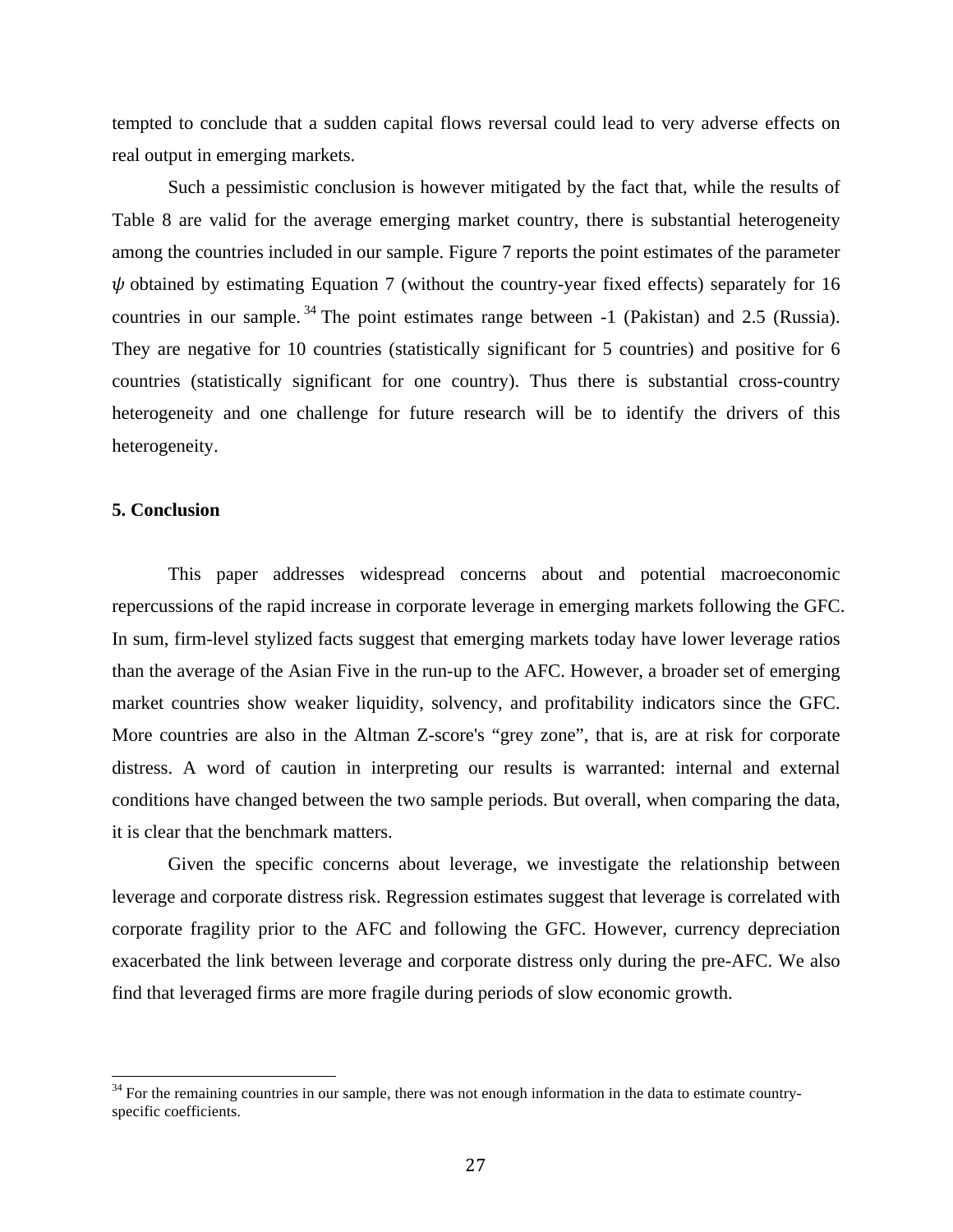The question that arises is whether the corporate financial health of certain types of firms is more important for the macroeconomy than others. Following Gabaix (2011), we find that at a granular level, large firms are systemically more important drivers of economic growth. These firms may therefore transmit the network and spillover effects of corporate distress in emerging markets, warranting special attention from policymakers. Although large firms are consistently less leveraged, they are more adversely impacted by exchange rate depreciations than their similarly levered smaller counterparts, albeit with substantial cross-country heterogeneity in the observed impacts.

The AFC was attributed to corporate financial roots. In particular, increased leverage on firm balance sheets in conjunction with foreign exchange denominated debt made firms vulnerable to the currency devaluations that accompanied the crisis. Currency and maturity mismatches led to widespread firm failures, while implicit bailout guarantees created moral hazard issues related to the increased leverage. Credit to emerging market firms has witnessed an unprecedented and rapid increase since the GFC. Given the systemic importance of large and highly levered firms, the present situation in emerging markets merits further attention.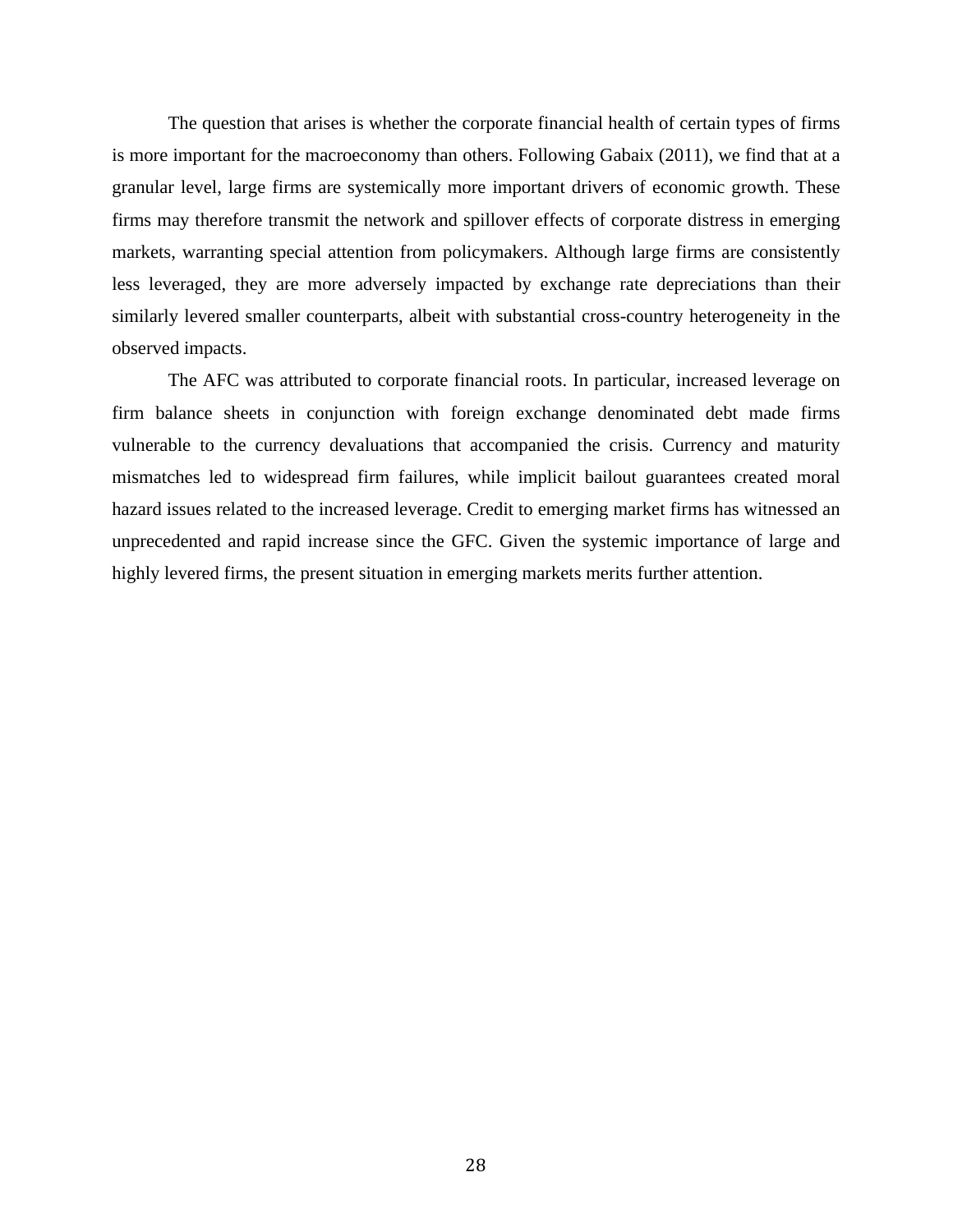# **References**

Acharya, Viral, Stephen Cecchetti, Jose De Gregorio, Şebnem Kalemli-Özcan, Philip Lane, and Ugo Panizza (2015) "Corporate Debt in Emerging Economies: A Threat to Financial Stability," Committee on International Policy Reform, Brookings Institutions and CIGI.

Alfaro, Laura, Anusha Chari and Fabio Kanczuk (2013) "The Real Effects of Capital Control Taxes: Firm-Level Evidence from a Policy Experiment," NBER Working Paper 20726.

Allayannis, George and James Weston (2001) "The use of foreign currency derivatives and firm market value", Review of Financial Studies 14, 243-76.

Altman, Edward (2005) "An Emerging Market Credit Scoring System for Corporate Bonds," *Emerging Market Review* 6: 3011-323.

Altman, Edward (1993) *Corporate Financial Distress and Bankruptcy*. 2<sup>nd</sup> edition. John Wiley & Sons, New York.

Bank of International Settlement (2014), "Buoyant Yet Fragile?" *BIS Quarterly Review*, December 2014.

Bank of International Settlement (2016), *Debt Securities Data Base.* http://www.bis.org/statistics/secstats.htm

Bank for International Settlements (2012) "Developments in Domestic Government Bond Markets in EMEs and their Implications," BIS Papers, no. 67.

Bleakley, Hoyt and Kevin Cowan (2008) "Corporate Dollar Debt and Depreciations: Much Ado about Nothing?", Review of Economics and Statistics 90 (4), 612-626.

Burnside, Craig, Martin Eichenbaum and Sergio Rebelo (2001) "Prospective Deficits And The Asian Currency Crisis," *Journal of Political Economy* 109: 1155-1197

Burnside, Craig, Martin S. Eichenbaum, and Sergio Rebelo (2003) "On the Fiscal Implications of Twin Crises", in *Managing Currency Crises in Emerging Markets*, Michael P. Dooley and Jeffrey A. Frankel, editors, Chicago University Press.

Bruno, Valentina and Hyun Song Shin, (2015) "Global Dollar Credit and Carry Trades: A Firm-Level Analysis", BIS Working Paper, No 510, August.

Caballero, Julian, Ugo Panizza and Andrew Powell (2015), "The Second Wave of Global Liquidity: Why are Firms acting like Financial intermediaries?" CEPR Working Paper, 10926.

Chari, Anusha and Peter Blair Henry (2015) "Two Tales of Adjustment: East Asian Lessons for European Growth" *IMF Economic Review* Vol. 63(1) pp. 164-196.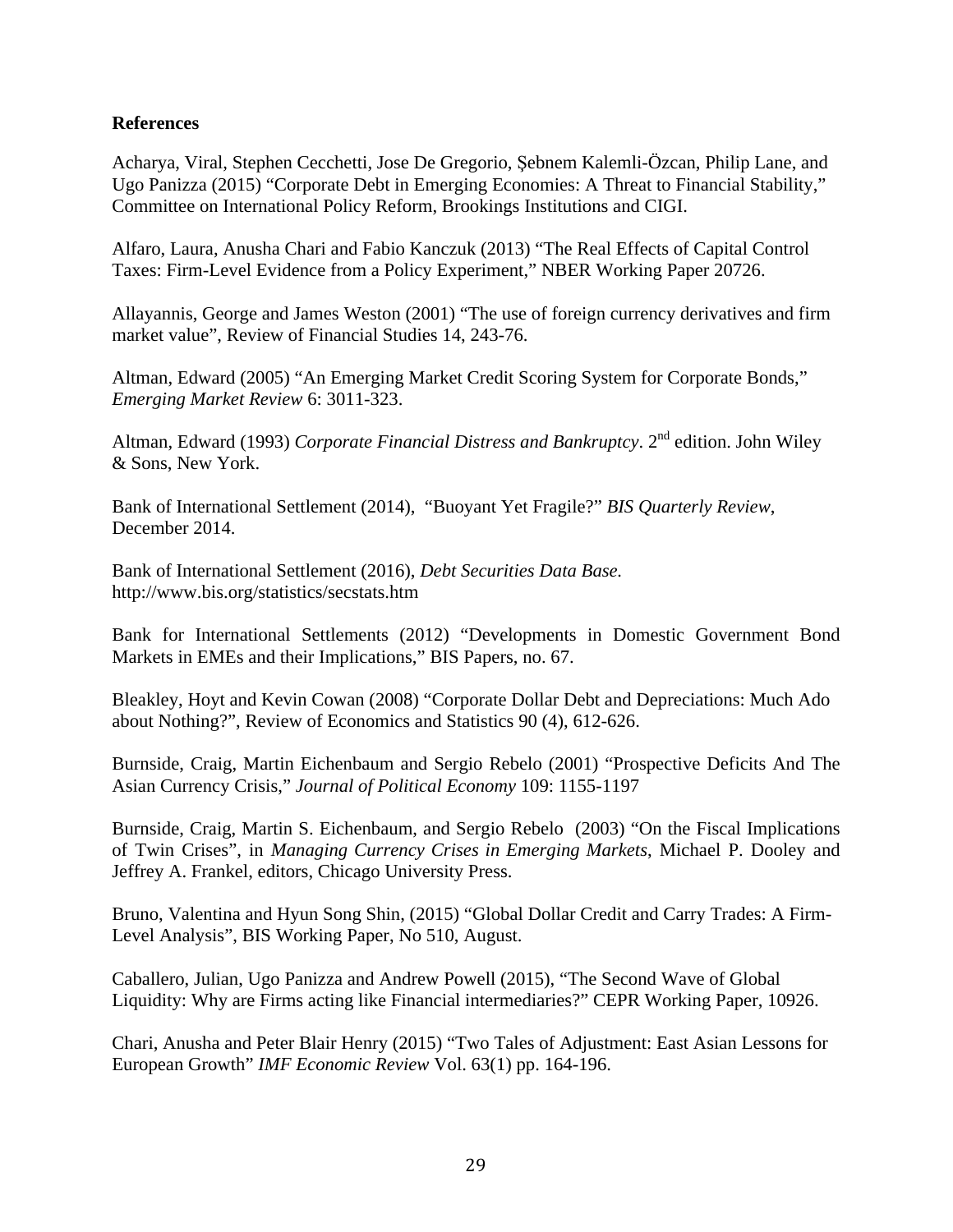Claessens, Stijn, Simeon Djankov, and Lixin Colin Xu (2000) "Corporate Performance in the East Asian Financial Crisis," *The World Bank Research Observer*, vol. 15, no. 1: 23-46.

Claessens, Stijn and Thomas Glaessner (1997) "Are Financial Sector Weaknesses Undermining the East Asian Miracle?" IFC Technical Paper No. 3.

Corsetti, Giancarlo, Paolo Pesenti and Nouriel Roubini (1999) "What Caused the Asian Currency and Financial Crisis?" *Japan and the World Economy,* Vol. 11: 305-373.

Furman, Jason, and Joseph Stiglitz (1998) "Economic Crises: Evidence and Insights from East Asia." *Brookings Papers on Economic Activity* 2:1–135.

Gabaix, Xavier (2011) "The Granular Origins of Aggregate Fluctuations." *Econometrica* 79, 733–72.

Galindo, Arturo, Ugo Panizza, and Fabio Schiantarelli (2003) "Debt Composition and Balance Sheet Effects of Currency Depreciation: A Summary of the Micro Evidence," *Emerging Markets Review*, Elsevier, vol. 4(4): 330-339.

Ghosh, Atish, Timothy Lane, Marianne Schultze-Ghattas, Ales Bulir, Javier Hamann, and Alex Mourmuras (2002) IMF-Supported Programs in Capital Account Crises. *Occasional Paper* 210. Washington: International Monetary Fund.

IMF (2015) "Corporate Leverage in Emerging Markets—A Concern?" in V*ulnerabilities, Legacies, and Policy Challenges Risks Rotating to Emerging Markets, Global Financial Stability Report*, October. Washington D.C.

Johnson, Simon, Peter Boone, Alasdair Breach, and Eric Friedman (2000) "Corporate Governance in the Asian Financial Crisis, 1997–8," *Journal of Financial Economics* 58, 141-186.

Keloharju, Matti and Mervi Niskanen (2001) "Why do firms raise foreign currency denominated debt? Evidence from Finland", European Financial Management 7, 481-496.

Krugman, Paul (1998) "What Happened to Asia?" unpublished, MIT.

Martínez-Solano, Pedro (2000) "Foreign exchange exposure in the Spanish stock market: Sources of risk and hedging", Working Paper, University of Murcia, Spain.

McCauley, Robert, Patrick McGuire, and Vladyslav Sushko (2015) "Dollar Credit in Emerging Market Economies," *BIS Quarterly Review*, December.

Mendoza, Enrique and Marco E. Terrones, E. 2008 "An Anatomy of Credit Booms: Evidence from Macro Aggregates and Micro Data," NBER WP 14049.

Pomerlano, Michael (1998) "The East Asian Crisis and Corporate Finances: The Untold Microeconomic Story," *Emerging Markets Quarterly*, Winter: 14-27.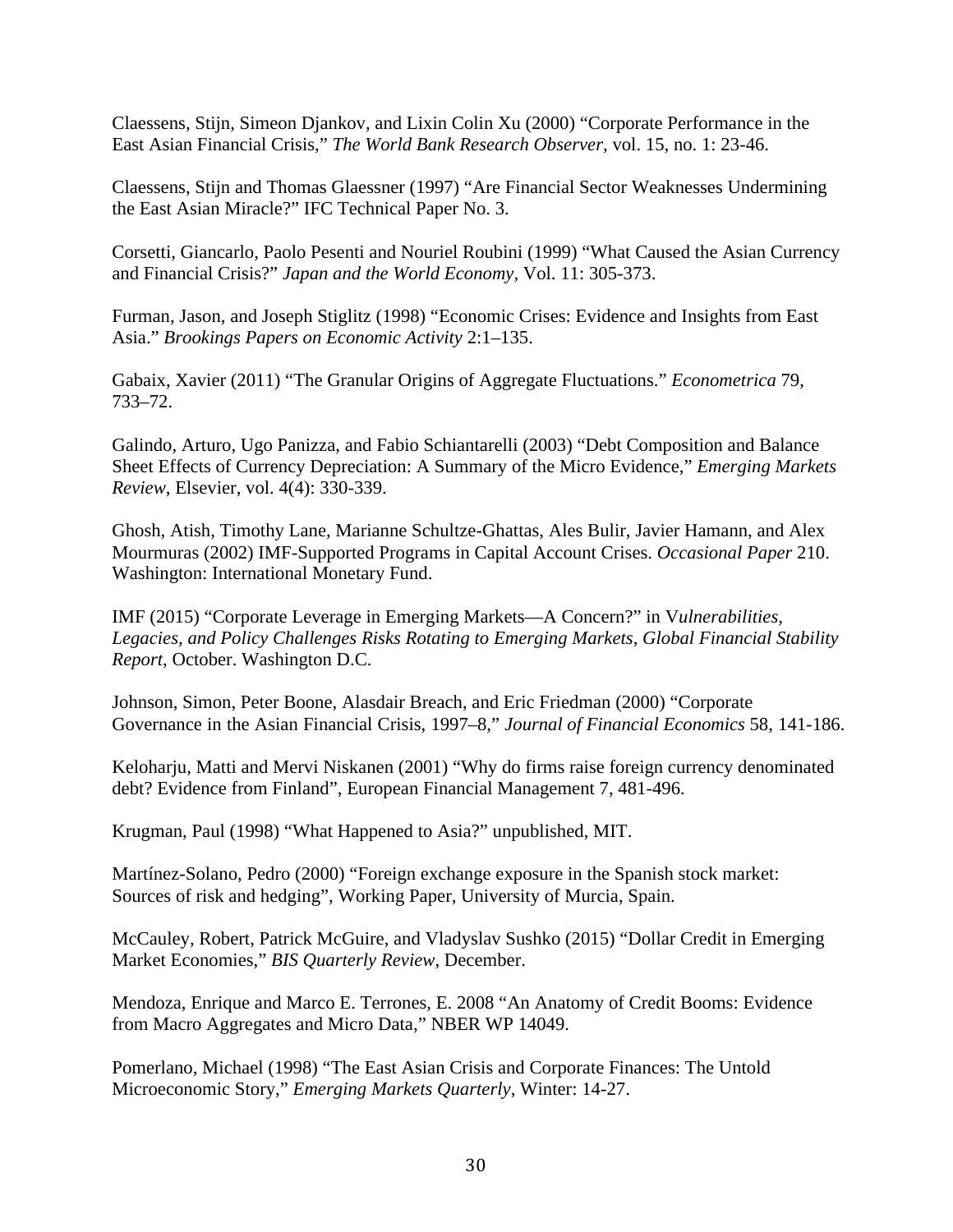Powell, Andrew (2014) "Global Recovery and Monetary Normalization: Escaping a Chronicle Foretold?" Latin American and Caribbean Macroeconomic Report, Inter-American Development Bank.

Radelet, Steven, and Jeffrey Sachs (1998) "The East Asian Financial Crisis: Diagnosis, Remedies, Prospects." *Brookings Papers on Economic Activity* 1:1–90.

Reinhart, Carmen and Kenneth Rogoff (2009) *This Time is Different: Eight Centuries of Financial Follies*. Princeton, New Jersey: Princeton University Press.

Schularick, Moritz and Alan M. Taylor (2012) "Credit Books Gone Bust: Monetary Policy, Leverage Cycles, and Financial Crises: 1870-2008." *American Economic Review* 102 (2): 1029- 61.

Stiglitz, Joseph E., and Amar Bhattacharya. 2000. "Underpinnings for a Stable and Equitable Global Financial System: From Old Debates to a New Paradigm." Proceedings of the World Bank Annual Conference on Development Economics 1999. Washington, D.C.: World Bank.

Truman, Edward (2013) "Asian and European Financial Crises Compared" Peterson Institute for International Economics WP 13-9.

Shin, Hyun Song (2013) "The Second Phase of Global Liquidity and Its Impact on Emerging Economies" Proceedings of the Asia Economic Policy Conference, Federal Reserve Bank of San Francisco.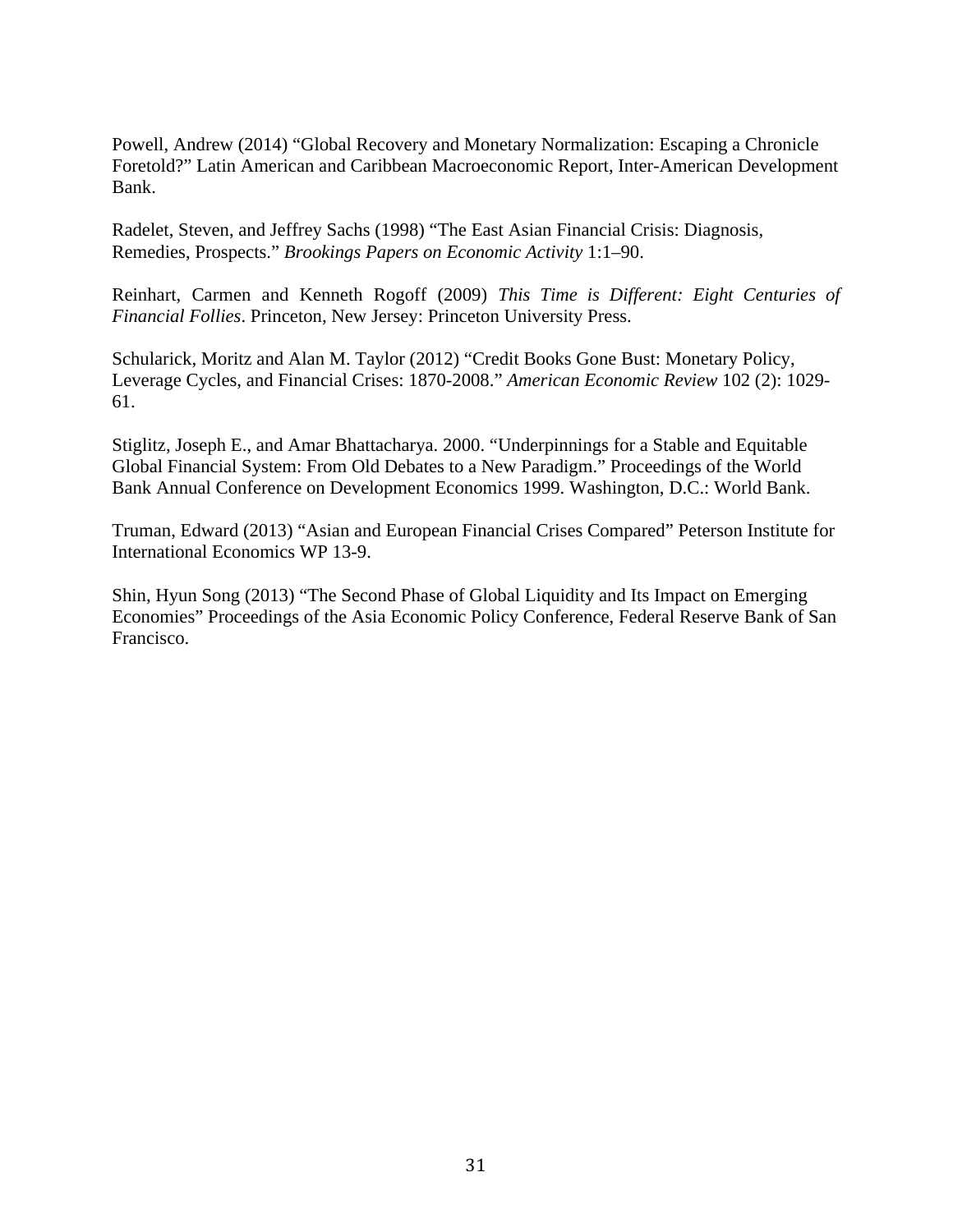

**Figure 1: Total Credit to the Non-financial Sector in Emerging Markets (% of GDP)**

Source: authors calculations based on BIS total credit statistics. (Decomposition across sectors is only available after 2006)





Source: authors calculations based on BIS total credit statistics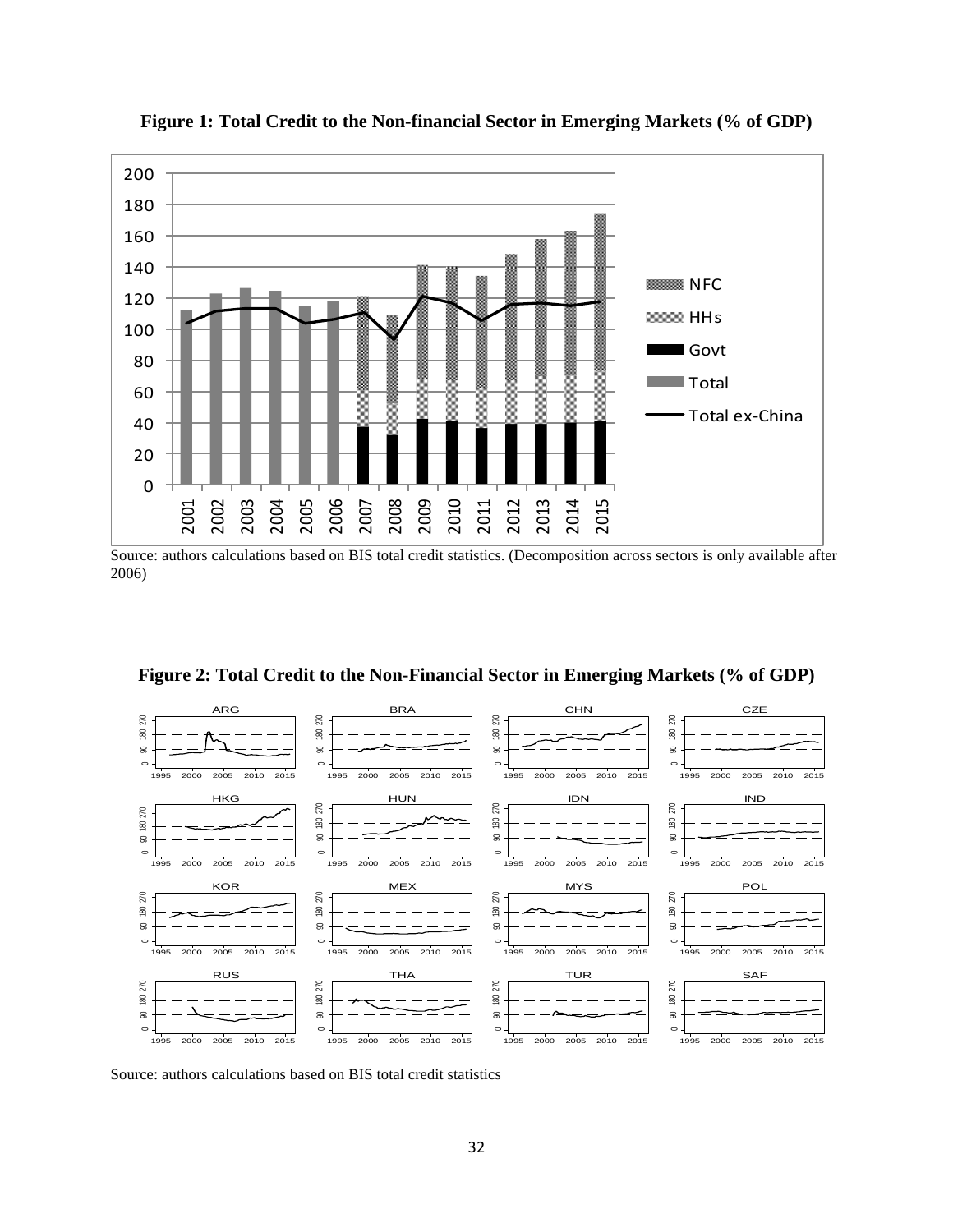



Source: authors calculations based on Worldscope data.



**Figure 4: Liquidity – Current to Total Liabilities (Weighted Mean)**

Source: authors calculations based on Worldscope data.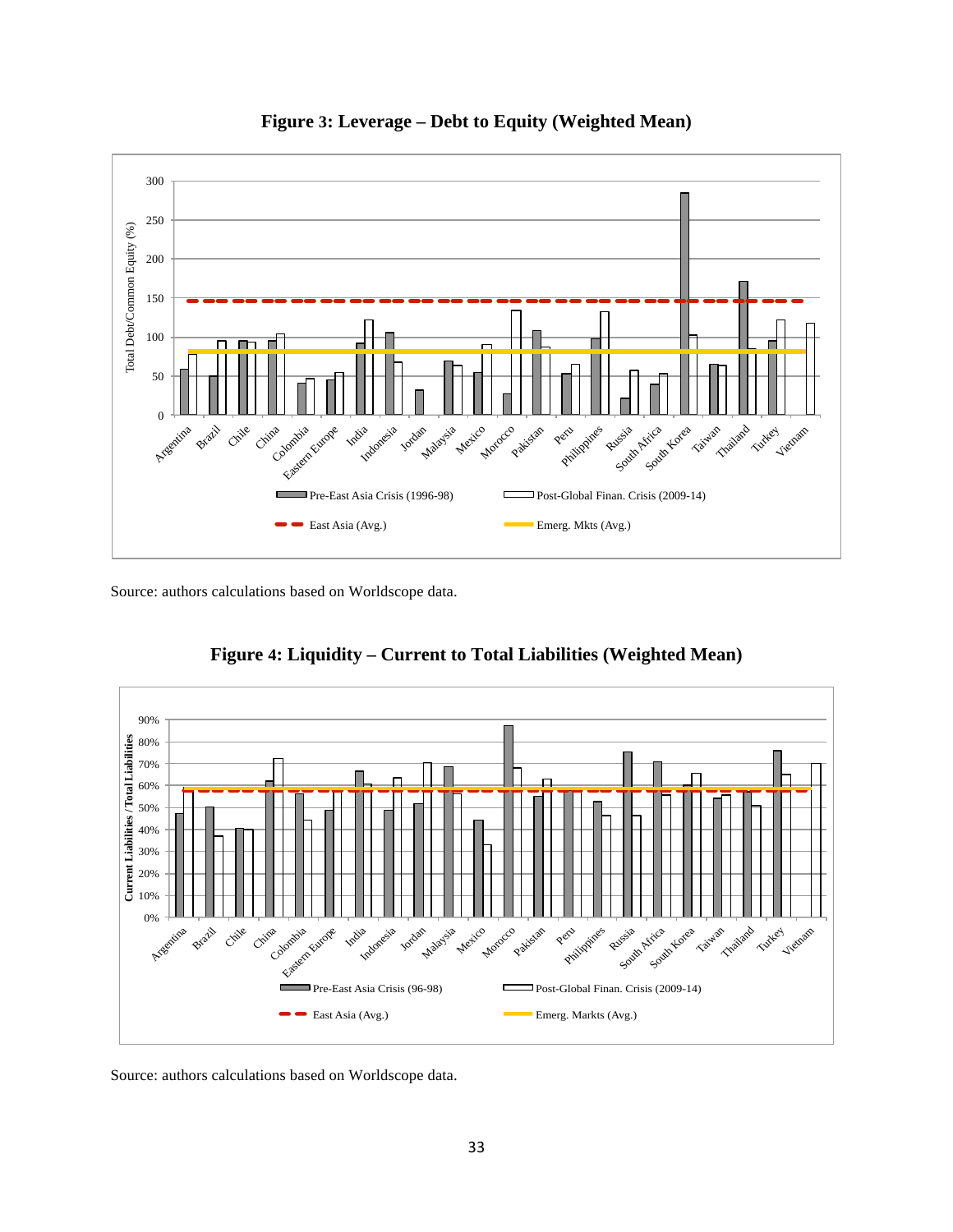

**Figure 5: Solvency – EBITDA to Total Liabilities (Weighted Mean)**

Source: authors calculations based on Worldscope data.



**Figure 6: Altman Z''-Score EM (Weighted Mean)**

Source: authors calculations based on Worldscope data.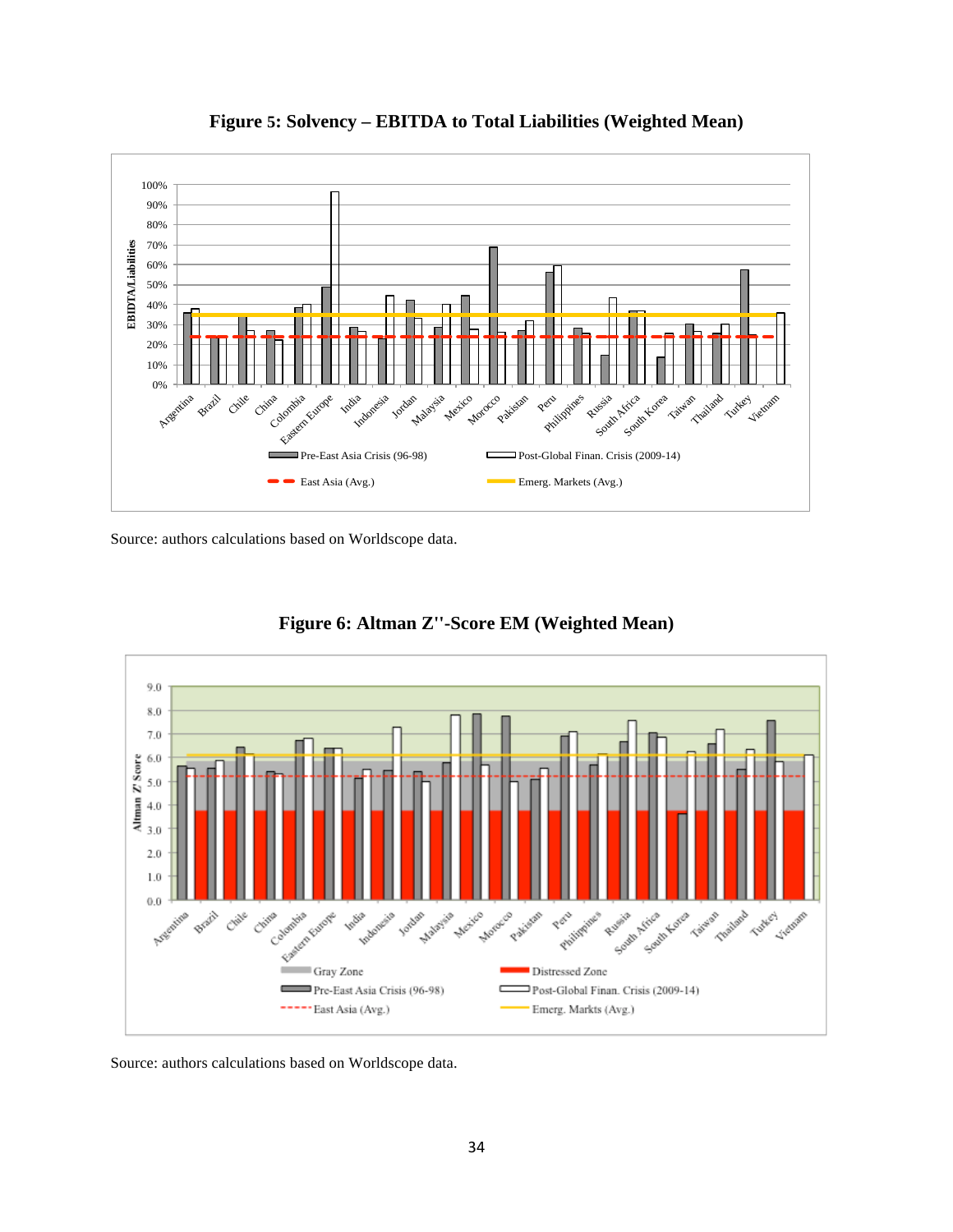



Notes: The figure plots the equation the coefficient (with a 95% Confidence Interval) of the Parameter  $\psi$  of X4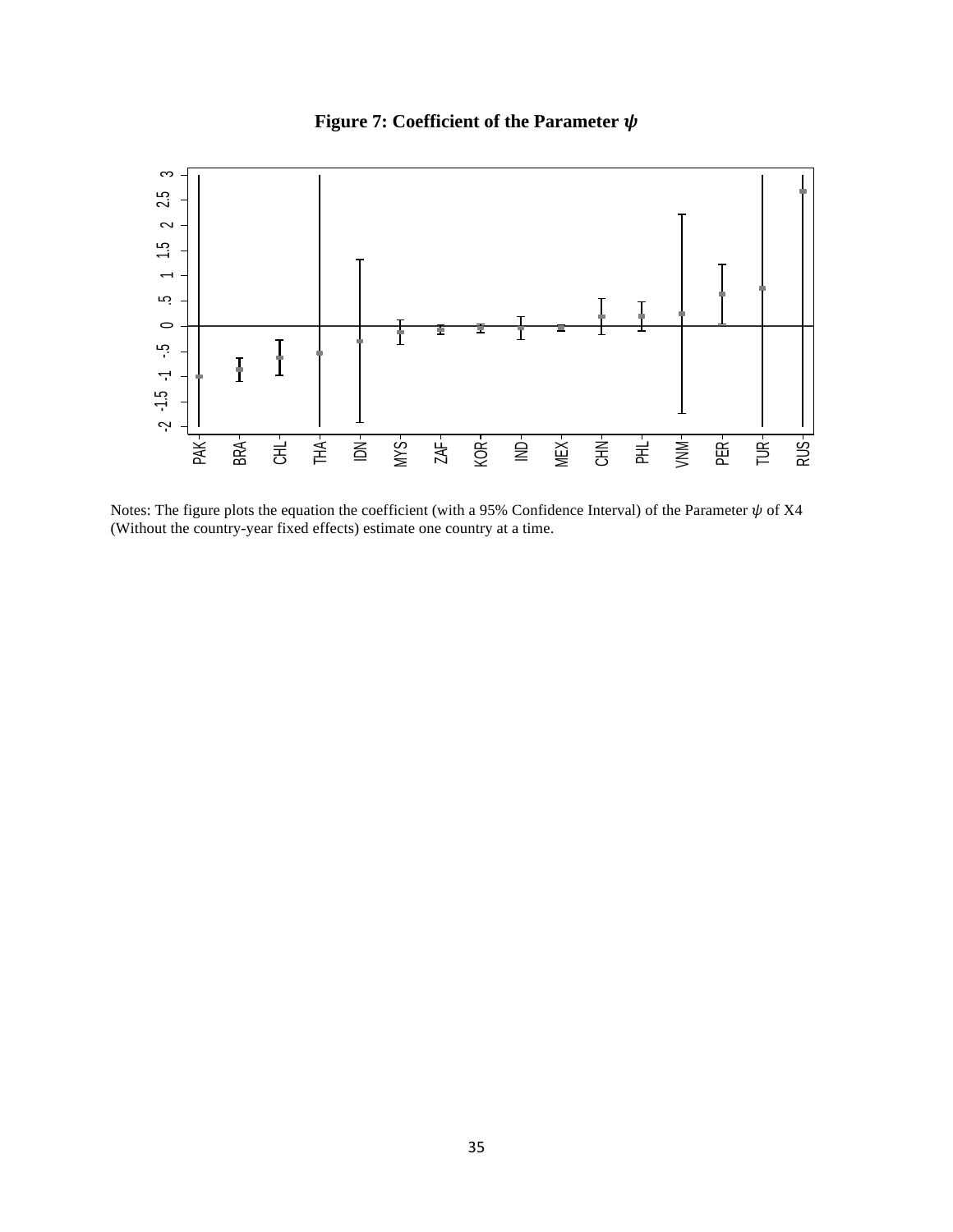# **Table 1: Total Claims on Emerging Market Countries, BIS reporting Banks (billion USD)**

Source: Own elaborations based on BIS Locational Statistics. The data are for total claims (all instruments and all sectors) on residents of counterparty countries. Top five currencies are USD, euro, yen, British pound, and, Swiss franc.

|               | 2007  | 2008  | 2009  | 2010                             | 2011  | 2012  | 2013  | 2014  | 2015Q3 |  |  |
|---------------|-------|-------|-------|----------------------------------|-------|-------|-------|-------|--------|--|--|
|               |       |       |       | <b>Emerging Markets</b>          |       |       |       |       |        |  |  |
| Total         | 2,419 | 2,408 | 2,396 | 2,807                            | 3,032 | 3,157 | 3,640 | 3,699 | 3,471  |  |  |
| % top 5 curr. | 81%   | 83%   | 81%   | 79%                              | 79%   | 77%   | 77%   | 71%   | 74%    |  |  |
| % USD         | 52%   | 53%   | 52%   | 53%                              | 55%   | 53%   | 54%   | 55%   | 58%    |  |  |
|               |       |       |       | <b>Emerging Markets Ex-China</b> |       |       |       |       |        |  |  |
| Total         | 2,231 | 2,254 | 2,219 | 2,476                            | 2,555 | 2,634 | 2,740 | 2,663 | 2,594  |  |  |
| % top 5 curr. | 82%   | 84%   | 81%   | 80%                              | 81%   | 79%   | 81%   | 81%   | 82%    |  |  |
| % USD         | 52%   | 53%   | 52%   | 53%                              | 56%   | 55%   | 58%   | 61%   | 63%    |  |  |
|               | Asia  |       |       |                                  |       |       |       |       |        |  |  |
| Total         | 830   | 738   | 783   | 1,064                            | 1,258 | 1,349 | 1,801 | 1,945 | 1,752  |  |  |
| % Total EM    | 34%   | 31%   | 33%   | 38%                              | 41%   | 43%   | 49%   | 53%   | 50%    |  |  |
| % top 5 curr. | 78%   | 84%   | 80%   | 79%                              | 79%   | 77%   | 74%   | 62%   | 65%    |  |  |
| % USD         | 56%   | 58%   | 59%   | 59%                              | 59%   | 56%   | 56%   | 53%   | 56%    |  |  |
|               |       |       |       | Asia Ex-China                    |       |       |       |       |        |  |  |
| Total         | 641   | 584   | 606   | 733                              | 782   | 826   | 901   | 908   | 874    |  |  |
| % Total EM    | 26%   | 24%   | 25%   | 26%                              | 26%   | 26%   | 25%   | 25%   | 25%    |  |  |
| % top 5 curr. | 81%   | 86%   | 84%   | 82%                              | 85%   | 83%   | 84%   | 82%   | 83%    |  |  |
| % USD         | 57%   | 59%   | 60%   | 61%                              | 66%   | 64%   | 67%   | 69%   | 71%    |  |  |
|               |       |       |       | <b>Latin America</b>             |       |       |       |       |        |  |  |
| Total         | 403   | 410   | 413   | 533                              | 602   | 626   | 647   | 633   | 627    |  |  |
| % Total EM    | 17%   | 17%   | 17%   | 19%                              | 20%   | 20%   | 18%   | 17%   | 18%    |  |  |
| % top 5 curr. | 83%   | 84%   | 76%   | 76%                              | 78%   | 78%   | 79%   | 82%   | 85%    |  |  |
| % USD         | 70%   | 74%   | 67%   | 67%                              | 70%   | 70%   | 71%   | 75%   | 79%    |  |  |
|               |       |       |       | <b>Developing Europe</b>         |       |       |       |       |        |  |  |
| Total         | 728   | 786   | 722   | 711                              | 690   | 698   | 713   | 609   | 559    |  |  |
| % Total EM    | 30%   | 33%   | 30%   | 25%                              | 23%   | 22%   | 20%   | 16%   | 16%    |  |  |
| % top 5 curr. | 79%   | 81%   | 80%   | 76%                              | 76%   | 73%   | 77%   | 77%   | 77%    |  |  |
| % USD         | 35%   | 33%   | 29%   | 28%                              | 29%   | 27%   | 31%   | 32%   | 31%    |  |  |
|               |       |       |       | <b>Africa and Middle East</b>    |       |       |       |       |        |  |  |
| Total         | 459   | 474   | 478   | 499                              | 481   | 484   | 479   | 513   | 533    |  |  |
| % Total EM    | 19%   | 20%   | 20%   | 18%                              | 16%   | 15%   | 13%   | 14%   | 15%    |  |  |
| % top 5 curr. | 87%   | 84%   | 85%   | 84%                              | 86%   | 83%   | 84%   | 83%   | 84%    |  |  |
| % USD         | 58%   | 60%   | 62%   | 61%                              | 63%   | 61%   | 61%   | 63%   | 65%    |  |  |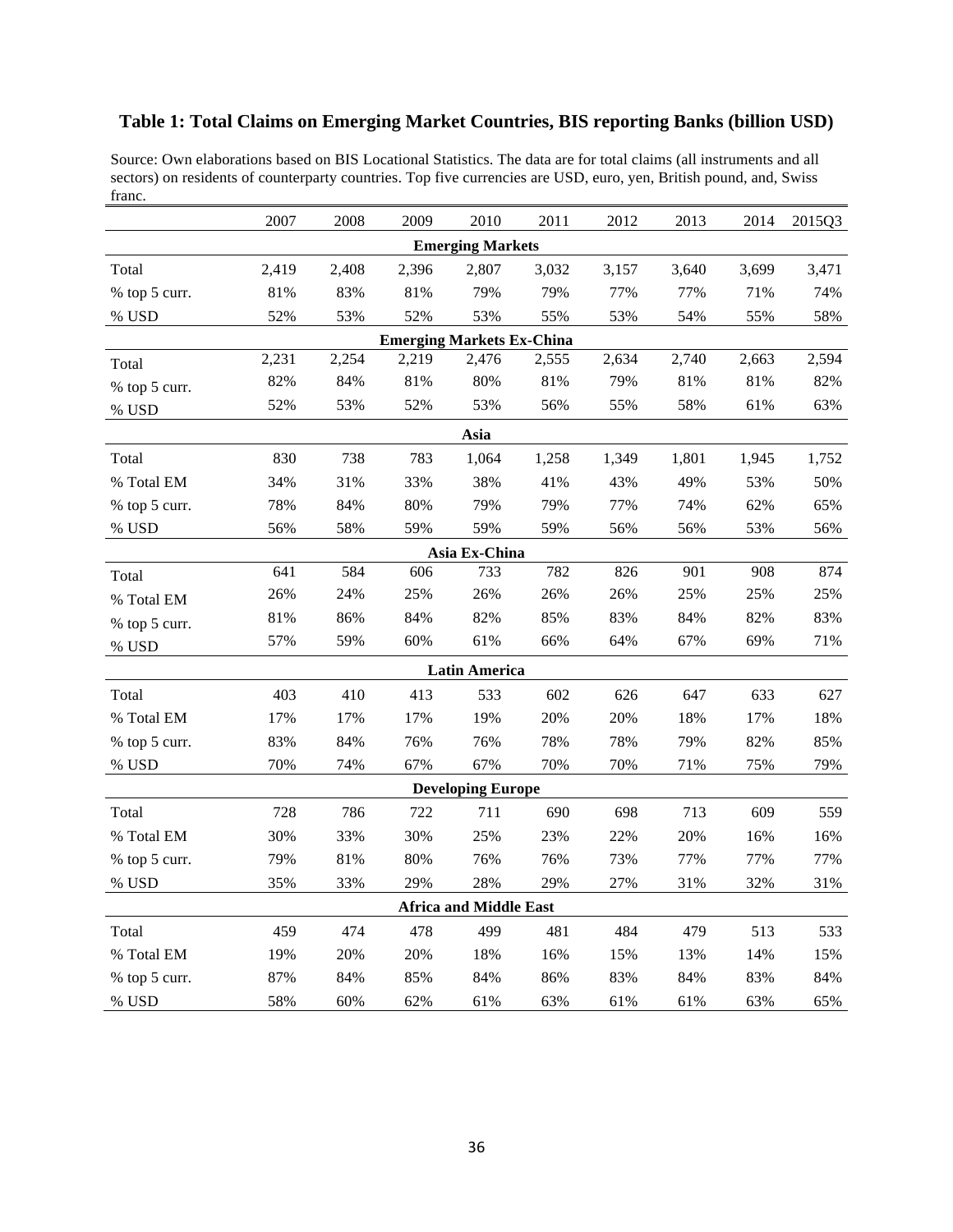# **Table 2: Pre-East Asian Financial Crisis vs Post-Global Financial Crisis**

Leverage is measured by the debt to equity ratio: a firm's total debt divided by its common equity. Liquidity is measured by current-to-total liabilities. Solvency is measured by the coverage ratio: earnings before interest, taxes, and depreciation divided by total liabilities. Profitability is measured by the return on invested capital (ROIC): the ratio of operating profit (earnings before interest and tax) to invested capital (sum of shareholders' equity and debt liabilities). Altman's (2005) Emerging Market Z-Score measures firm fragility (computation described in the text). The first two columns present the average measure for each group of countries during our two fragile periods: The Pre-East Asia Crisis (1997-1997) and the Post-Global Financial Crisis (2009-2014). The last three columns count the number of countries in our sample which meet ("Yes") and don't meet ("No") the conditions above. The data is weighted by sales by year and then averaged per period per country. Periods include East Asian crisis countries include Indonesia, Malaysia, Philippines, South Korea, and Thailand. Source: authors calculations from Worldscope data.

|                         | (1)                                                     | (2)                                               |                                                                 | (3)                                   | (4)                                   | (5)                              |
|-------------------------|---------------------------------------------------------|---------------------------------------------------|-----------------------------------------------------------------|---------------------------------------|---------------------------------------|----------------------------------|
| Countries               | Pre-East<br>Asian Crisis<br>$(1996-1998)$               | Post-Global<br>Financial<br>Crisis<br>$(2009-14)$ |                                                                 | $Post-GFC$<br>Pre-EAC<br>(By country) | $Post-GFC$<br>Asian 5 avg.<br>Pre-EAC | $Post-GFC$<br>EM avg.<br>Pre-EAC |
|                         | Panel A: Leverage (Debt to Equity)                      |                                                   |                                                                 |                                       |                                       |                                  |
| East Asian Crisis Five  | 145.5%                                                  | 73.9%                                             | Yes                                                             | 10                                    | $\boldsymbol{0}$                      | 12                               |
| <b>Emerging-Markets</b> | 80.8%                                                   | 87.3%                                             | No                                                              | 8                                     | 21                                    | 9                                |
|                         |                                                         |                                                   | Panel B: Liquidity (Current to Total Liabilities)               |                                       |                                       |                                  |
| East Asian Crisis Five  | 57.6%                                                   | 59.5%                                             | Yes                                                             | 6                                     | 11                                    | 11                               |
| <b>Emerging-Markets</b> | 58.7%                                                   | 56.4%                                             | No                                                              | 12                                    | 11                                    | 11                               |
|                         |                                                         |                                                   | Panel C: Solvency (Coverage ratio: EBITDA to Total Liabilities) |                                       |                                       |                                  |
| East Asian Crisis Five  | 23.7%                                                   | 48.3%                                             | Yes                                                             | 9                                     | 20                                    | 9                                |
| <b>Emerging-Markets</b> | 34.9%                                                   | 35.7%                                             | N <sub>o</sub>                                                  | 9                                     | 2                                     | 13                               |
|                         |                                                         |                                                   | Panel D: Profitability (Return on Invested Capital)             |                                       |                                       |                                  |
| East Asian Crisis Five  | 7.3%                                                    | 11.0%                                             | Yes                                                             | 9                                     | 17                                    | 9                                |
| <b>Emerging-Markets</b> | 10.9%                                                   | 10.7%                                             | No                                                              | 9                                     | 5                                     | 13                               |
|                         | Panel E: Emerging-Markets Z-score (Distance to Default) |                                                   |                                                                 |                                       |                                       |                                  |
| East Asian Crisis Five  | 5.2                                                     | 6.6                                               | Yes                                                             | 9                                     | 20                                    | 13                               |
| <b>Emerging-Markets</b> | 6.1                                                     | 6.2                                               | No                                                              | 9                                     | 2                                     | 9                                |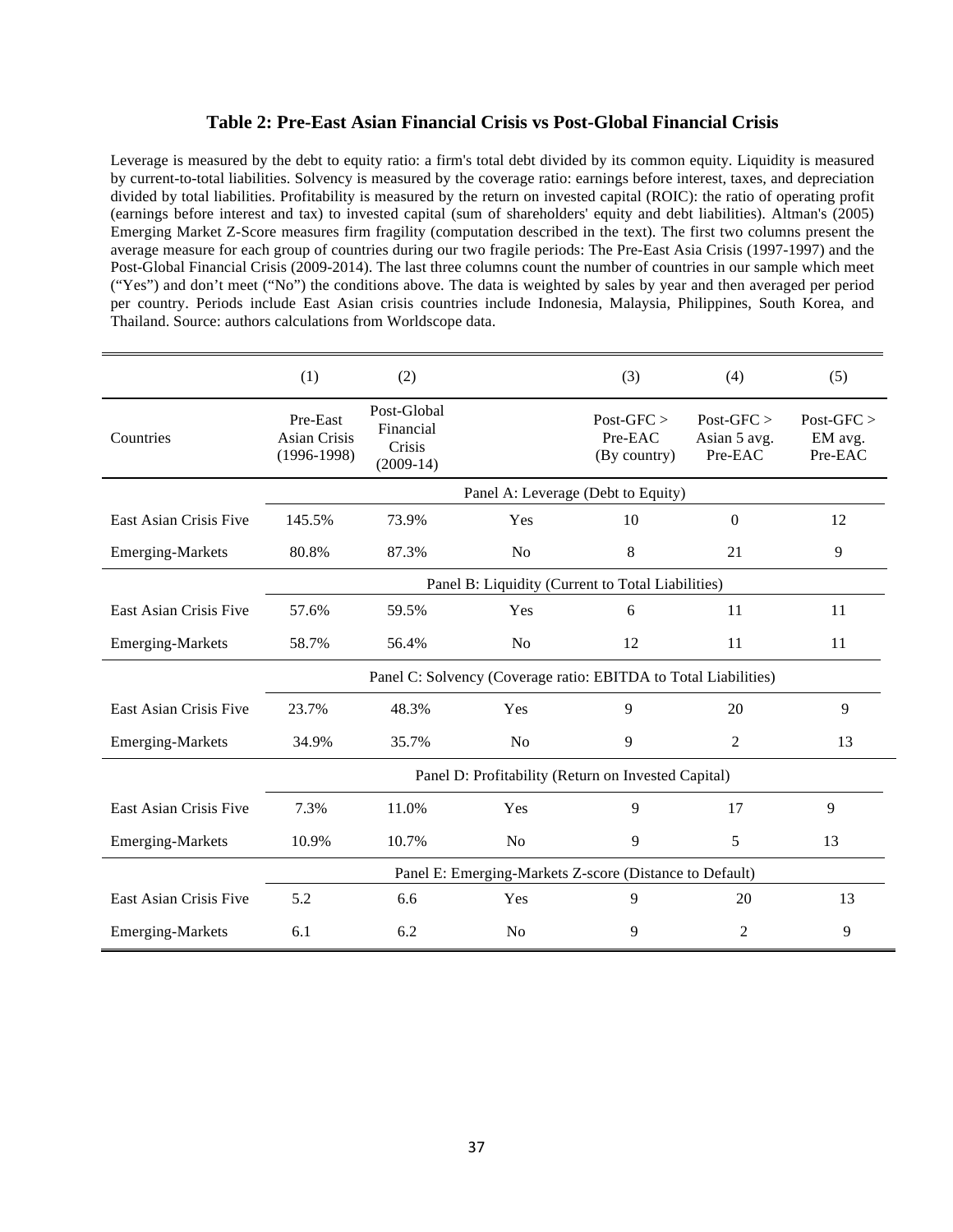#### **Table 3: The Relationship Between Leverage and Distance to Default in Different Time Periods**

This table shows the results of a set of firm-level regressions where the dependent variable is distance to default (the Z-score) and the explanatory variables are the interactions between leverage and each of three dummy variables taking a value of one for the Asian Financial Crisis (1996-1998), tranquil period (2003-2007), and global financial crisis (2009-2014), respectively. In column two the variables are further interacted with a dummy taking a value of one for firms, which operate in tradable sectors (column 2a) and non-tradable sectors (column 2b). All regressions control for country-year and firm fixed effects. Robust standard errors clustered at the firm-level in parenthesis.

|                                    | (1)       |            | (2)          |
|------------------------------------|-----------|------------|--------------|
|                                    |           | (a)        | (b)          |
| $\beta_1$ (Asian Financial Crisis) | $-0.596*$ | $-0.388$   | $-0.823*$    |
|                                    | (0.344)   | (0.390)    | (0.493)      |
| $\beta$ , (Tranquil period)        | $-0.012$  | 0.081      | $-0.120$     |
|                                    | (0.282)   | (0.353)    | (0.379)      |
| $\beta_3$ (GFC)                    | $-0.421*$ | $-0.642**$ | $-0.089$     |
|                                    | (0.246)   | (0.313)    | (0.339)      |
| <b>Observations</b>                | 9,238     |            | 9,238        |
| Sample                             | All       | Tradable   | Non-Tradable |
| Number of firms                    | 2,819     |            | 2,819        |
| Country-year FE                    | Yes       |            | Yes          |
| Firm-FE                            | Yes       |            | Yes          |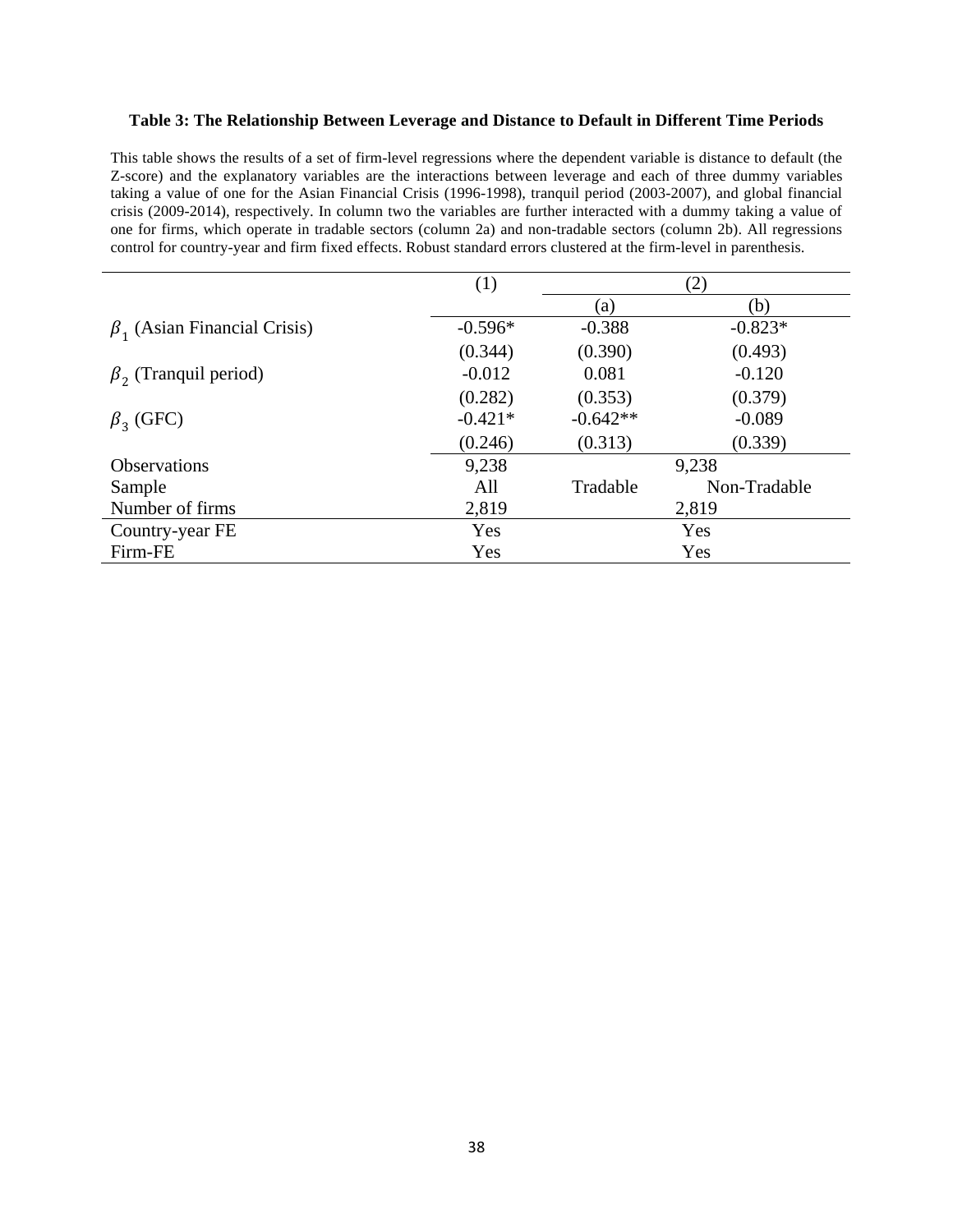#### **Table 4: Distance to Default, Leverage, and the Exchange Rate**

This table shows the results of a set of firm-level regressions where the dependent variable is distance to default (the Z-score) and the explanatory variables are the interactions between leverage and each of three dummy variables taking a value of one for the Asian Financial Crisis (1996-1998), tranquil period (2003-2007), and global financial crisis (2009-2014), respectively. These variables are then further interacted with the percentage change in the nominal exchange rate (lagged one period). In column two, the model is augmented with a set of firm-specific controls measuring investment, profitability (proxied by return on assets, ROA), and size (proxied by the log of total assets). The last two columns (3a and 3b) estimate separate effects for firms in the tradable and non-tradable sectors. All regressions control for country-year and firm fixed effects. Robust standard errors clustered at the firm-level in parenthesis.

|                                    | (1)        | (2)        | (3)        |              |
|------------------------------------|------------|------------|------------|--------------|
|                                    |            |            | (a)        | (b)          |
| $\beta_1$ (AFC)                    | $-0.199$   | 0.214      | 0.364      | 0.0682       |
|                                    | (0.380)    | (0.412)    | (0.475)    | (0.570)      |
| $\beta$ , (Traquil)                | $-0.038$   | 0.051      | 0.094      | 0.032        |
|                                    | (0.284)    | (0.320)    | (0.390)    | (0.423)      |
| $\beta_3$ (GFC)                    | $-0.418*$  | $-0.197$   | $-0.535$   | 0.267        |
|                                    | (0.252)    | (0.297)    | (0.369)    | (0.391)      |
| $\gamma_1$ (AFC* $\Delta$ EX)      | $-3.983**$ | $-4.915**$ | $-4.905*$  | $-5.051***$  |
|                                    | (1.826)    | (1.997)    | (2.953)    | (1.619)      |
| $\gamma_2$ (Tranquil* $\Delta$ EX) | $-1.905$   | $-2.901$   | $-4.382$   | 1.157        |
|                                    | (2.618)    | (2.754)    | (2.913)    | (3.737)      |
| $\gamma_3$ (GFC* $\Delta$ EX)      | 0.317      | $-1.018$   | $-3.431$   | 3.099        |
|                                    | (2.680)    | (3.085)    | (3.775)    | (4.358)      |
| Investment                         |            | $0.058**$  | $0.061**$  |              |
|                                    |            | (0.027)    |            | (0.027)      |
| <b>ROA</b>                         |            | 1.118***   | $1.137***$ |              |
|                                    |            | (0.309)    |            | (0.310)      |
| Firm Size                          |            | $0.278**$  |            | $0.278**$    |
|                                    |            | (0.117)    |            | (0.117)      |
| Observations                       | 9,238      | 6,814      |            | 6,814        |
| Sample                             | All        | All        | Tradable   | Non-Tradable |
| Number of firms                    | 2,819      | 1,714      |            | 1,714        |
| Country-year FE                    | Yes        | Yes        |            | Yes          |
| Firm-FE                            | Yes        | Yes        | Yes        |              |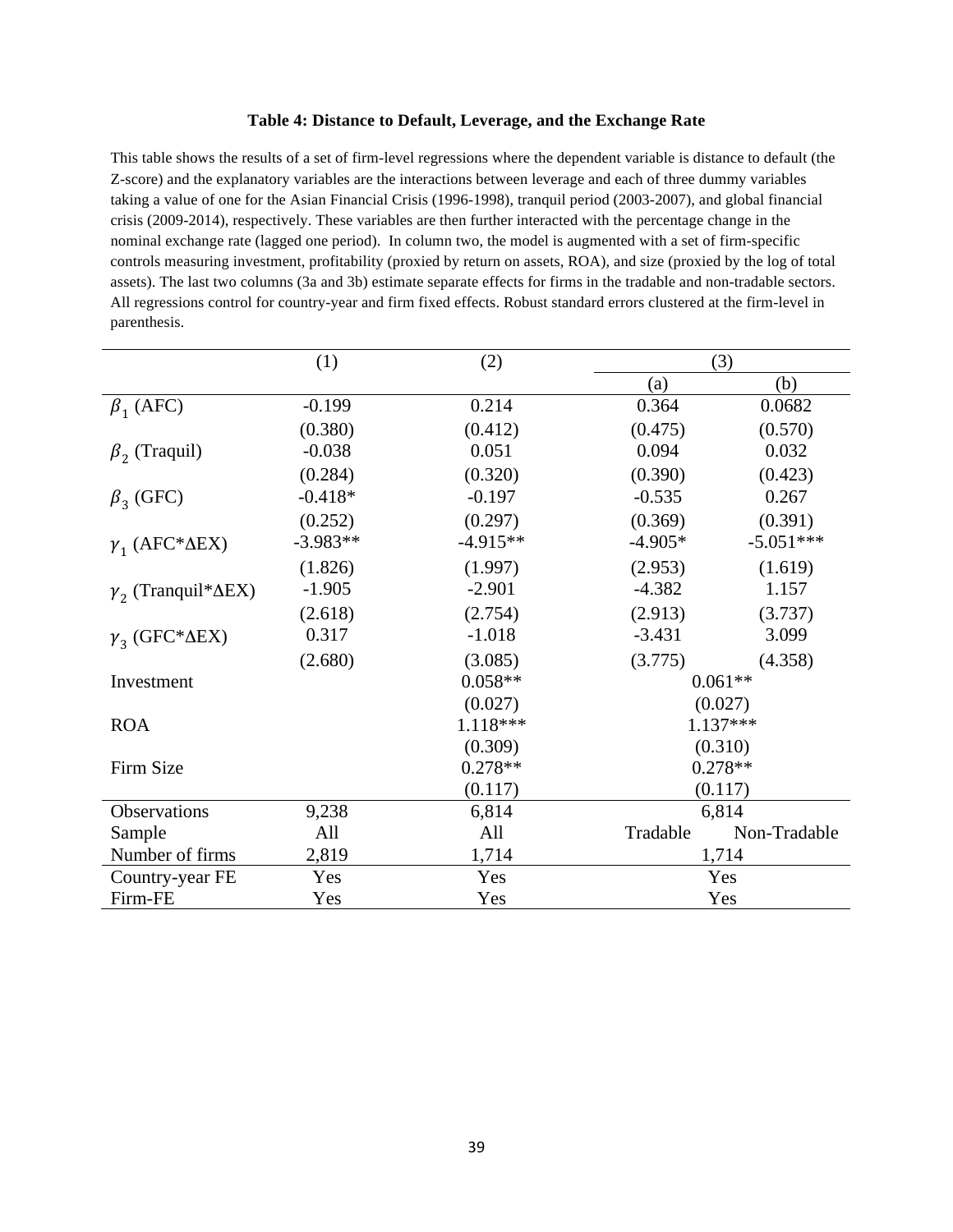#### **Table 5: Leverage, Distance to Default, Interest Rate, and Growth**

This table shows the results of a set of firm-level regressions where the dependent variable is distance to default (the Z-score) and the explanatory variables are the interactions between leverage and each of three dummy variables taking a value of one for the Asian Financial Crisis (1996-1998), tranquil period (2003-2007), and global financial crisis (2009-2014), respectively. These variables are then further interacted with the percentage change in the nominal exchange rate (lagged one period), the local interest rate (IR is the deposit rate), and lagged GDP growth (GR). In columns 4-6, the model is augmented with a set of firm-specific controls measuring investment, profitability (proxied by return on assets, ROA), and size (proxied by the log of total assets). All regressions control for country-year and firm fixed effects. Robust standard errors clustered at the firm-level in parenthesis.

|                                    | (1)         | (2)       | (3)       | (4)         |            |             |
|------------------------------------|-------------|-----------|-----------|-------------|------------|-------------|
|                                    |             |           |           |             | (5)        | (6)         |
| $\beta_1$ (AFC)                    | 0.043       | 0.285     | 0.217     | 0.266       | 0.254      | 0.248       |
|                                    | (0.408)     | (0.701)   | (0.712)   | (0.463)     | (0.751)    | (0.752)     |
| $\beta$ , (Tranquil)               | $-0.358$    | $-0.081$  | $-0.339$  | 0.069       | 0.173      | 0.131       |
|                                    | (0.464)     | (0.408)   | (0.501)   | (0.535)     | (0.447)    | (0.587)     |
| $\beta_3$ (GFC)                    | $-0.861***$ | $-0.571$  | $-0.643$  | $-0.618$    | $-0.080$   | $-0.131$    |
|                                    | (0.330)     | (0.479)   | (0.472)   | (0.385)     | (0.542)    | (0.524)     |
| $\gamma_1$ (AFC* $\Delta$ EX)      | $-3.899**$  | $-3.982*$ | $-3.730*$ | $-5.521***$ | $-5.269**$ | $-5.568***$ |
|                                    | (1.936)     | (2.072)   | (2.022)   | (1.943)     | (2.219)    | (2.043)     |
| $\gamma_2$ (Tranquil* $\Delta$ EX) | $-3.401$    | $-2.079$  | $-3.401$  | $-2.668$    | $-2.523$   | $-2.659$    |
|                                    | (3.038)     | (2.732)   | (3.043)   | (3.271)     | (2.888)    | (3.290)     |
| $\gamma_3$ (GFC* $\Delta$ EX)      | $-0.600$    | $-0.148$  | 0.126     | $-1.933$    | $-0.773$   | $-0.387$    |
|                                    | (2.708)     | (2.895)   | (2.849)   | (3.070)     | (3.269)    | (3.200)     |
| AFC*GR                             | $-0.827$    |           | $-0.513$  | 0.499       |            | 0.558       |
|                                    | (2.735)     |           | (3.090)   | (3.573)     |            | (4.022)     |
| Tranquil*GR                        | 5.426       |           | 5.693     | 0.157       |            | 0.775       |
|                                    | (6.207)     |           | (6.492)   | (7.592)     |            | (7.620)     |
| GFC*GR                             | 7.298*      |           | 8.806*    | 6.891       |            | $10.31**$   |
|                                    | (4.091)     |           | (4.637)   | (4.642)     |            | (5.174)     |
| AFC*IR                             |             | $-2.302$  | $-1.560$  |             | 0.303      | 0.185       |
|                                    |             | (4.828)   | (5.516)   |             | (5.181)    | (5.916)     |
| Tranquil*IR                        |             | 0.692     | $-0.437$  |             | $-1.419$   | $-1.305$    |
|                                    |             | (4.493)   | (4.654)   |             | (5.226)    | (5.265)     |
| GFC*IR                             |             | 2.402     | $-5.901$  |             | $-2.688$   | $-13.31$    |
|                                    |             | (8.581)   | (9.483)   |             | (9.857)    | (10.51)     |
| Investment                         |             |           |           | $0.058**$   | $0.058**$  | $0.058**$   |
|                                    |             |           |           | (0.028)     | (0.027)    | (0.028)     |
| <b>ROA</b>                         |             |           |           | 1.081***    | 1.075***   | 1.087***    |
|                                    |             |           |           | (0.309)     | (0.309)    | (0.309)     |
| Firm Size                          |             |           |           | $0.274**$   | $0.279**$  | $0.281**$   |
|                                    |             |           |           | (0.120)     | (0.120)    | (0.120)     |
| Observations                       | 8,890       | 8,890     | 8,890     | 6,633       | 6,633      | 6,633       |
| Sample                             | All         | All       | All       | All         | All        | All         |
| Number of firms                    | 2,710       | 2,710     | 2,710     | 1,678       | 1,678      | 1,678       |
| Country-year FE                    | Yes         | Yes       | Yes       | Yes         | Yes        | Yes         |
| Firm-FE                            | Yes         | Yes       | Yes       | Yes         | Yes        | Yes         |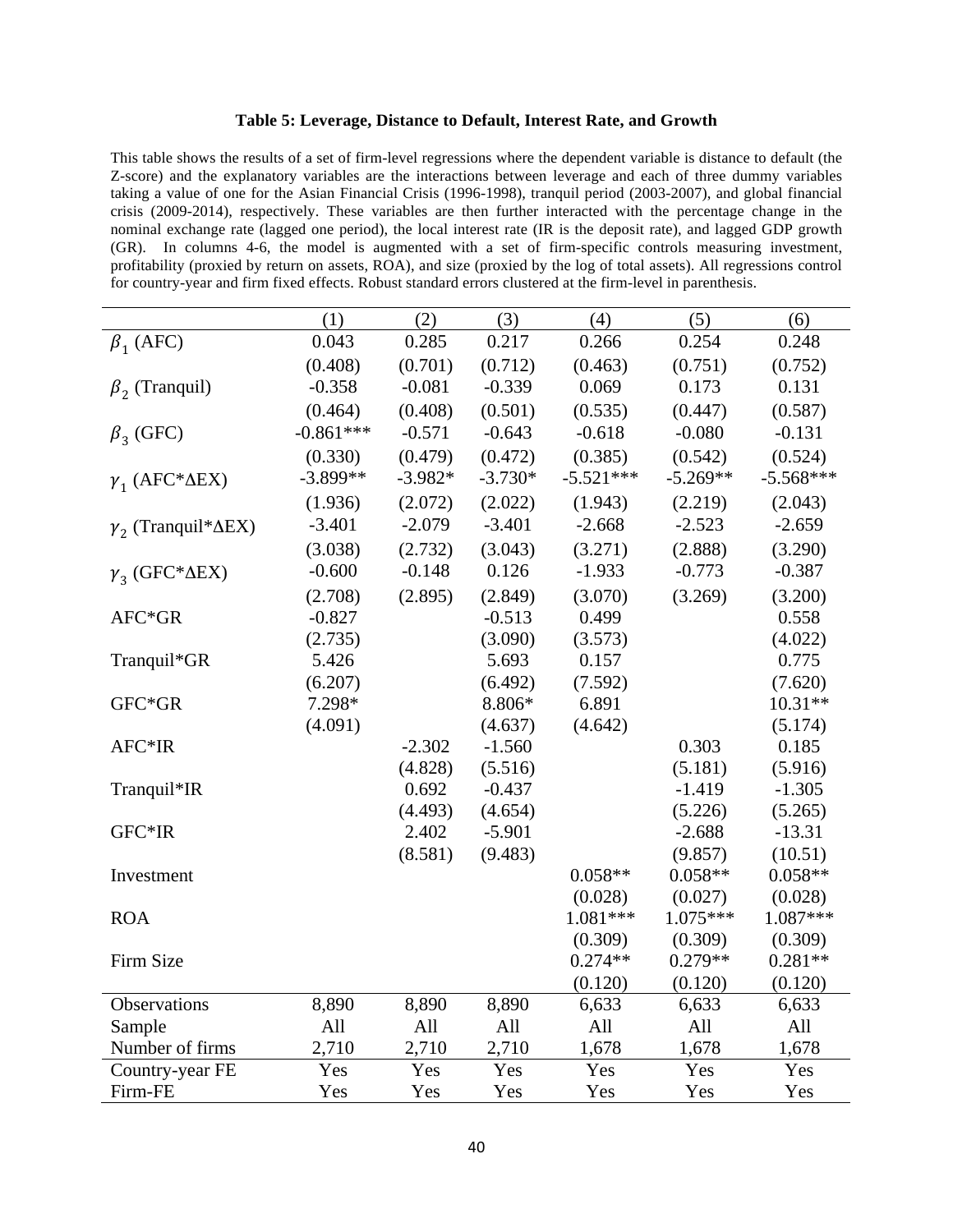#### **Table 6: The Granularity Effect**

This table reports a set of regression in which the dependent variable is per-capita GDP growth and the explanatory variables are granularity (G) and its first two lag (L.G and L2.G). All the regressions control for country and year fixed effects. Robust standard errors clustered at the country level.

|                       | $\left(1\right)$ | (2)        | (3)       |  |
|-----------------------|------------------|------------|-----------|--|
| G                     | $0.698**$        | $0.819***$ | $0.810**$ |  |
|                       | (0.262)          | (0.293)    | (0.310)   |  |
| L.G                   |                  | $0.527**$  | $0.509*$  |  |
|                       |                  | (0.236)    | (0.258)   |  |
| L2.G                  |                  |            | $-0.0739$ |  |
|                       |                  |            | (0.365)   |  |
| <b>Observations</b>   | 486              | 486        | 486       |  |
| Nr of countries       | 26               | 26         | 26        |  |
| Country fixed effects | Yes              | Yes        | Yes       |  |
| Year fixed effects    | Yes              | Yes        | Yes       |  |
| Sample                | 1994-2014        | 1994-2014  | 1994-2014 |  |

#### **Table 7: Fragility and Firm Size**

This table reports a set of regression in which the dependent variables are various measures of potential or realized fragility (leverage, solvency, liquidity, and distance to default) and the explanatory variable is a dummy taking value 1 for large firms (Large). All the regressions control for country and year fixed effects. Robust standard errors clustered at the country level.

|                     |             |          |           | (4)                 |
|---------------------|-------------|----------|-----------|---------------------|
|                     | Leverage    | Solvency | Liquidity | Distance to default |
| Large               | $-25.15***$ | 1.737    | 0.392     | $-68.66$            |
|                     | (7.849)     | (1.648)  | (0.944)   | (42.46)             |
| <b>Observations</b> | 45,104      | 38,741   | 39,271    | 16,687              |
| Sample              | All         | All      | All       | All                 |
| Country FE          | Yes         | Yes      | Yes       | Yes                 |
| Year FE             | Yes         | Yes      | Yes       | Yes                 |